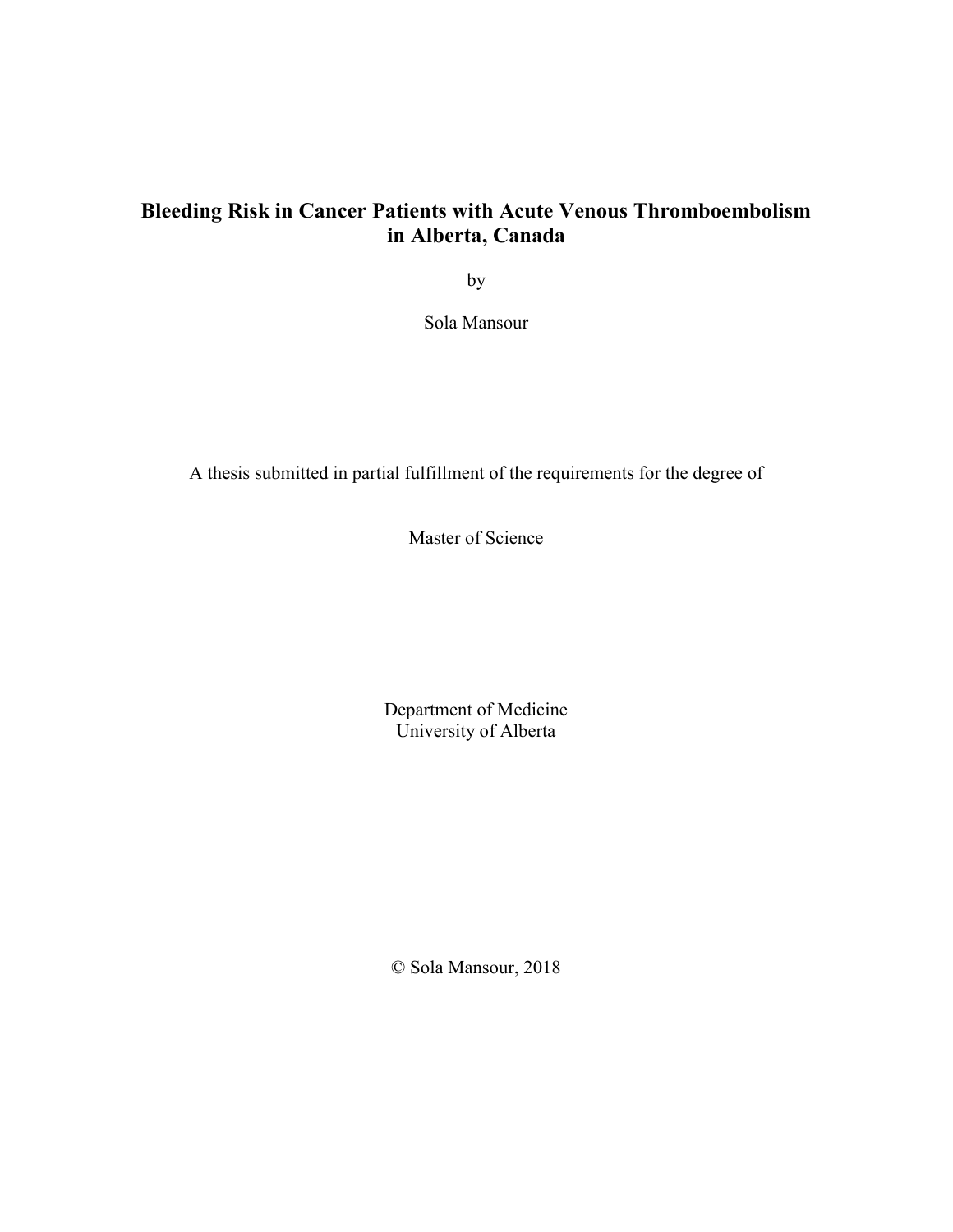## **ABSTRACT**

**Background:** Cancer-associated venous thromboembolism (VTE) is associated with significant morbidity and mortality. Cancer patients are at higher risk of VTE recurrence despite anticoagulation and bleeding complications while on anticoagulation. There are some risk factors of bleeding specific to cancer patients. We sought to assess the bleeding rates in cancer patients within one year of acute VTE over a 10-year period in Alberta, Canada and to identify whether cancer site affects these rates.

**Methods:** Our population included all adult patients of Alberta diagnosed primarily with acute VTE between April 2002 and March 2012. We categorized patients into cancer and non-cancer population and we measured the bleeding rates in both groups then stratify by cancer site within the cancer group. We used purposeful logistic regression to calculate odds ratios and identify some predictors of bleeding.

**Results:** Of 5,158 cases of cancer-associated VTE, 127 patients (2.46%) developed bleeding within one year of VTE event compared to 441 of 26,498 cases in the non-cancer group (1.66%)  $(p<0.0001)$ . The main site of bleeding was gastrointestinal  $(91.34\%)$  and the main site of cancer associated with higher bleeding risk was gastrointestinal cancer (OR 2.60; p=0.03). In terms of predictors of bleeding, the following risk factors contributed to the highest risk of bleeding: previous bleeding episode (OR 8.01; p<0.001), anemia (OR 5.72; p'0.001), liver disease (OR 2.2; p<0.001), alcohol use (OR 1.97; p<0.001) and hypertension (OR 1.28; p=0.014).

**Conclusion:** The bleeding risk is higher in cancer-associated VTE and it differs according to the cancer site. Bleeding is a big concern in cancer population and more efforts should be made to find the safest anticoagulant modality in each cancer type.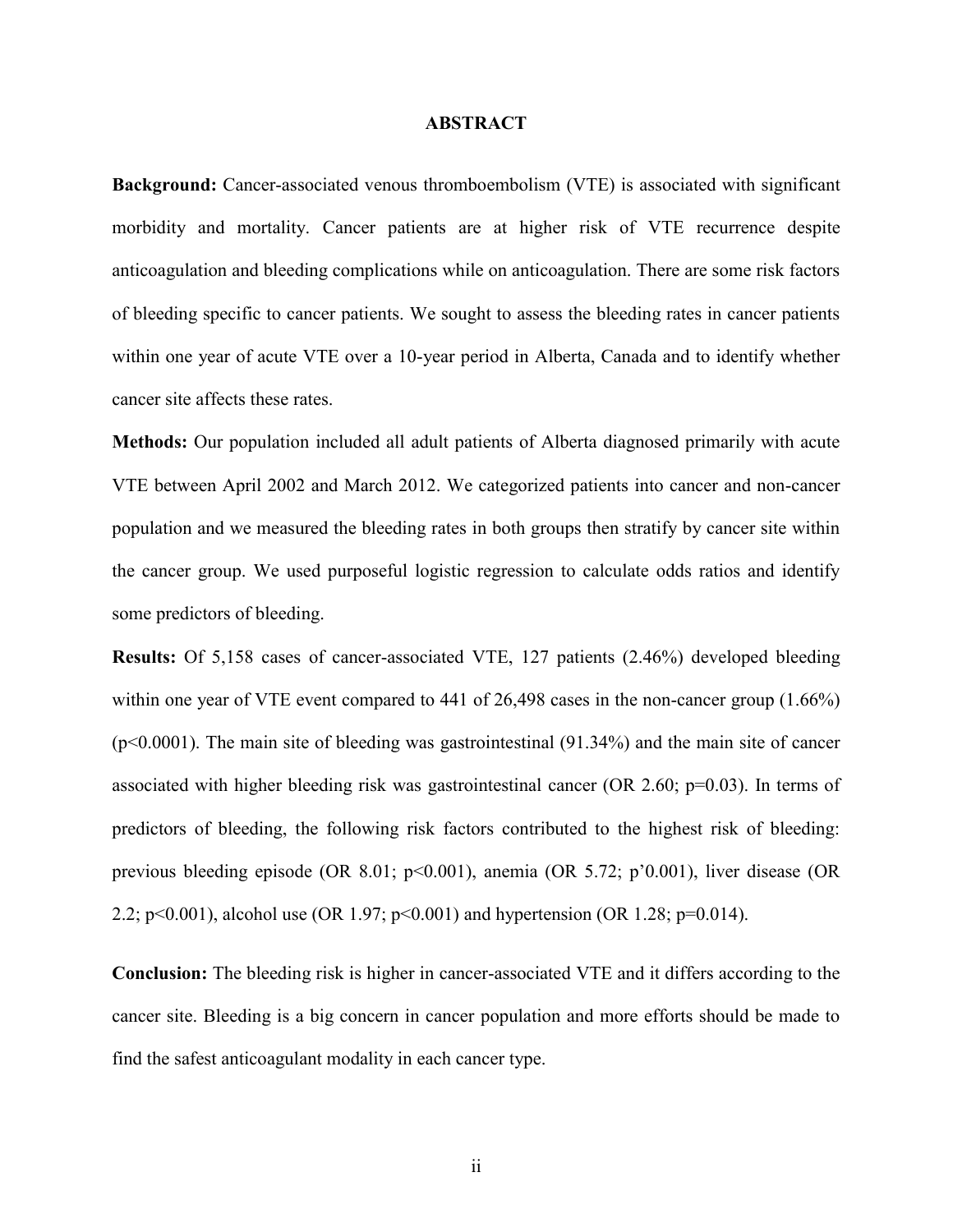*Dedicated*

*to my inspiring*

*Mom and Dad*

*and to the loves of my life*

*Ghassan, Ali and Julia*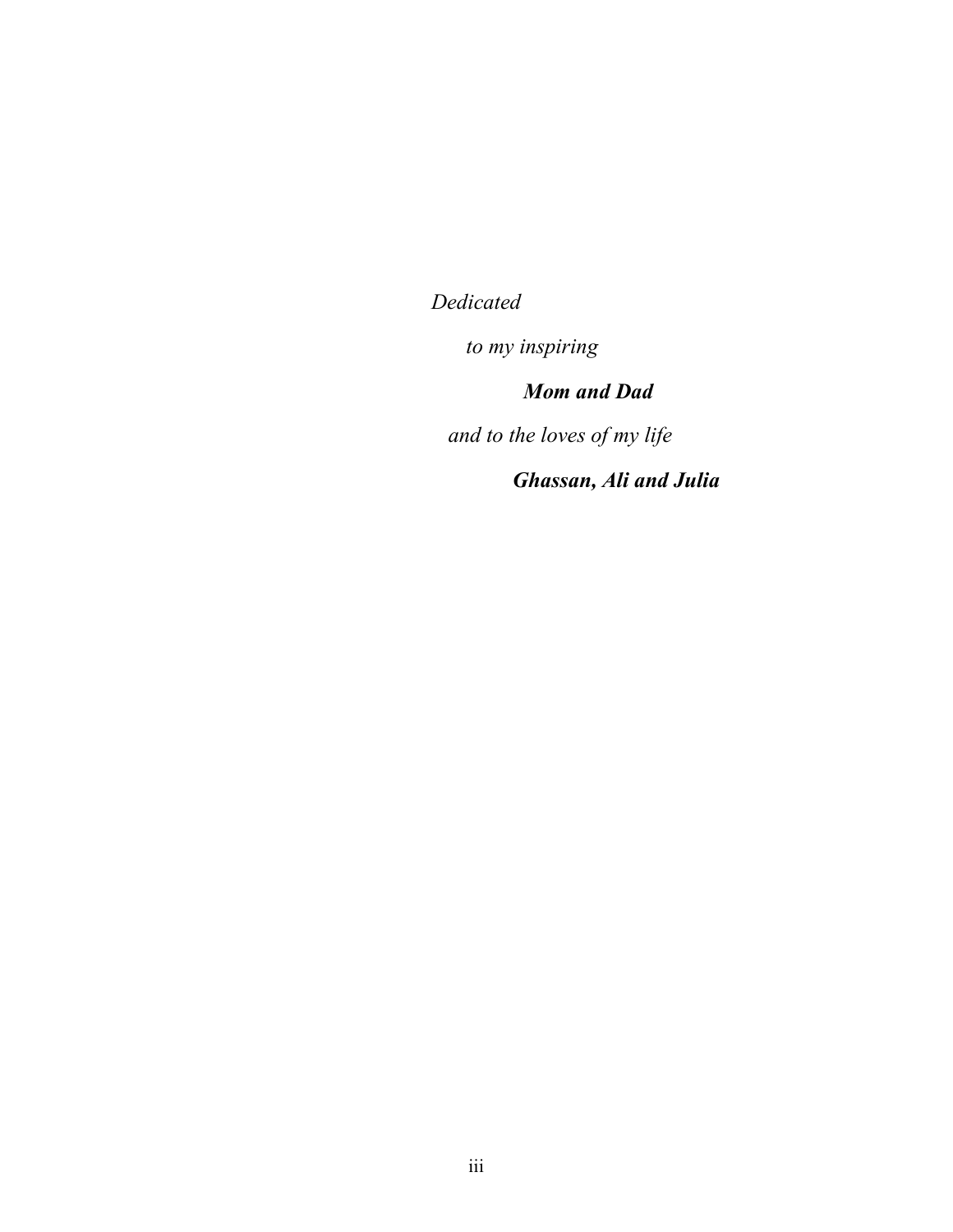#### **ACKNOWLEDGEMENT**

First and foremost, I would like to thank my research supervisors and academic role-models: Dr. Michael Sean McMurtry and Dr. Cynthia Wu.

I am dearly thankful to Dr. McMurtry for answering my first email and giving me the opportunity to be part of this exciting research project. It is hard to imagine how I could have done it without his guidance and encouragement.

I am also thankful to Dr. Wu for sharing her passion and expert knowledge on venous thromboembolism and for her continuous and valuable support at every step of this research.

I would like to thank Dr. Ghazi Alotaibi, the starter of the AB-VTE project, for sharing his previous experience and for his kind assistance throughout my studies.

Lastly, a big thank you to the Department of Medicine at the University of Alberta, my second home, to the inspiring and challenging teachers and professors, and to the amazingly supportive and hard-working staff, students and friends.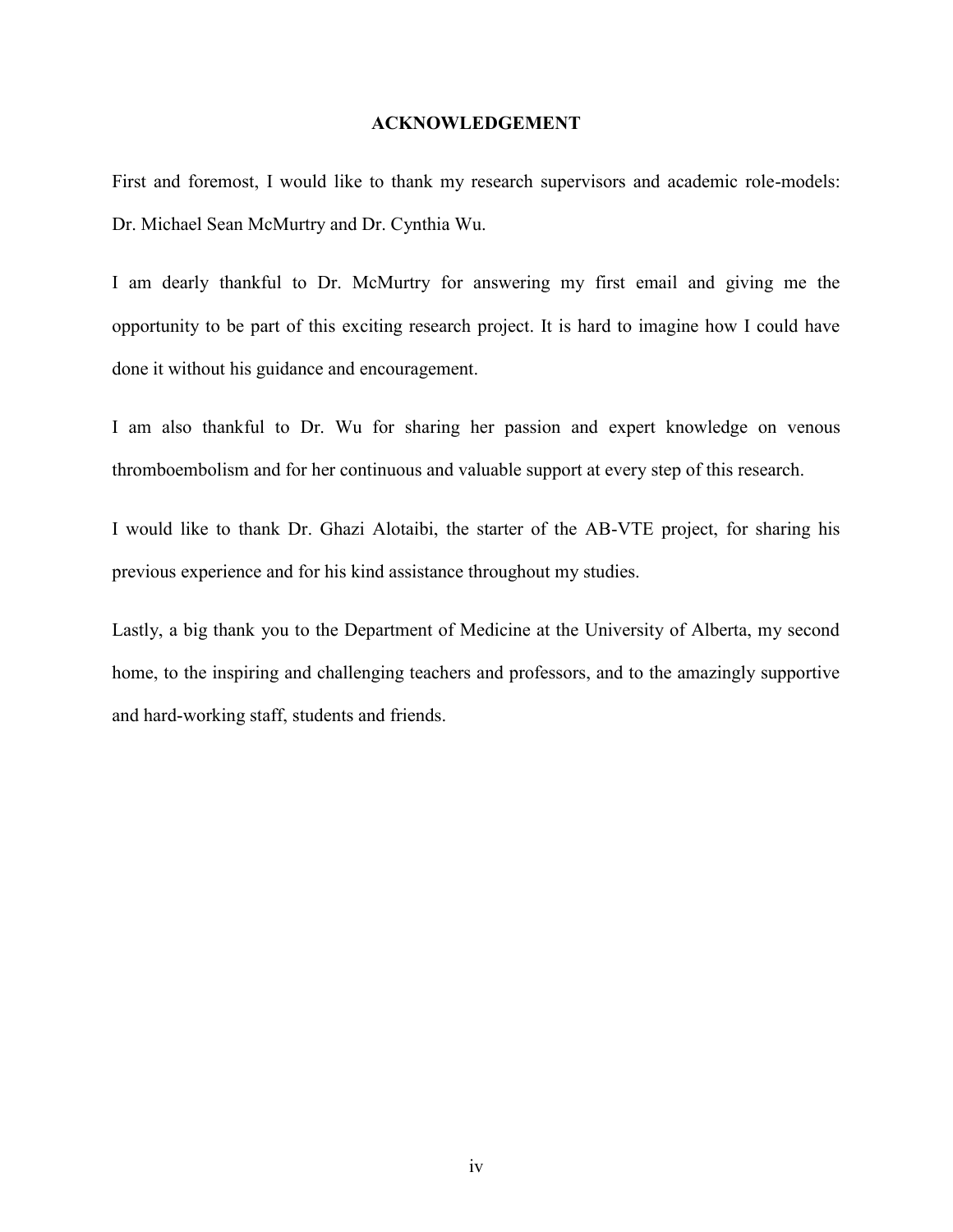# **Table of Contents**

| <b>CHAPTER 1</b> |  |
|------------------|--|
|                  |  |
| 1.1.             |  |
| 1.2.             |  |
| 1.3.             |  |
| 1.4.             |  |
| 1.4.1.           |  |
| 1.4.2.           |  |
| 1.4.3.           |  |
| 1.4.4.           |  |
| 1.4.5.           |  |
| 1.5.             |  |
| 1.6.             |  |
| <b>CHAPTER 2</b> |  |
|                  |  |
| 2.1.             |  |
| 2.2.             |  |
| 2.3.             |  |
| 2.3.1.           |  |
| 2.3.2.           |  |
| 2.3.3.           |  |
| 2.3.4.           |  |
| 2.4.             |  |
|                  |  |
| 2.4.2.           |  |
| 2.4.3.           |  |
| 2.4.4.           |  |
| 2.5.             |  |
| 2.6.             |  |
| 2.7.             |  |
| <b>CHAPTER 3</b> |  |
|                  |  |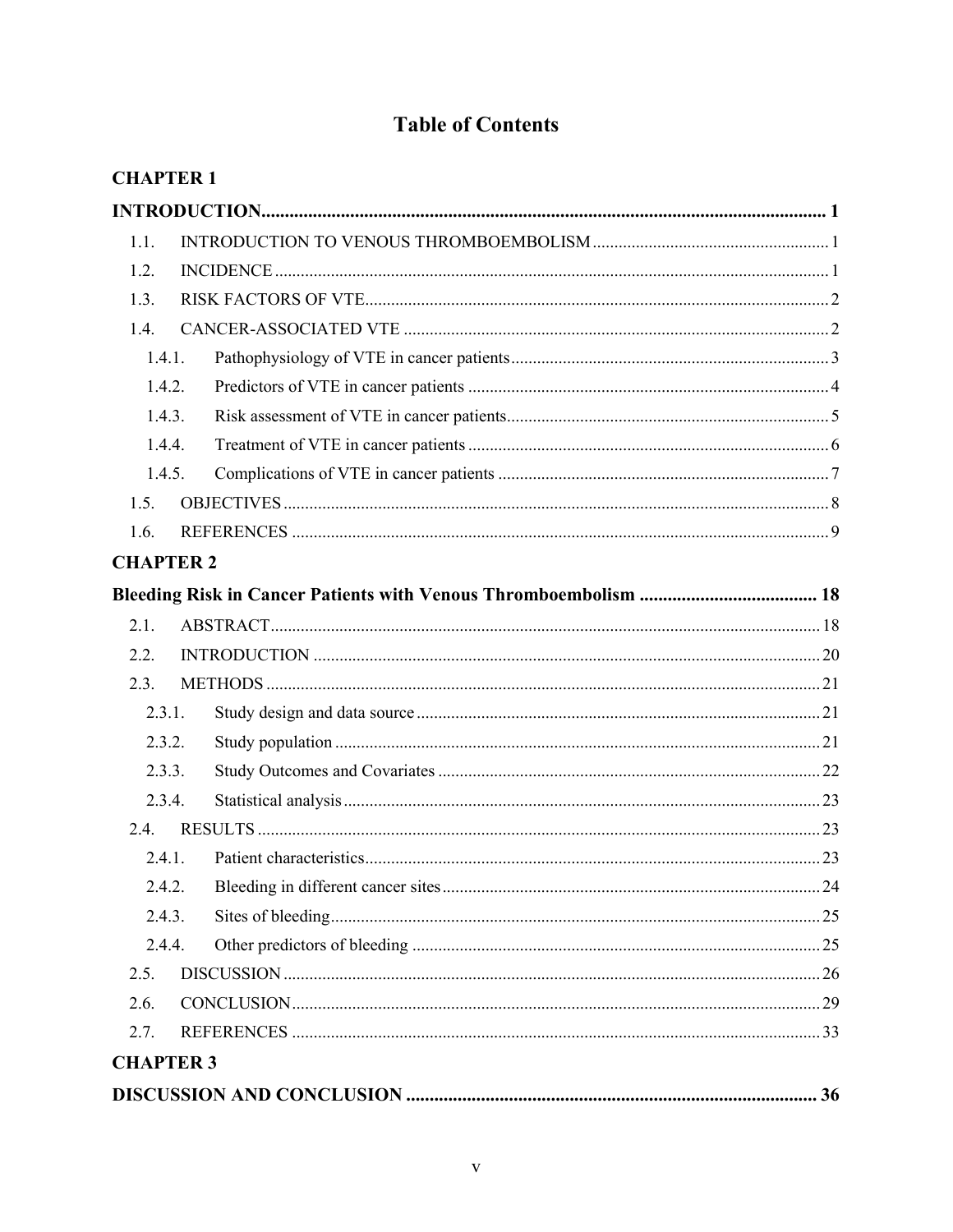| 3.1.   |  |  |
|--------|--|--|
| 3.1.1. |  |  |
| 3.1.2. |  |  |
| 3.1.3. |  |  |
| 3.2.   |  |  |
| 3.3.   |  |  |
| 3.4.   |  |  |
| 3.5.   |  |  |
| 3.6.   |  |  |
|        |  |  |
|        |  |  |
|        |  |  |
|        |  |  |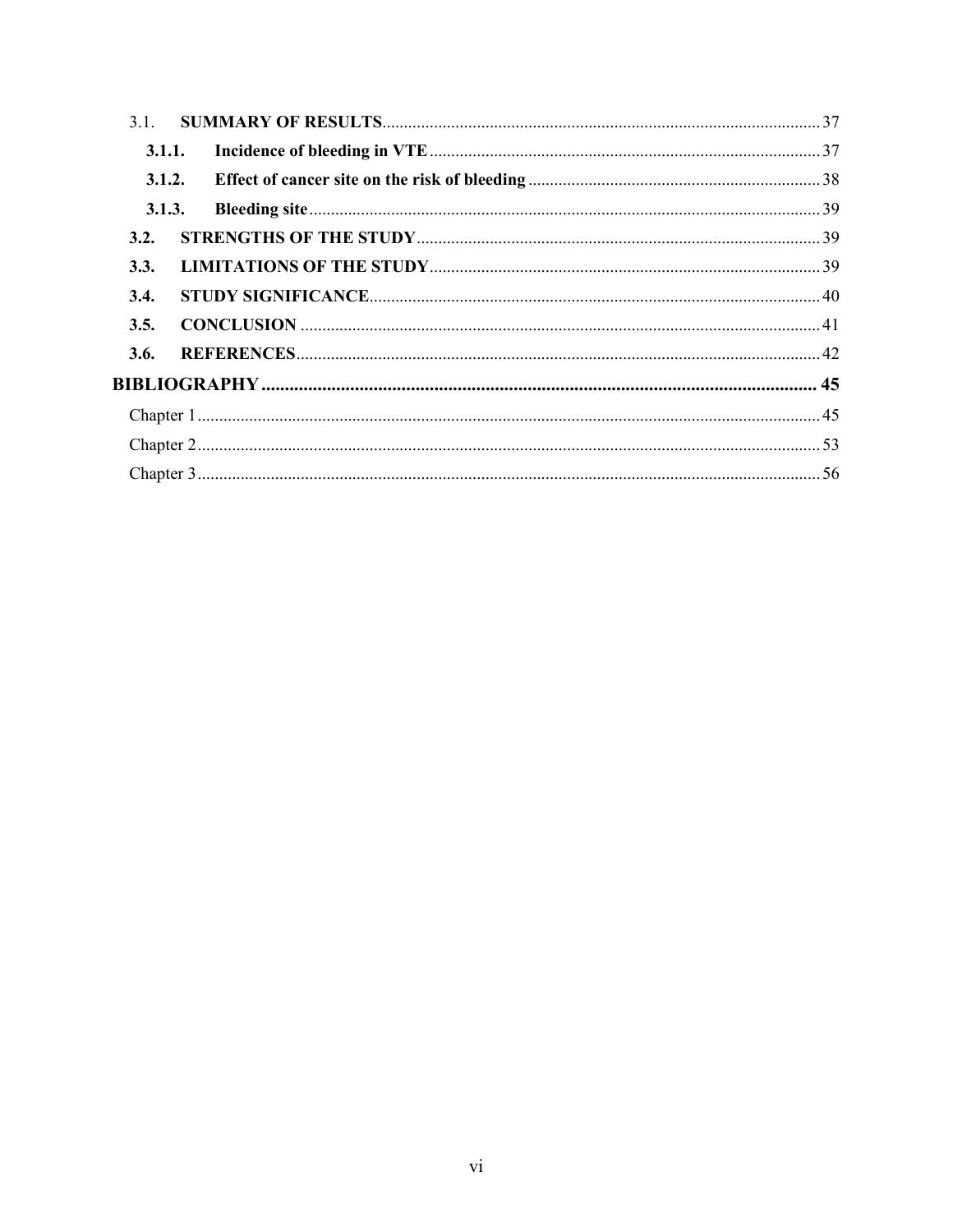## **List of Tables**

| Table 2.2. Odds ratios of bleeding in patients with cancer stratified by cancer site along with the |
|-----------------------------------------------------------------------------------------------------|
|                                                                                                     |
| Table 2.3. Incidence rates if bleeding in cancer compared to non-cancer associated VTE              |
|                                                                                                     |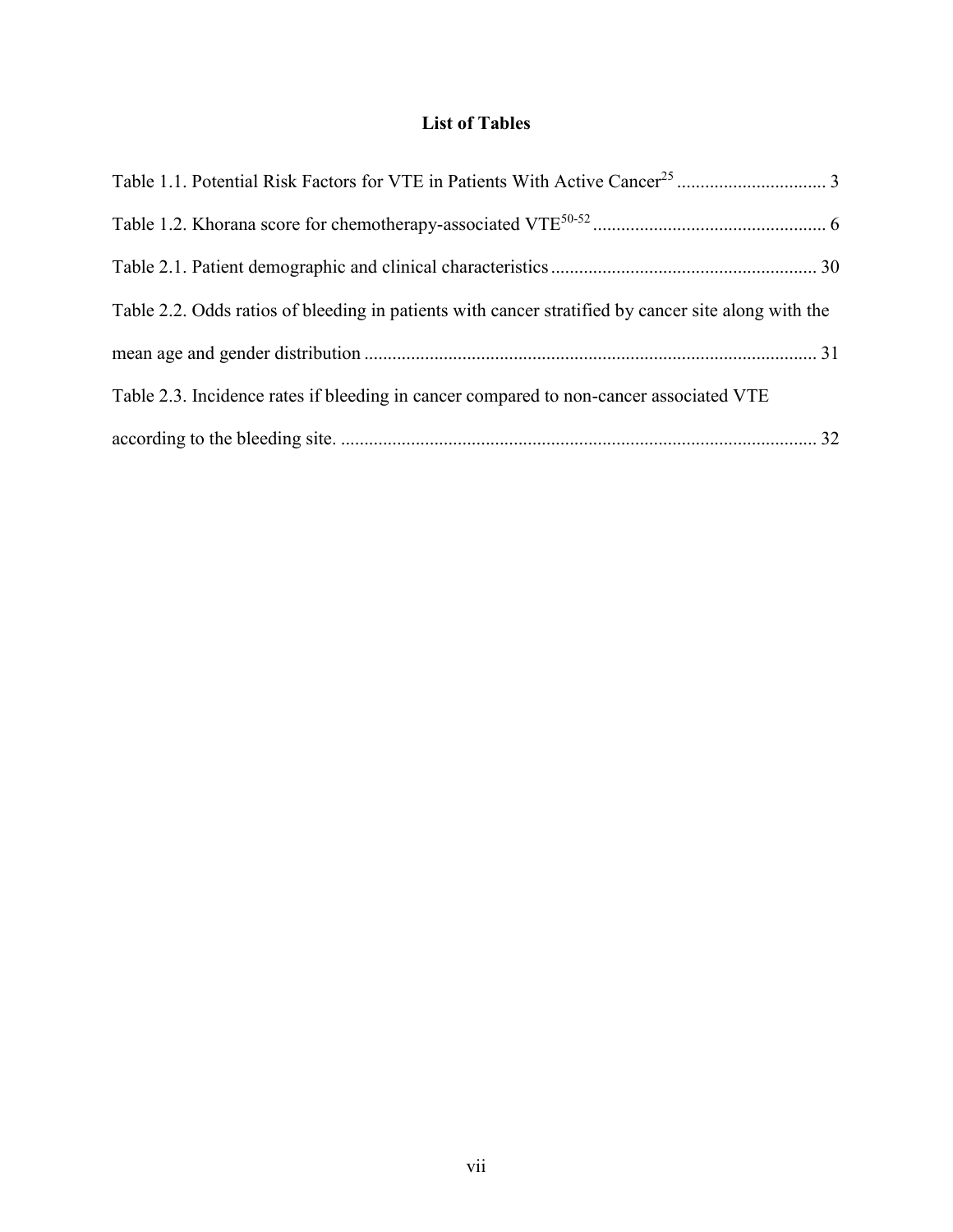## **CHAPTER 1**

## **INTRODUCTION**

### <span id="page-7-2"></span><span id="page-7-1"></span><span id="page-7-0"></span>**1.1. INTRODUCTION TO VENOUS THROMBOEMBOLISM**

Venous thromboembolism (VTE) is defined as clot formation within a vein resulting in vein occlusion and subsequently diminishes venous return<sup>1</sup>. Venous thrombi can occur in the deep veins of the extremities, thus the term deep vein thrombosis (DVT). These thrombi can be dislodged and can reach the pulmonary arteries through the right side of the heart causing pulmonary embolism (PE). Together both DVT and PE are referred to as VTE.<sup>2</sup> The causes of  $VTE$  are divided into inherited and acquired.<sup>3</sup> The main mechanism of thrombus formation is described by the Virchow's triad: venous stasis, vascular endothelial injury and hypercoagulable state. $1, 4$ 

## <span id="page-7-3"></span>**1.2. INCIDENCE**

The annual incidence of VTE has undergone a significant increase with the introduction of diagnostic tools in the last 2 decades such as D-dimer and computed tomographic pulmonary angiography (CTPA).<sup>5, 6</sup> The incidence of PE, for instance, has increased by 81% from 62.1 to 112.3 per 100,000 after the introduction of CT-PA in 1998. Thereafter, the incidence of VTE tended to be somewhat steady. The Worcester study conducted between 1999 and  $2003<sup>7</sup>$  and the AB-VTE study covering the period between  $2002$  and  $2012<sup>8</sup>$  showed no significant change in incidence rates over time. Most of the studies reported an annual incidence rate in the range of 0.75 to 2.69 per 1000 persons.<sup>7-11</sup>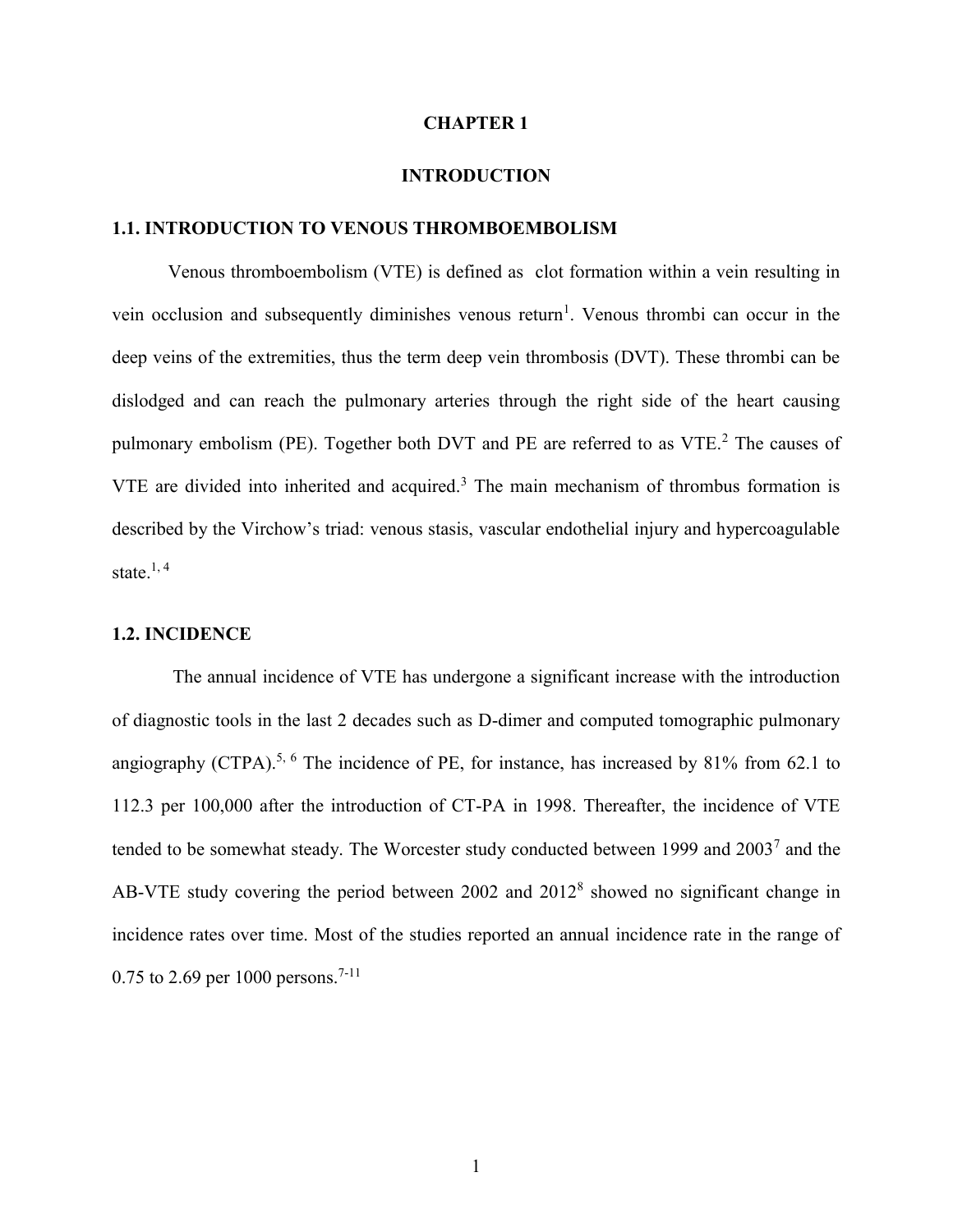## <span id="page-8-0"></span>**1.3. RISK FACTORS OF VTE**

The main pathophysiology of VTE is explained by the three components of the Virchow's triad: endothelial injury, venous stasis or immobility and hypercoagulable state.<sup>4</sup> Subsequently, VTE is categorized into either unprovoked, which refers to the lack of predisposing factor, or provoked. The latter also includes a separate entity caused by the presence of malignancy called cancer-associated VTE.<sup>12</sup> This notion of provoked versus unprovoked was first introduced by Kearon to replace the previously used terms of idiopathic and secondary VTE in the 1980s.<sup>13, 14</sup> This classification is of great importance because it allows for identification of risk factors when present and therefore the ability to treat them which results in avoiding death and recurrence of VTE.<sup>15</sup> It will also affect the duration of anticoagulation. $14, 16$ 

The predisposing etiological factors for VTE include intrinsic factors such as older age (>70 years old), gender, obesity, previous VTE and hereditary thrombophilia, and acquired or extrinsic factors such as malignancy, cancer chemotherapy, surgery, hospitalization, immobility, pregnancy and puerperium.17, 18

#### <span id="page-8-1"></span>**1.4. CANCER-ASSOCIATED VTE**

Cancer has been described as a risk factor of VTE by Trousseau in the nineteenth century known as Trousseau's syndrome.<sup>19, 20</sup> The incidence of VTE depends highly on the type of cancer and the stage of the disease. It has been reported to be higher in metastatic cancers at the time of diagnosis.<sup>21</sup> The risk of developing VTE is 4.1 higher in cancer patients than in noncancer patients.<sup>18</sup> About 20% of patients with cancer will develop VTE.<sup>2</sup> VTE in cancer patients is associated with a significant risk of mortality and morbidity. A Danish study showed that cancer patients with VTE are at about twice higher risk of dying at 15 years of follow-up than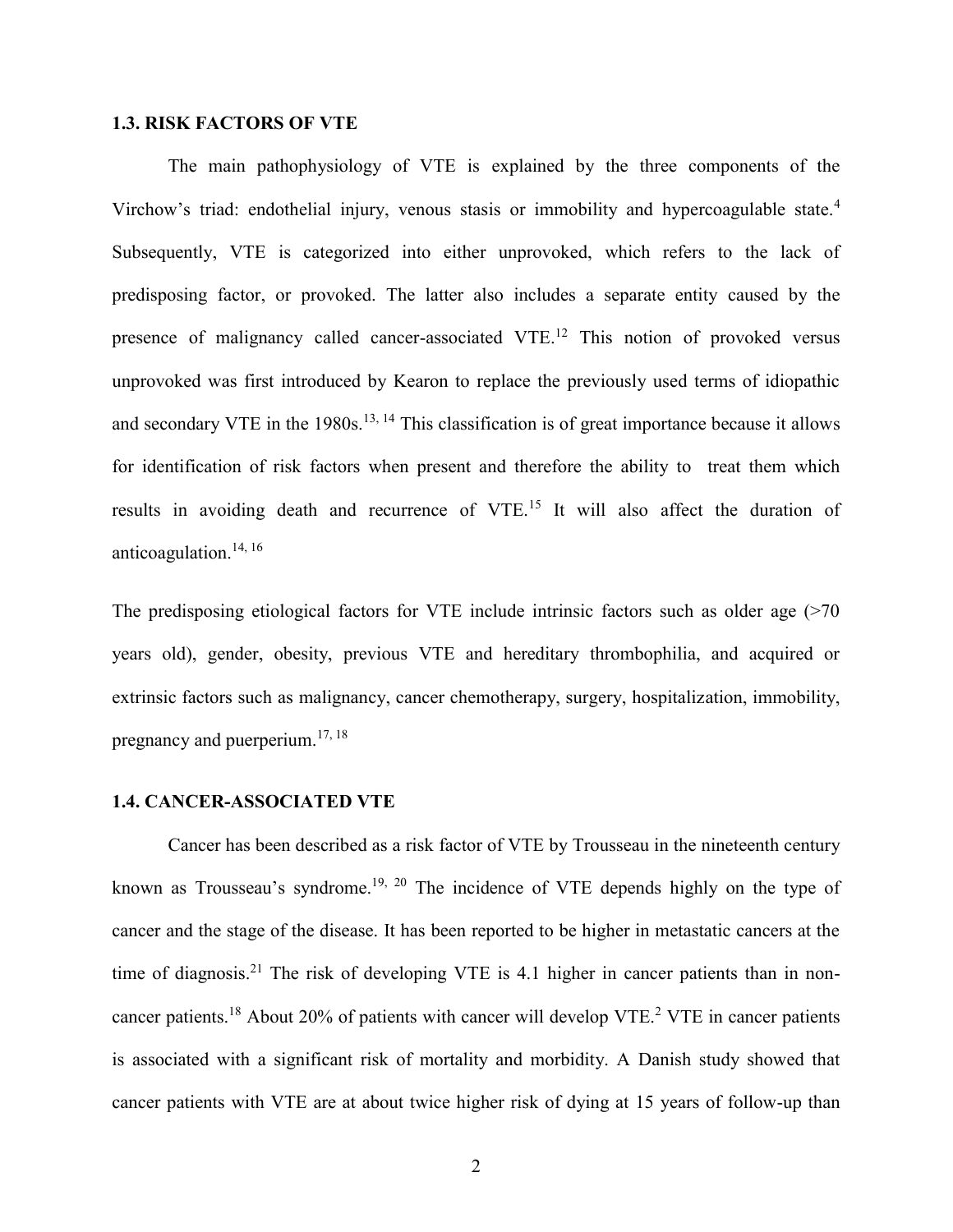those without VTE.<sup>22</sup> Khorana et al also reported a higher mortality rate in hospitalized neutropenic cancer patients diagnosed with VTE compared to those who were not.<sup>23</sup> Thromboembolism, whether arterial or venous, comes second as a leading cause of death after cancer progression.<sup>24</sup>

## <span id="page-9-0"></span>**1.4.1. Pathophysiology of VTE in cancer patients**

A hypercoagulable state characterizes most of cancer patients. The pathogenesis is thought to be multifactorial involving tumor-specific factors, anatomic factors, patient-specific factors and therapy-associated factors. The latter two factors will be discussed in the "predictors of VTE in cancer patients section". (Table 1.1)

| <b>Patient-Related Factors</b> | <b>Cancer-Related Factors</b> | <b>Treatment-Related Factors</b> | <b>Other risk factors</b> |
|--------------------------------|-------------------------------|----------------------------------|---------------------------|
| Demographics: age, sex,        | Primary site of cancer        | Chemotherapy,<br>hormonal,       | Leukocyte count           |
| race                           |                               | and biological therapy           |                           |
| Performance status             | Histology                     | Surgery                          | Platelet count            |
| Prior history of VTE           | Stage                         | Indwelling catheters             | Anemia                    |
| Obesity                        | Time interval from cancer     | Supportive measures such as      | Thrombophilia             |
|                                | diagnosis                     | erythropoietin-stimulating       |                           |
|                                |                               | agents, other growth factors     |                           |
| of<br>chronic<br>Number        |                               | Hospitalization                  |                           |
| medical comorbidities          |                               |                                  |                           |

<span id="page-9-1"></span>**Table 1.1. Potential Risk Factors for VTE in Patients With Active Cancer<sup>25</sup>**

Factors secreted by tumor cells, namely tissue factor and cancer procoagulant activate the coagulation cascade. Tissue factor, a surface protein expressed on certain normal and cancerous cells, activates the extrinsic coagulation pathway.<sup>26, 27</sup> Tissue factor is not only expressed on cells surface, it is also associated with what is called tumor-derived tissue factor-bearing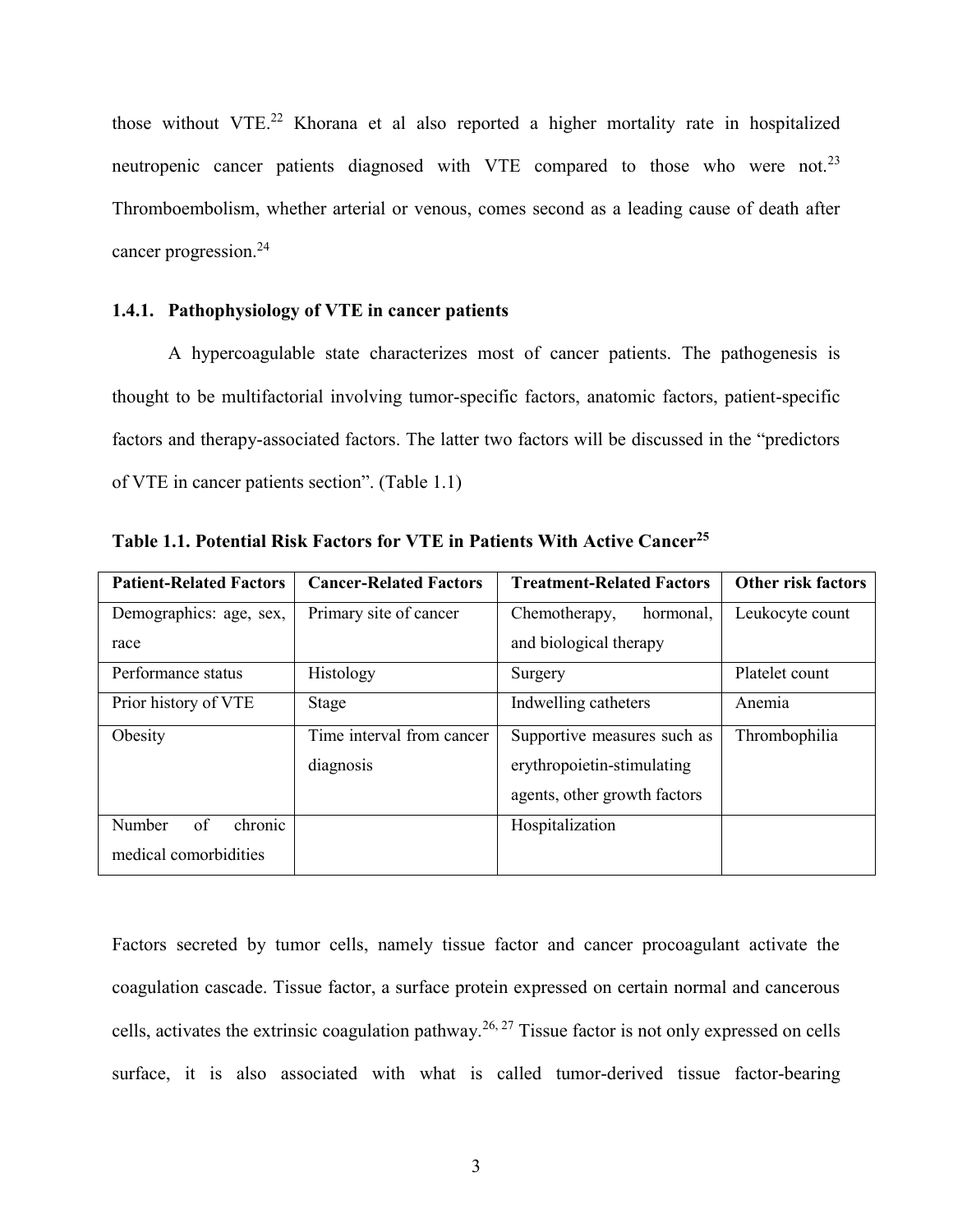microparticles resulting in the dissemination of fibrin through binding to the formed thrombus, therefore increasing the risk of thromboembolic event in the setting of cancer.<sup>28</sup>

With regards to cancer procoagulant, it is a cysteine protease that is thought to be contributing to the mechanism of hypercoagulability through direct activation of factor  $X<sup>29</sup>$  In addition, cytokines released by tumor cells and platelet interaction with tumor cells play a role in clot formation and hypercoagulability.<sup>30, 31</sup>

The presence of tumor-specific agents such as polyphosphate, which activates the intrinsic coagulation pathway, and MET-oncogene is also associated with thrombosis.<sup>32, 33</sup>

The risk of VTE is increased by certain anatomic factors such as direct infiltration or external compression of large vessels; to cite, the infiltration of inferior vena cava by renal cell carcinoma or compression of deep veins of the legs by large abdominal or pelvic masses.<sup>34-36</sup>

## <span id="page-10-0"></span>**1.4.2. Predictors of VTE in cancer patients**

Most of cancer diagnoses are usually made before VTE occurrence.<sup>22</sup> However some reports identified malignancy after the VTE event.<sup>37-39</sup> Given the higher risk of death reported in cancer patients with VTE, it is of great importance to identify the risk factors that also contribute to the association between cancer and VTE. First, VTE events are associated with cancer site: most commonly lung, pancreas, colon and rectum, kidney and prostate.<sup>22</sup> Second, the development of VTE within one year of cancer diagnosis is proportionally correlated with the initial cancer stage. Wun and White in their study on the risk factors and epidemiology of VTE and cancer patients found that the incidence of VTE was significantly lower in local stage melanoma, bladder, and uterine cancer when compared to the metastasized stage of the same cancer types.<sup>40</sup> Third, major surgical procedures double or even quadruple the incidence of VTE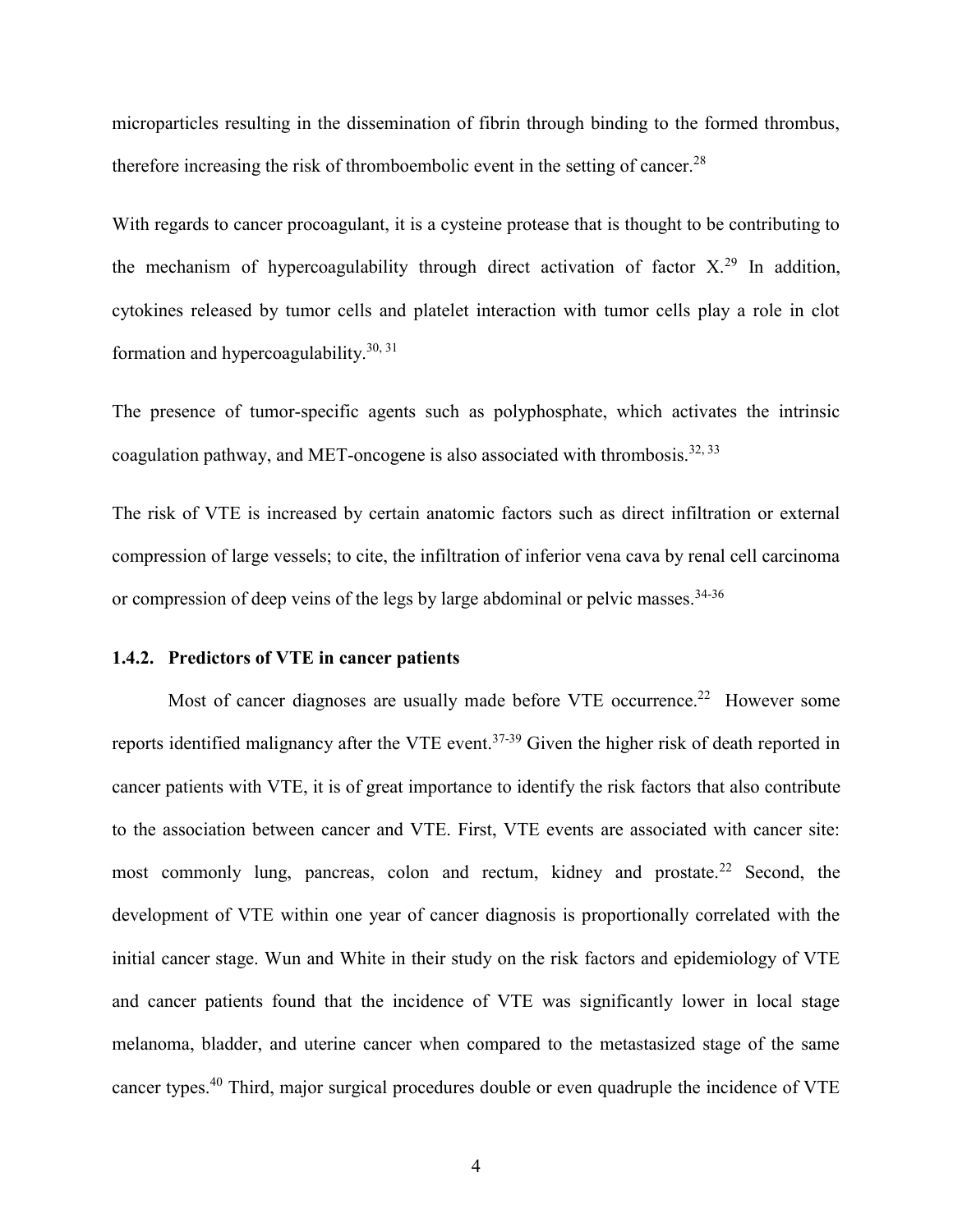in cancer patients compared to the general population.<sup>41</sup> Fourth, patient comorbidities are also determinant factors in the tendency to thrombosis in cancer patients.<sup>42</sup> Older age, obesity, previous history of VTE, the presence of inherited thrombophilia, immobility, longer hospital stay and metastatic disease predict the development of VTE in cancer patients.<sup>43</sup> Finally, some antineoplastic agents increase the risk of VTE by  $4.5$  to 6-folds.<sup>18</sup> As examples, thalidomide and lenalidomide are newer agents associated with VTE.<sup>44, 45</sup> Other thrombogenic agents include cisplatin and 5-fluorouracil used in treating gastrointestinal, cervical and lung cancers,  $46, 47$  as well as asparginase used in treating acute lymphoblastic leukemias.<sup>48</sup>

## <span id="page-11-0"></span>**1.4.3. Risk assessment of VTE in cancer patients**

The risk of VTE is increased in cancer patients. Several scores have been established to assess the risk of developing VTE in cancer patients. The main goal of these scores is to identify if primary thrombophylaxis is indicated in individuals diagnosed with cancer especially those receiving chemotherapy to prevent thromboembolic event.<sup>25, 49</sup> The Khorana score is the most popular one used in ambulatory cancer patients on chemotherapy. It is a simple model that basically consists of five parameters, both clinical and laboratory, including the cancer site, prechemotherapy platelet and leukocyte counts, hemoglobin level and body mass index (Table 1.2).<sup>50</sup> This score was then validated to include high risk tumours such as brain, myeloma and kidney.<sup>51, 52</sup> Additional chemotherapeutic agents like platinum and gemcitabine were then studied forming the PROTECHT score or prophylaxis of thromboembolism during chemotherapy.53, 54 The latter is a modified version of the Khorana score that takes into consideration certain types of chemotherapy and allows for risk stratification of VTE in cancer patients. The clinical application of this score is still under investigation.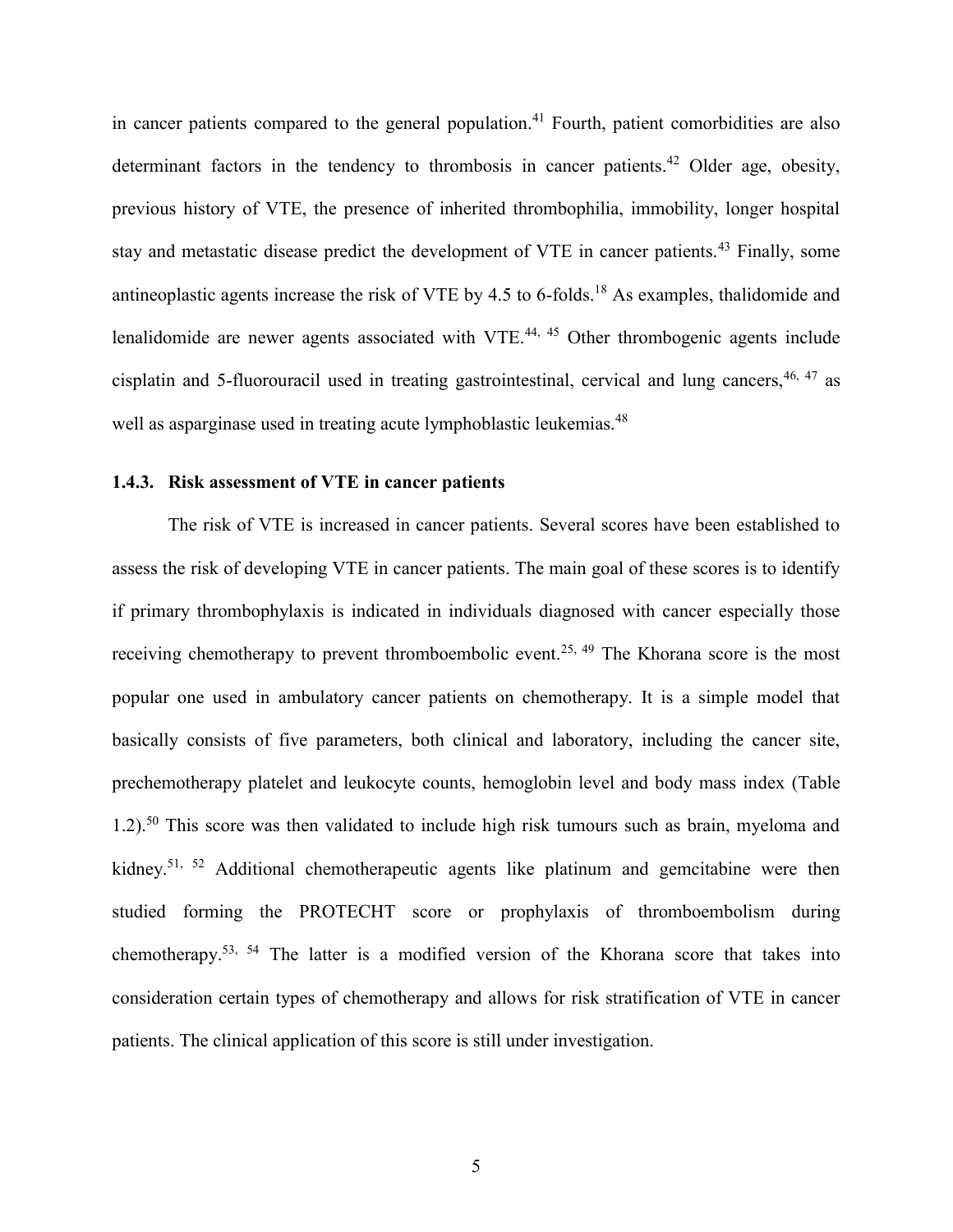<span id="page-12-1"></span>

| Table 1.2. Khorana score for chemotherapy-associated VTE <sup>50-52</sup> |  |  |  |  |  |  |  |
|---------------------------------------------------------------------------|--|--|--|--|--|--|--|
|---------------------------------------------------------------------------|--|--|--|--|--|--|--|

| <b>Risk factor</b>                                   | <b>Points</b> | Khorana score points  |
|------------------------------------------------------|---------------|-----------------------|
| Site of primary tumor                                |               |                       |
| Very high risk (stomach, pancreas)                   | 2             |                       |
| High risk (lung, lymphoma, gynecologic,              | -1            |                       |
| bladder, testicular)                                 |               | $0:$ low              |
| All other sites                                      | $\Omega$      | 1 to 2 : intermediate |
| Prechemotherapy platelet count $\geq$ 350,000/microL | 1             | $\geq$ 3 : high       |
| Hemoglobin level $\leq 10$ g/dL or use of 1          |               |                       |
| erythropoiesis-stimulating agents                    |               |                       |
| Prechemotherapy white blood cell >11,000/microL      | - 1           |                       |
| Body mass index (BMI) $\geq$ 35 kg/m <sup>2</sup>    |               |                       |

## <span id="page-12-0"></span>**1.4.4. Treatment of VTE in cancer patients**

VTE is treated differently based on whether the patient has cancer or not as established by the CHEST guidelines. However, there are no differences in the indication and contraindications to treatment of VTE. Direct oral anticoagulants (DOACs) such as dabigatran, rivaroxaban, apixaban and edoxaban are increasingly becoming the mainstay of treatment of VTE in the general population, favored over vitamin K antagonists (VKA) and low molecular weight heparin (LMWH). However, the recommendations are different for VTE and cancer. The treatment of VTE and cancer consists of LMWH over VKA, dabigatran, rivaroxaban, apixaban and edoxaban. Extended anticoagulation therapy is also recommended over 3 months therapy in the cancer population. The use of LMWH over VKA in cancer-associated thrombosis is preferred for many reasons: higher efficacy of LMWH in cancer population, higher recurrence rate of VTE with VKA, better tolerance of LMWH if anorexia or vomiting and easy to stop if there is any risk of bleeding secondary to thrombocytopenia or invasive procedures.<sup>55</sup> Newer data exploring the use of DOACs in cancer associated thrombosis is emerging and while efficacy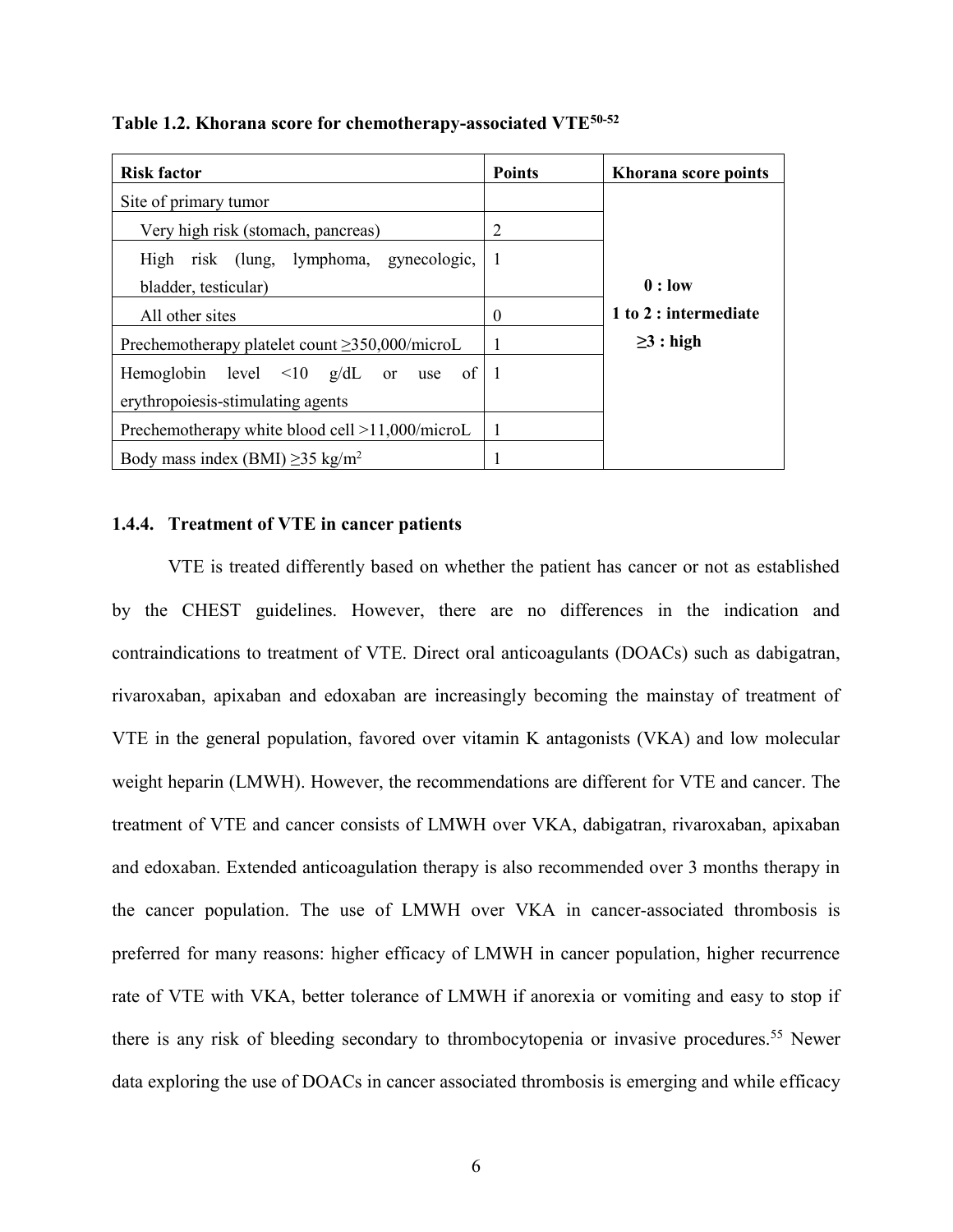appears similar to LMWH, major bleeding particularly gastrointestinal (GI) and genitourinary  $(GU)$  in patients with GI and GU cancers is a concern.<sup>56</sup>

Anticoagulation treatment aims at preventing recurrence and extension of thrombi/emboli taking into consideration the risk of bleeding with anticoagulant use.<sup>57</sup>

#### <span id="page-13-0"></span>**1.4.5. Complications of VTE in cancer patients**

The main complications of VTE consist of the risks of recurrence and bleeding. In cancer patients, the risk of VTE recurrence is higher than the general population despite the use of anticoagulant therapy posing high morbidity and mortality risks.<sup>58</sup> VTE recurrence occurs in about 7 to 16 percent of cases.<sup>59-62</sup> As for bleeding, the risk is also higher among cancer patients compared to other patients without cancer. The bleeding incidence in cancer ranges between 6.5 and 18 percent.<sup>57, 63, 64</sup> Bleeding complication occurs more frequently during the first month and is not related to subtherapeutic or supratherapeutic anticoagulation. The severity of cancer at diagnosis also determines the complication risk.<sup>63</sup> Therefore treatment options are still under study to find the safest approach according to the extent of cancer and the balance between recurrence and bleeding risks. The mortality risk from bleeding in cancer patients with VTE was reported in the RIETE registry at around 29%. The most reported sites of bleeding are the gastrointestinal and the genitourinary tracts as well as cerebral bleeding.<sup>65</sup> That being said, it is important to determine the factors that may contribute to the risk of bleeding. Cancer patients have additional risk factors for bleeding to those of the general population without cancer. The common known risk factors for bleeding in the general population include older age (>65 years), higher intensity anticoagulation, previous gastrointestinal bleeding, thrombocytopenia and bleeding diathesis such as cirrhosis with elevated INR.<sup>66</sup> The RIETE registry identified risk factors for bleeding specific to the cancer population including recent bleeding, creatinine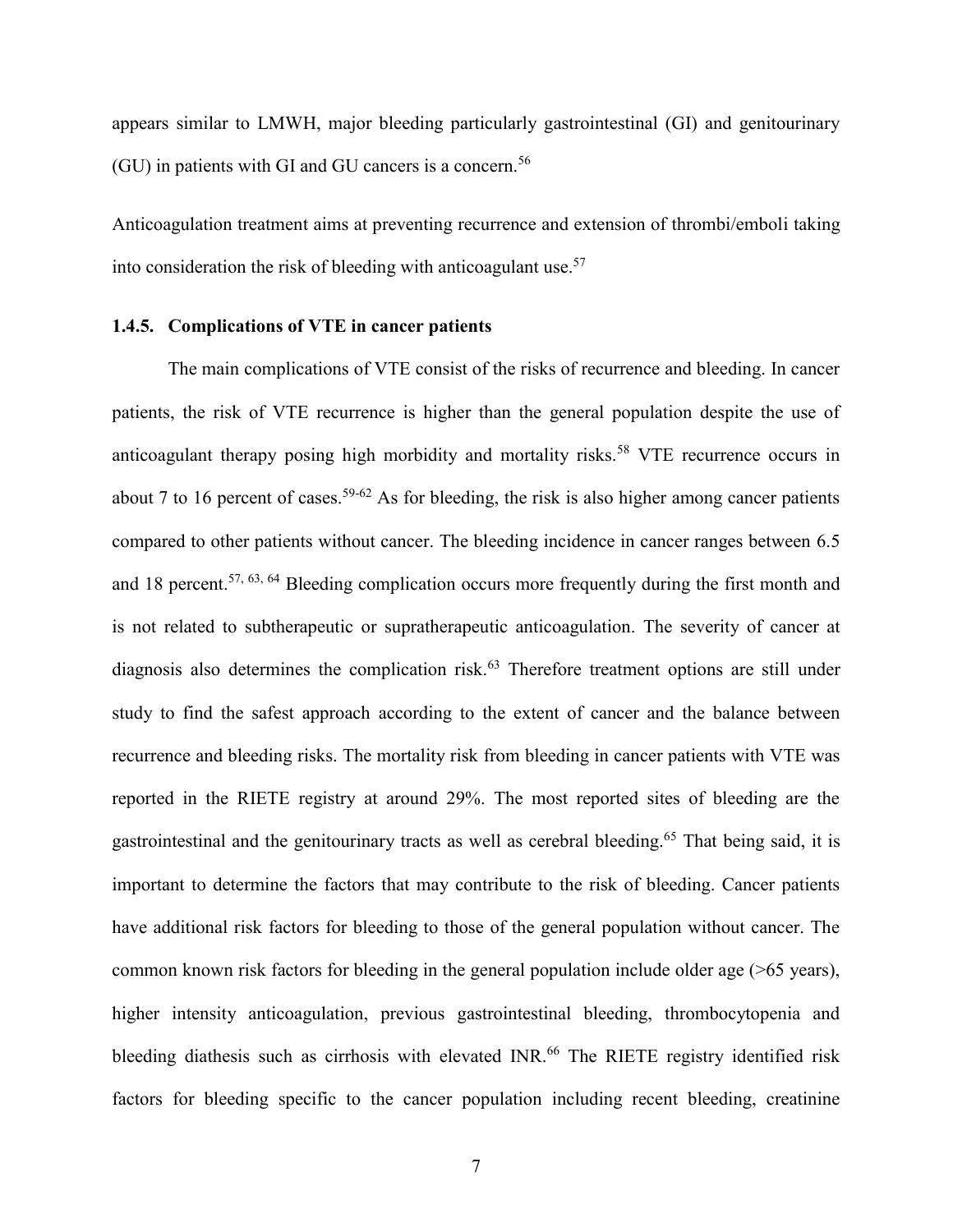clearance <30 ml/min, metastatic-stage cancer, body weight less than 60 kg and recent immobility >4 days.<sup>64, 65</sup> Whether cancer or cancer type significantly influences risk for bleeding is not known.

## <span id="page-14-0"></span>**1.5. OBJECTIVES**

Current data on the risk of bleeding in cancer patients are very limited.<sup>64, 65</sup> To our knowledge, there is no cohort study in Canada using the administrative health data that has focused mainly on the complications among cancer subgroups in VTE. Additionally, an AB-VTE registry has been created in Alberta that looked at the epidemiology of VTE in Alberta. It studied the trends in incidence and mortality rates in VTE patients as well as the trends in admission rates and length of stay of patients with VTE during the period of 2002 to 2012.<sup>8, 67, 68</sup> We thought of focusing our study on the cancer subgroup of the AB-VTE database. The aim of this study is to provide current population-based data about the rates of bleeding in cancer patients with VTE, to stratify the bleeding risk by cancer types and to describe the patients at risk of bleeding. This information will help the health services in Alberta and therefore Canada to have a better understanding of fatal hemorrhagic complications in cancer patients, hence to identify areas of higher need of medical advancements.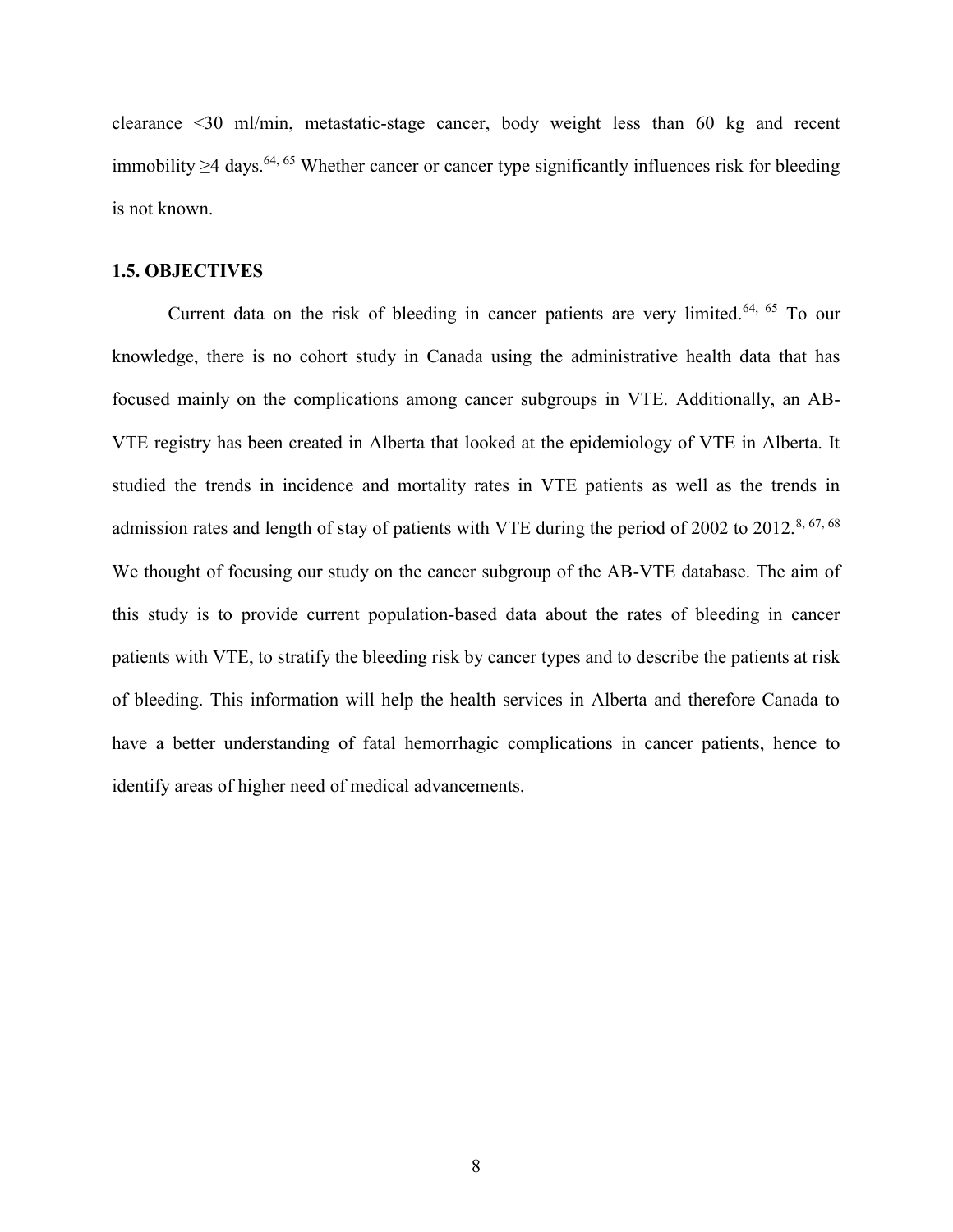## <span id="page-15-0"></span>**1.6. REFERENCES**

1. Freedman JE and Loscalzo J. Arterial and Venous Thrombosis. In: Kasper D, Fauci A, Hauser S, Longo D, Jameson JL and Loscalzo J, (eds.). *Harrison's Principles of Internal Medicine, 19e*. New York, NY: McGraw-Hill Education, 2015.

2. Siegal D and Lim W. Chapter 142 - Venous Thromboembolism A2 - Hoffman, Ronald. In: Benz EJ, Silberstein LE, Heslop HE, et al., (eds.). *Hematology (Seventh Edition)*. Elsevier, 2018, p. 2102-12.

3. Lijfering WM, Rosendaal FR and Cannegieter SC. Risk factors for venous thrombosis current understanding from an epidemiological point of view. *British journal of haematology*. 2010; 149: 824-33.

4. Kumar DR, Hanlin E, Glurich I, Mazza JJ and Yale SH. Virchow's Contribution to the Understanding of Thrombosis and Cellular Biology. *Clinical Medicine & Research*. 2010; 8: 168-72.

5. Wiener RS, Schwartz LM and Woloshin S. Time trends in pulmonary embolism in the United States: evidence of overdiagnosis. *Archives of internal medicine*. 2011; 171: 831-7.

6. Huang W, Goldberg RJ, Anderson FA, Kiefe CI and Spencer FA. Secular trends in occurrence of acute venous thromboembolism: the Worcester VTE study (1985-2009). *The American journal of medicine*. 2014; 127: 829-39.e5.

7. Spencer FA, Emery C, Joffe SW, et al. Incidence rates, clinical profile, and outcomes of patients with venous thromboembolism. The Worcester VTE study. *Journal of thrombosis and thrombolysis*. 2009; 28: 401-9.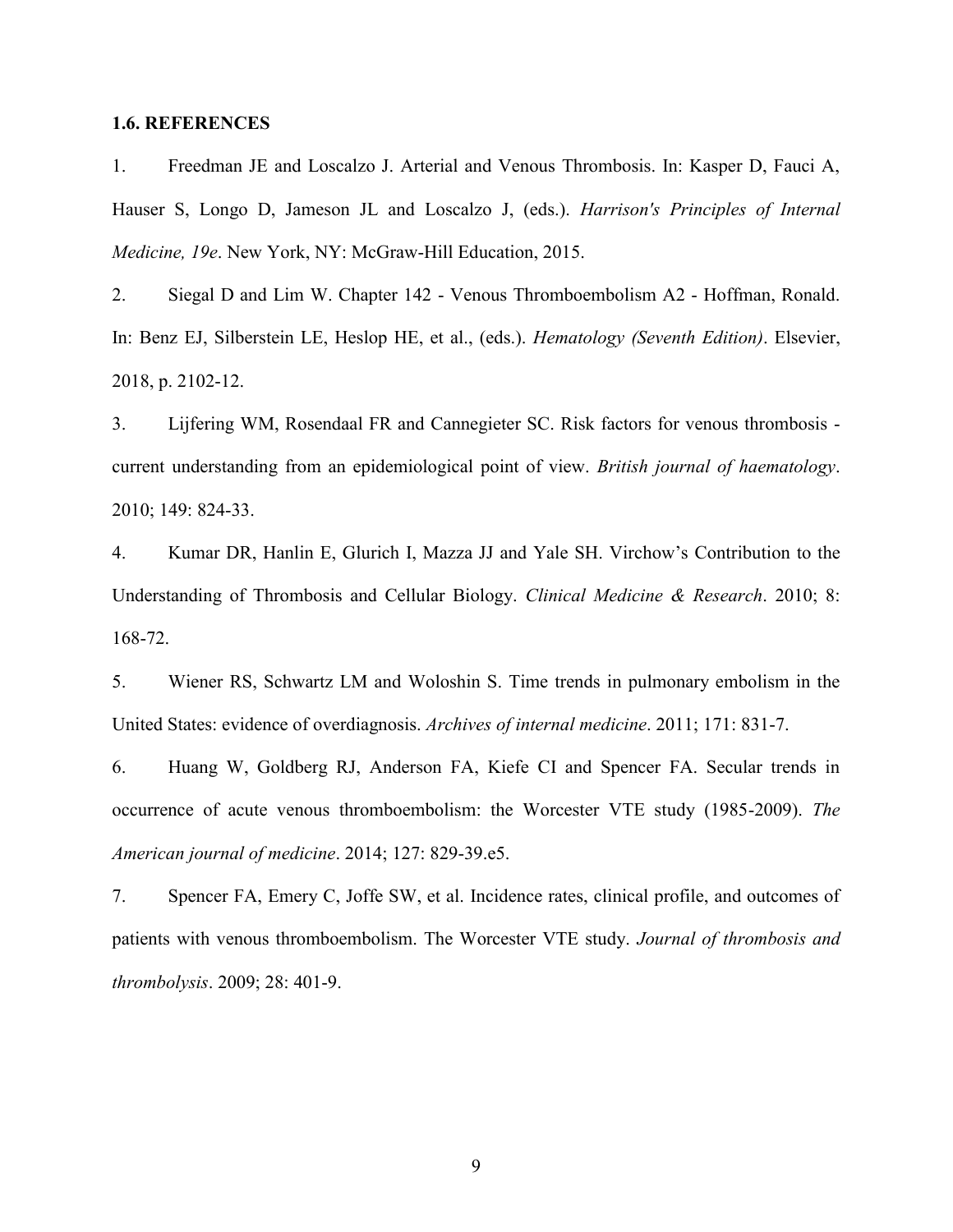8. Alotaibi GS, Wu C, Senthilselvan A and McMurtry MS. Secular Trends in Incidence and Mortality of Acute Venous Thromboembolism: The AB-VTE Population-Based Study. *The American journal of medicine*. 2016; 129: 879.e19-25.

9. Raskob GE, Angchaisuksiri P, Blanco AN, et al. Thrombosis: a major contributor to global disease burden. *Arteriosclerosis, thrombosis, and vascular biology*. 2014; 34: 2363-71.

10. Heit JA. The epidemiology of venous thromboembolism in the community. *Arteriosclerosis, thrombosis, and vascular biology*. 2008; 28: 370-2.

11. White RH. The epidemiology of venous thromboembolism. *Circulation*. 2003; 107: I4-8.

12. White RH. Identifying Risk Factors for Venous Thromboembolism. *Circulation*. 2012; 125: 2051-3.

13. White RH, Murin S, Wun T and Danielsen B. Recurrent venous thromboembolism after surgery-provoked versus unprovoked thromboembolism. *Journal of thrombosis and haemostasis : JTH*. 2010; 8: 987-97.

14. Kearon C. Duration of Anticoagulation for Venous Thromboembolism. *Journal of thrombosis and thrombolysis*. 2001; 12: 59-65.

15. Gjonbrataj E, Kim JN, Gjonbrataj J, Jung HI, Kim HJ and Choi WI. Risk factors associated with provoked pulmonary embolism. *The Korean Journal of Internal Medicine*. 2017; 32: 95-101.

16. Lapner ST and Kearon C. Diagnosis and management of pulmonary embolism. *BMJ (Clinical research ed)*. 2013; 346: f757.

17. Anderson FA, Jr. and Spencer FA. Risk factors for venous thromboembolism. *Circulation*. 2003; 107: I9-16.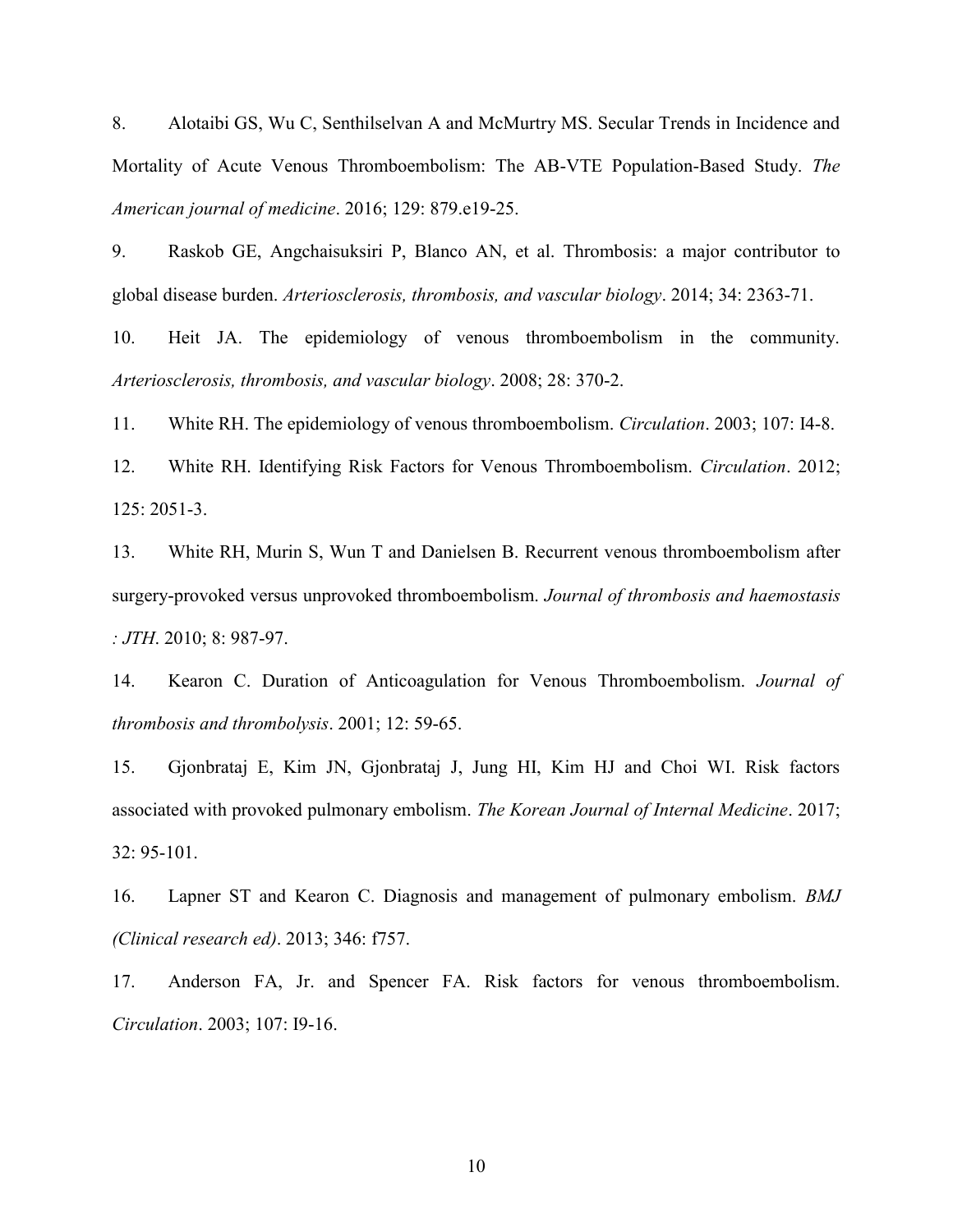18. Heit JA, Silverstein MD, Mohr DN, Petterson TM, O'Fallon WM and Melton LJ, 3rd. Risk factors for deep vein thrombosis and pulmonary embolism: a population-based case-control study. *Archives of internal medicine*. 2000; 160: 809-15.

19. Khorana AA. Malignancy, thrombosis and Trousseau: the case for an eponym. *Journal of thrombosis and haemostasis : JTH*. 2003; 1: 2463-5.

20. Trousseau A, Bazire PV and Cormack JR. *Lectures on Clinical Medicine, Delivered at the Hotel-Dieu, Paris*. New Sydenham Society, 1872.

21. Chew HK, Wun T, Harvey D, Zhou H and White RH. Incidence of venous thromboembolism and its effect on survival among patients with common cancers. *Archives of internal medicine*. 2006; 166: 458-64.

22. Sorensen HT, Mellemkjaer L, Olsen JH and Baron JA. Prognosis of cancers associated with venous thromboembolism. *The New England journal of medicine*. 2000; 343: 1846-50.

23. Khorana AA, Francis CW, Culakova E, Fisher RI, Kuderer NM and Lyman GH. Thromboembolism in Hospitalized Neutropenic Cancer Patients. *Journal of Clinical Oncology*. 2006; 24: 484-90.

24. Khorana AA, Francis CW, Culakova E, Kuderer NM and Lyman GH. Thromboembolism is a leading cause of death in cancer patients receiving outpatient chemotherapy. *Journal of thrombosis and haemostasis : JTH*. 2007; 5: 632-4.

25. Dutia M, White RH and Wun T. Risk assessment models for cancer-associated venous thromboembolism. *Cancer*. 2012; 118: 3468-76.

26. Rao LV. Tissue factor as a tumor procoagulant. *Cancer metastasis reviews*. 1992; 11: 249-66.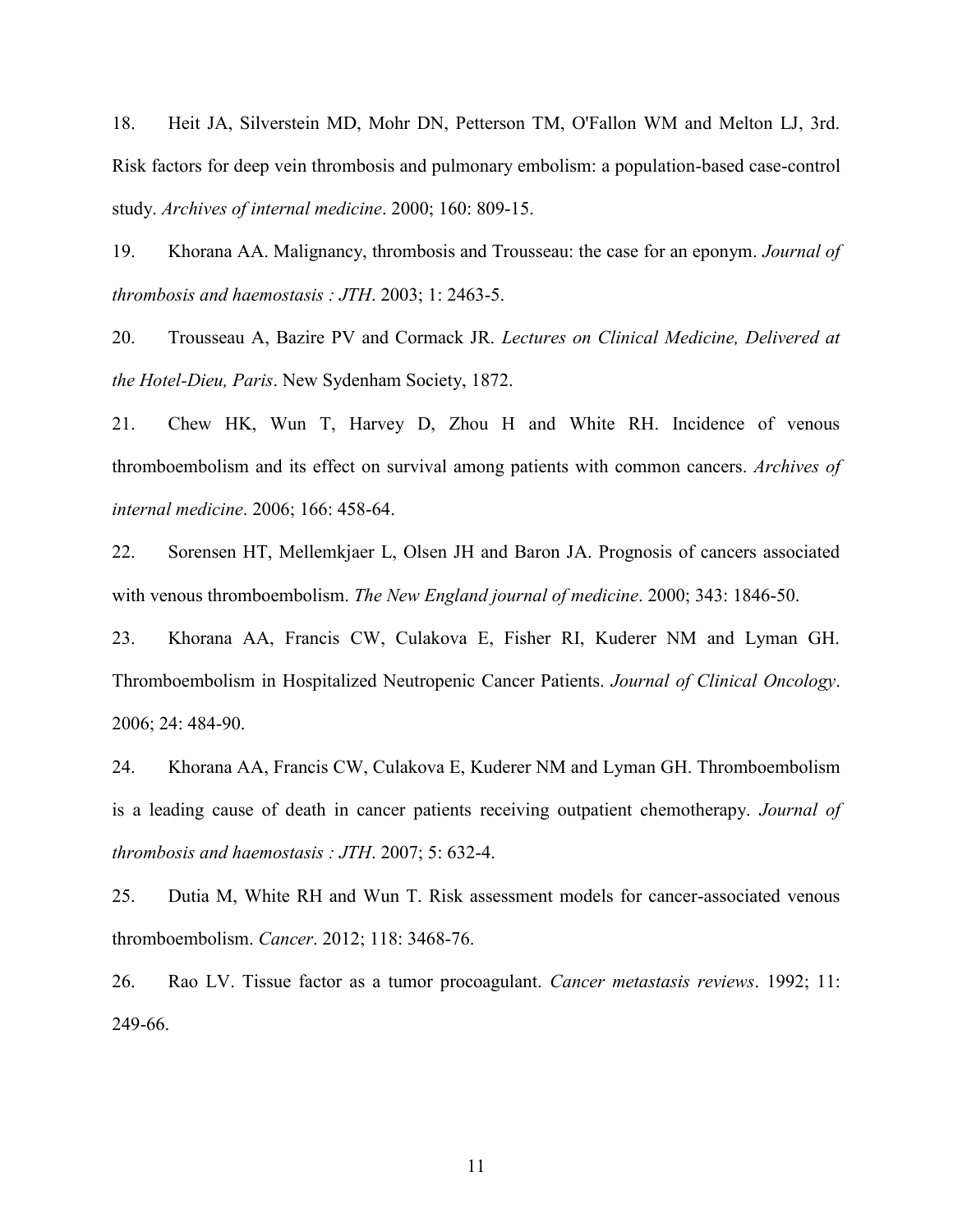27. Kasthuri RS, Taubman MB and Mackman N. Role of tissue factor in cancer. *Journal of clinical oncology : official journal of the American Society of Clinical Oncology*. 2009; 27: 4834-8.

28. Zwicker JI, Liebman HA, Neuberg D, et al. Tumor-Derived Tissue Factor-Bearing Microparticles are Associated with Venous Thromboembolic Events in Malignancy. *Clinical cancer research : an official journal of the American Association for Cancer Research*. 2009; 15: 6830-40.

29. Gordon SG, Franks JJ and Lewis B. Cancer procoagulant A: a factor X activating procoagulant from malignant tissue. *Thrombosis research*. 1975; 6: 127-37.

30. Falanga A, Panova-Noeva M and Russo L. Procoagulant mechanisms in tumour cells. *Best practice & research Clinical haematology*. 2009; 22: 49-60.

31. Bambace NM and Holmes CE. The platelet contribution to cancer progression. *Journal of thrombosis and haemostasis : JTH*. 2011; 9: 237-49.

32. Nickel KF, Ronquist G, Langer F, et al. The polyphosphate-factor XII pathway drives coagulation in prostate cancer-associated thrombosis. *Blood*. 2015; 126: 1379-89.

33. Boccaccio C, Sabatino G, Medico E, et al. The MET oncogene drives a genetic programme linking cancer to haemostasis. *Nature*. 2005; 434: 396-400.

34. Hedderich GS, O'Connor RJ, Reid EC and Mulder DS. Caval tumor thrombus complicating renal cell carcinoma: a surgical challenge. *Surgery*. 1987; 102: 614-21.

35. Srikanthan A, Tran B, Beausoleil M, et al. Large retroperitoneal lymphadenopathy as a predictor of venous thromboembolism in patients with disseminated germ cell tumors treated with chemotherapy. *Journal of clinical oncology : official journal of the American Society of Clinical Oncology*. 2015; 33: 582-7.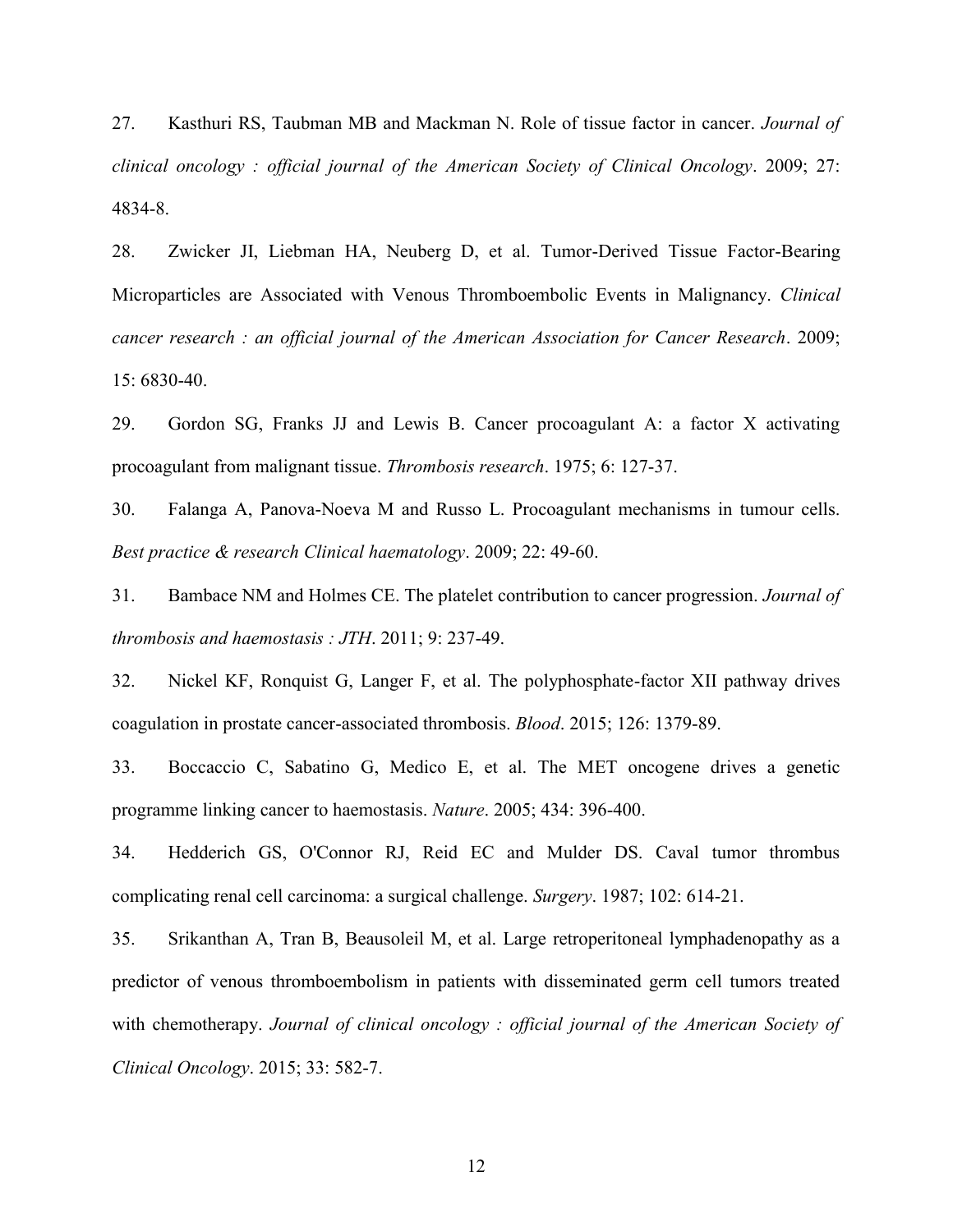36. Greco PS, Bazzi AA, McLean K, et al. Incidence and Timing of Thromboembolic Events in Patients With Ovarian Cancer Undergoing Neoadjuvant Chemotherapy. *Obstetrics and gynecology*. 2017; 129: 979-85.

37. Sorensen HT, Mellemkjaer L, Steffensen FH, Olsen JH and Nielsen GL. The risk of a diagnosis of cancer after primary deep venous thrombosis or pulmonary embolism. *The New England journal of medicine*. 1998; 338: 1169-73.

38. Prandoni P, Lensing AWA, Büller HR, et al. Deep-Vein Thrombosis and the Incidence of Subsequent Symptomatic Cancer. *New England Journal of Medicine*. 1992; 327: 1128-33.

39. Douketis JD, Gu C, Piccioli A, Ghirarduzzi A, Pengo V and Prandoni P. The long-term risk of cancer in patients with a first episode of venous thromboembolism. *Journal of thrombosis and haemostasis : JTH*. 2009; 7: 546-51.

40. Wun T and White RH. Venous Thromboembolism (VTE) in Patients with Cancer: Epidemiology and Risk Factors. *Cancer Investigation*. 2009; 27: 63-74.

41. White RH, Zhou H and Romano PS. Incidence of symptomatic venous thromboembolism after different elective or urgent surgical procedures. *Thrombosis and haemostasis*. 2003; 90: 446-55.

42. Falanga A, Marchetti M and Vignoli A. Coagulation and cancer: biological and clinical aspects. *Journal of thrombosis and haemostasis : JTH*. 2013; 11: 223-33.

43. Piccirillo JF, Tierney RM, Costas I, Grove L and Spitznagel EL, Jr. Prognostic importance of comorbidity in a hospital-based cancer registry. *Jama*. 2004; 291: 2441-7.

44. Urbauer E, Kaufmann H, Nosslinger T, Raderer M and Drach J. Thromboembolic events during treatment with thalidomide. *Blood*. 2002; 99: 4247-8.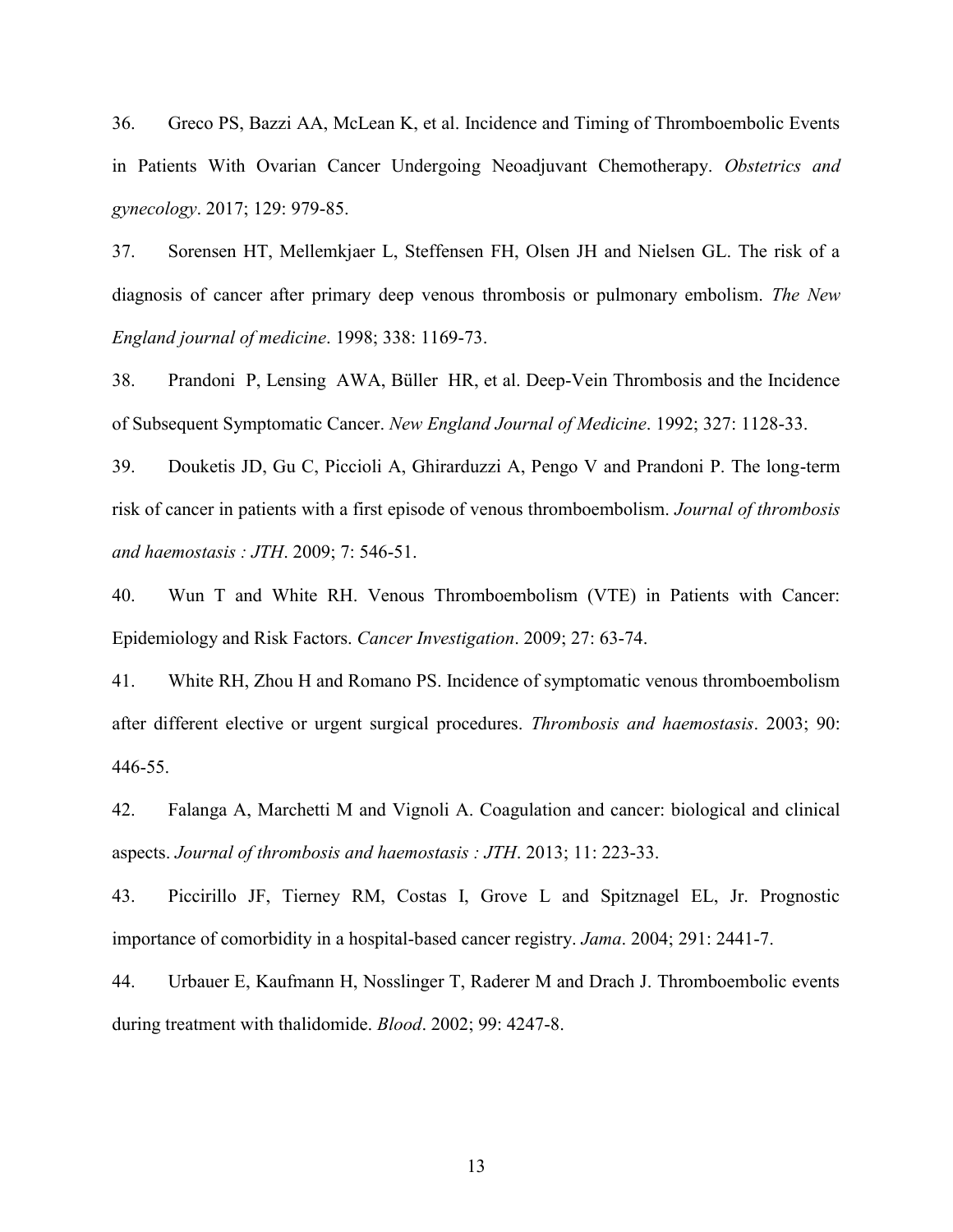45. Zangari M, Anaissie E, Barlogie B, et al. Increased risk of deep-vein thrombosis in patients with multiple myeloma receiving thalidomide and chemotherapy. *Blood*. 2001; 98: 1614-5.

46. Seng S, Liu Z, Chiu SK, et al. Risk of venous thromboembolism in patients with cancer treated with Cisplatin: a systematic review and meta-analysis. *Journal of clinical oncology : official journal of the American Society of Clinical Oncology*. 2012; 30: 4416-26.

47. Kuzel T, Esparaz B, Green D and Kies M. Thrombogenicity of intravenous 5-fluorouracil alone or in combination with cisplatin. *Cancer*. 1990; 65: 885-9.

48. Goyal G and Bhatt VR. L-asparaginase and venous thromboembolism in acute lymphocytic leukemia. *Future Oncology*. 2015; 11: 2459-70.

49. Khorana AA. Risk assessment and prophylaxis for VTE in cancer patients. *Journal of the National Comprehensive Cancer Network : JNCCN*. 2011; 9: 789-97.

50. Khorana AA, Kuderer NM, Culakova E, Lyman GH and Francis CW. Development and validation of a predictive model for chemotherapy-associated thrombosis. *Blood*. 2008; 111: 4902-7.

51. Ay C, Dunkler D, Marosi C, et al. Prediction of venous thromboembolism in cancer patients. *Blood*. 2010; 116: 5377-82.

52. Mandala M, Clerici M, Corradino I, et al. Incidence, risk factors and clinical implications of venous thromboembolism in cancer patients treated within the context of phase I studies: the 'SENDO experience'. *Annals of oncology : official journal of the European Society for Medical Oncology*. 2012; 23: 1416-21.

53. Agnelli G, Gussoni G, Bianchini C, et al. Nadroparin for the prevention of thromboembolic events in ambulatory patients with metastatic or locally advanced solid cancer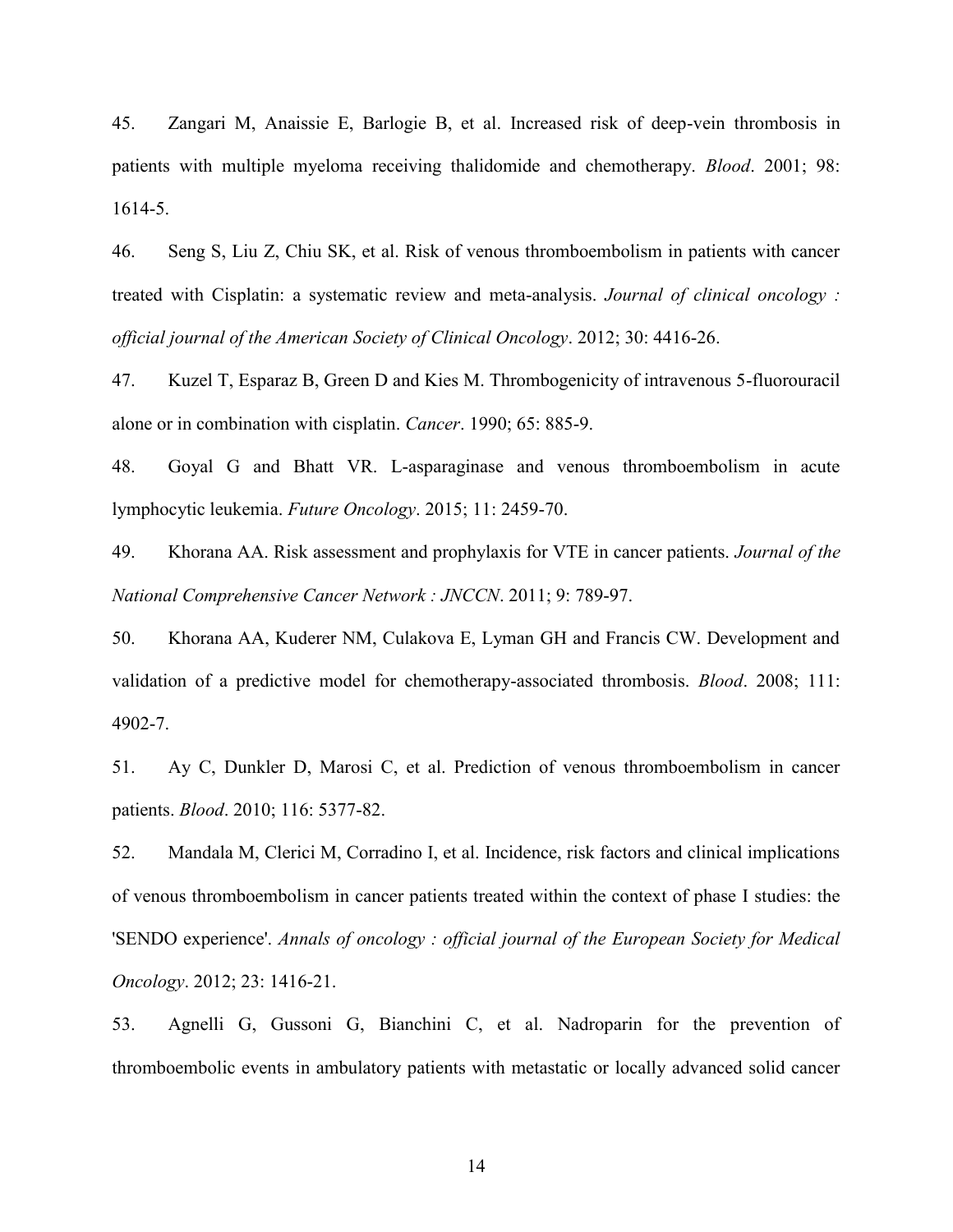receiving chemotherapy: a randomised, placebo-controlled, double-blind study. *The Lancet Oncology*. 2009; 10: 943-9.

54. Barni S, Labianca R, Agnelli G, et al. Chemotherapy-associated thromboembolic risk in cancer outpatients and effect of nadroparin thromboprophylaxis: results of a retrospective analysis of the PROTECHT study. *Journal of translational medicine*. 2011; 9: 179.

55. Kearon C, Akl EA, Ornelas J, et al. Antithrombotic Therapy for VTE Disease. *CHEST*. 149: 315-52.

56. Raskob GE, van Es N, Verhamme P, et al. Edoxaban for the Treatment of Cancer-Associated Venous Thromboembolism. *New England Journal of Medicine*. 0: null.

57. Hutten BA, Prins MH, Gent M, Ginsberg J, Tijssen JG and Buller HR. Incidence of recurrent thromboembolic and bleeding complications among patients with venous thromboembolism in relation to both malignancy and achieved international normalized ratio: a retrospective analysis. *Journal of clinical oncology : official journal of the American Society of Clinical Oncology*. 2000; 18: 3078-83.

58. Schulman S, Zondag M, Linkins L, et al. Recurrent venous thromboembolism in anticoagulated patients with cancer: management and short-term prognosis. *Journal of thrombosis and haemostasis : JTH*. 2015; 13: 1010-8.

59. Lee AY, Kamphuisen PW, Meyer G and et al. Tinzaparin vs warfarin for treatment of acute venous thromboembolism in patients with active cancer: A randomized clinical trial. *Jama*. 2015; 314: 677-86.

60. Lee AYY, Levine MN, Baker RI, et al. Low-Molecular-Weight Heparin versus a Coumarin for the Prevention of Recurrent Venous Thromboembolism in Patients with Cancer. *New England Journal of Medicine*. 2003; 349: 146-53.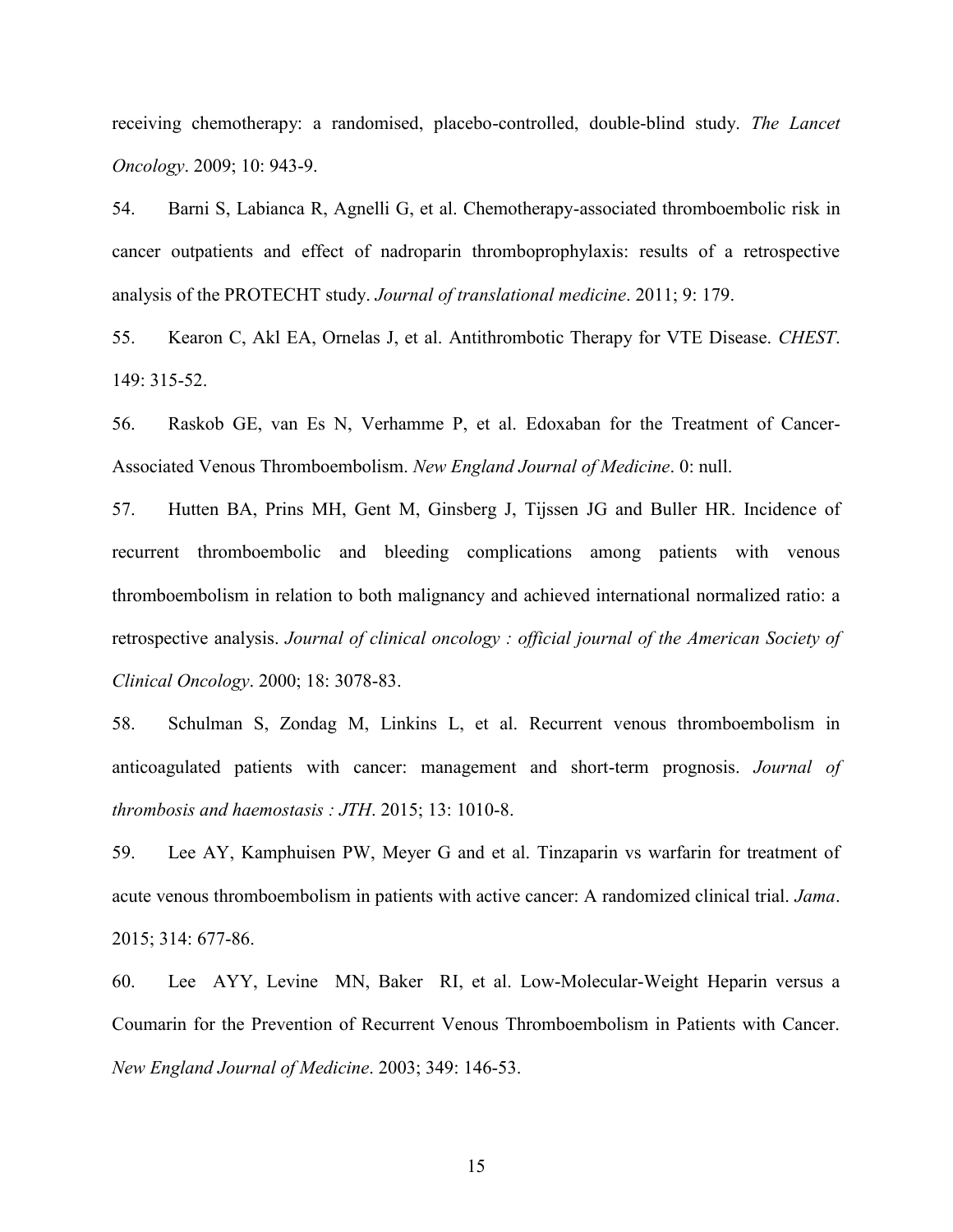61. Deitcher SR, Kessler CM, Merli G, Rigas JR, Lyons RM and Fareed J. Secondary prevention of venous thromboembolic events in patients with active cancer: enoxaparin alone versus initial enoxaparin followed by warfarin for a 180-day period. *Clinical and applied thrombosis/hemostasis : official journal of the International Academy of Clinical and Applied Thrombosis/Hemostasis*. 2006; 12: 389-96.

62. Hull RD, Pineo GF, Brant RF, et al. Long-term low-molecular-weight heparin versus usual care in proximal-vein thrombosis patients with cancer. *The American journal of medicine*. 2006; 119: 1062-72.

63. Prandoni P, Lensing AWA, Piccioli A, et al. Recurrent venous thromboembolism and bleeding complications during anticoagulant treatment in patients with cancer and venous thrombosis. *Blood*. 2002; 100: 3484-8.

64. Monreal M, Falga C, Valdes M, et al. Fatal pulmonary embolism and fatal bleeding in cancer patients with venous thromboembolism: findings from the RIETE registry. *Journal of thrombosis and haemostasis : JTH*. 2006; 4: 1950-6.

65. Trujillo-Santos J, Nieto JA, Tiberio G, et al. Predicting recurrences or major bleeding in cancer patients with venous thromboembolism. Findings from the RIETE Registry. *Thrombosis and haemostasis*. 2008; 100: 435-9.

66. White RH, Beyth RJ, Zhou H and Romano PS. Major bleeding after hospitalization for deep-venous thrombosis. *The American journal of medicine*. 1999; 107: 414-24.

67. Ghazi SA, Cynthia W, Ambikaipakan S and McMurtry MS. The validity of ICD codes coupled with imaging procedure codes for identifying acute venous thromboembolism using administrative data. *Vascular Medicine*. 2015; 20: 364-8.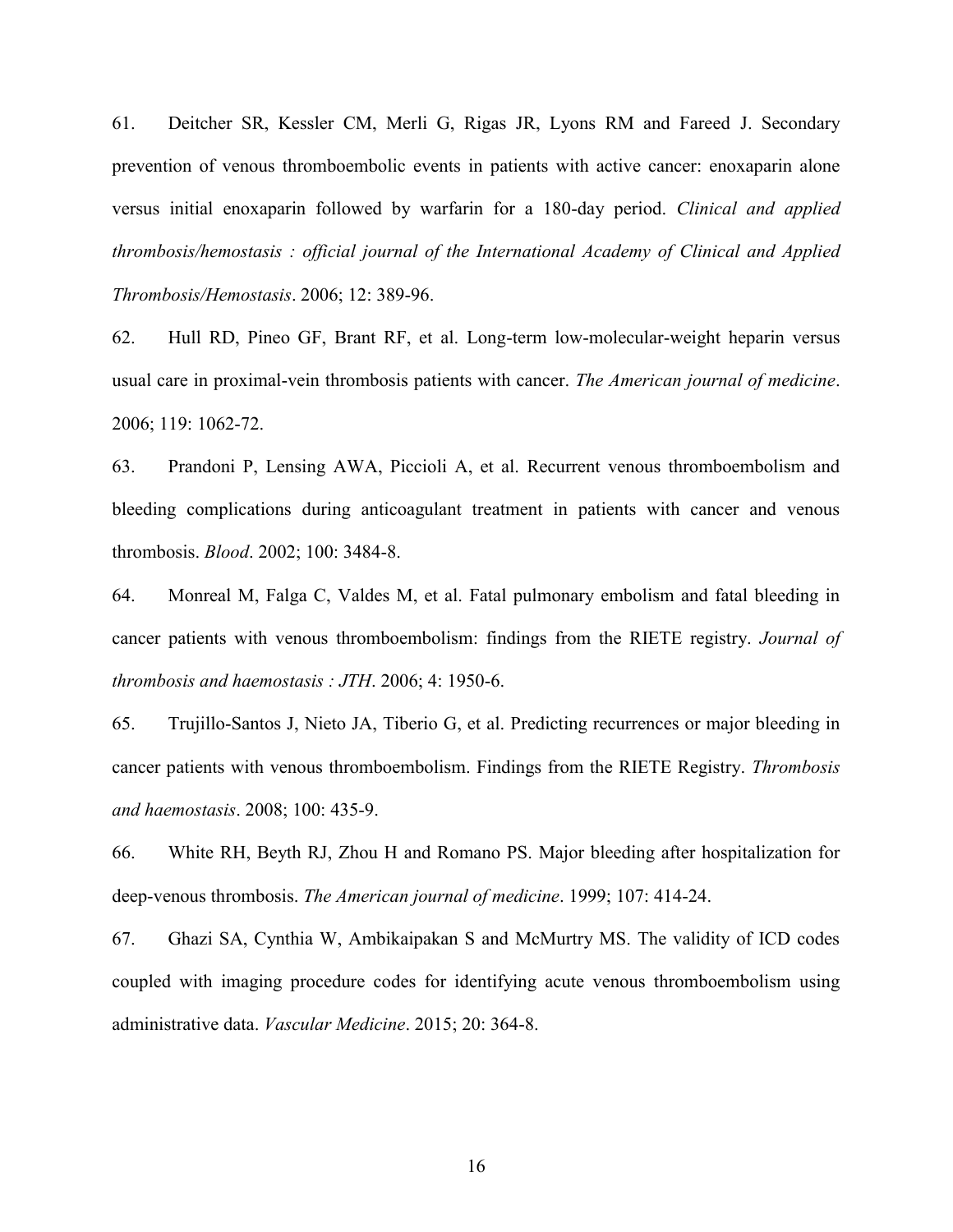68. Mansour S, Alotaibi G, Wu C and McMurtry MS. Trends in admission rates and inhospital stay for venous thromboembolism. *Thrombosis research*. 156: 149-54.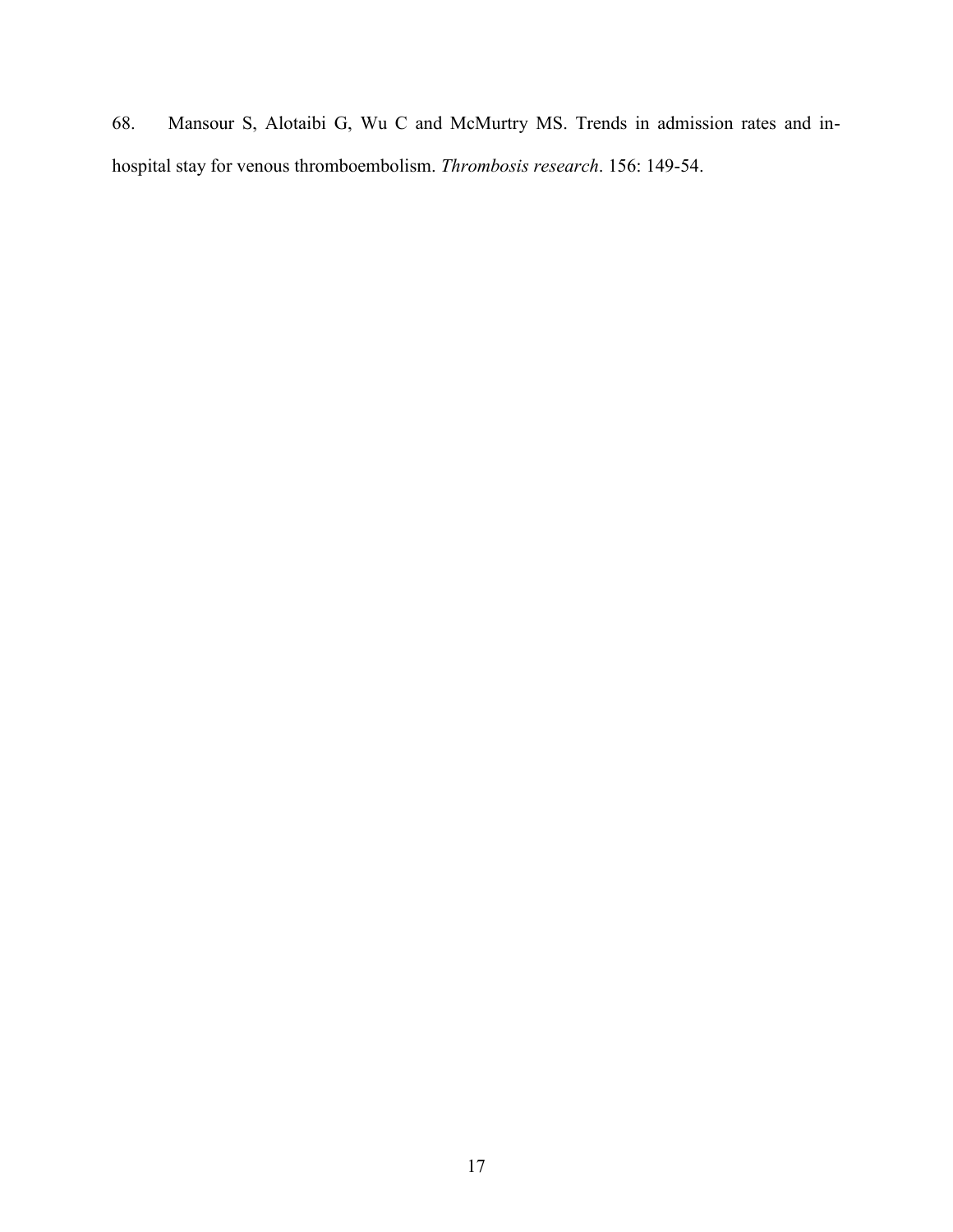## **CHAPTER 2**

## **Bleeding Risk in Cancer Patients with Venous Thromboembolism**

## <span id="page-24-2"></span><span id="page-24-1"></span><span id="page-24-0"></span>**2.1. ABSTRACT**

**Background:** Cancer-associated thrombosis is associated with significant morbidity and mortality. Cancer patients are at higher risk of both VTE recurrence despite anticoagulation and bleeding complications while on anticoagulation. There are some risk factors of bleeding specific to cancer patients established by some studies. We sought to assess the bleeding rates in cancer patients within one year of acute VTE over a 10-year period in Alberta, Canada and to identify whether cancer site affects these rates.

**Methods:** Our population included all adult patients of Alberta diagnosed primarily with acute venous thromboembolism between April 2002 and March 2012. We categorized patients into cancer and non-cancer population and we measured the bleeding rates in both groups then stratify by cancer site within the cancer group. We used purposeful logistic regression to calculate odds ratios and identify some predictors of bleeding.

**Results:** Of 5,158 cases of cancer-associated VTE, 127 patients (2.46%) developed bleeding within one year of VTE event compared to 441 of 26,498 cases in the non-cancer group (1.66%). The main site of bleeding was gastrointestinal (91.34%) and the main site of cancer associated with higher bleeding risk was gastrointestinal cancer (OR 2.60; p=0.03). In terms of predictors of bleeding, the following risk factors contributed to the highest risk of bleeding: previous bleeding episode (OR 8.01; p<0.001), anemia (OR 5.72; p<0.001), liver disease (OR 2.2; p<0.001), alcohol use (OR 1.97;  $p<0.001$ ) and hypertension (OR 1.28;  $p=0.014$ ).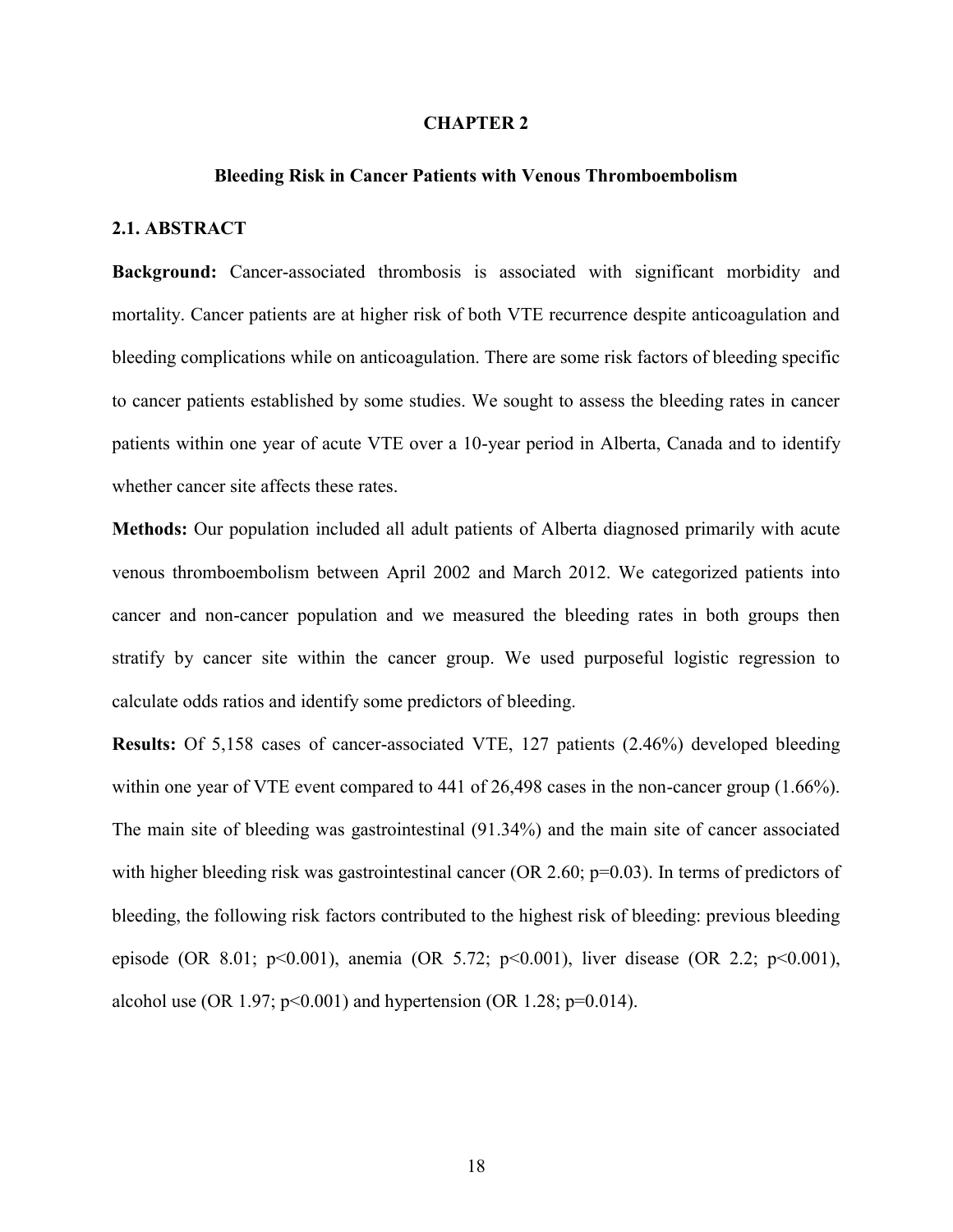**Conclusion:** The frequency of bleeding was higher in cancer-associated VTE and was different across cancer sites. Bleeding is still a big concern in cancer population and more efforts should be made to find the safest anticoagulant modality to each cancer type.

**Keywords:** AB-VTE, Pulmonary Embolism, Deep Vein Thrombosis, Cancer, Cancer Site, Bleeding, Predictors.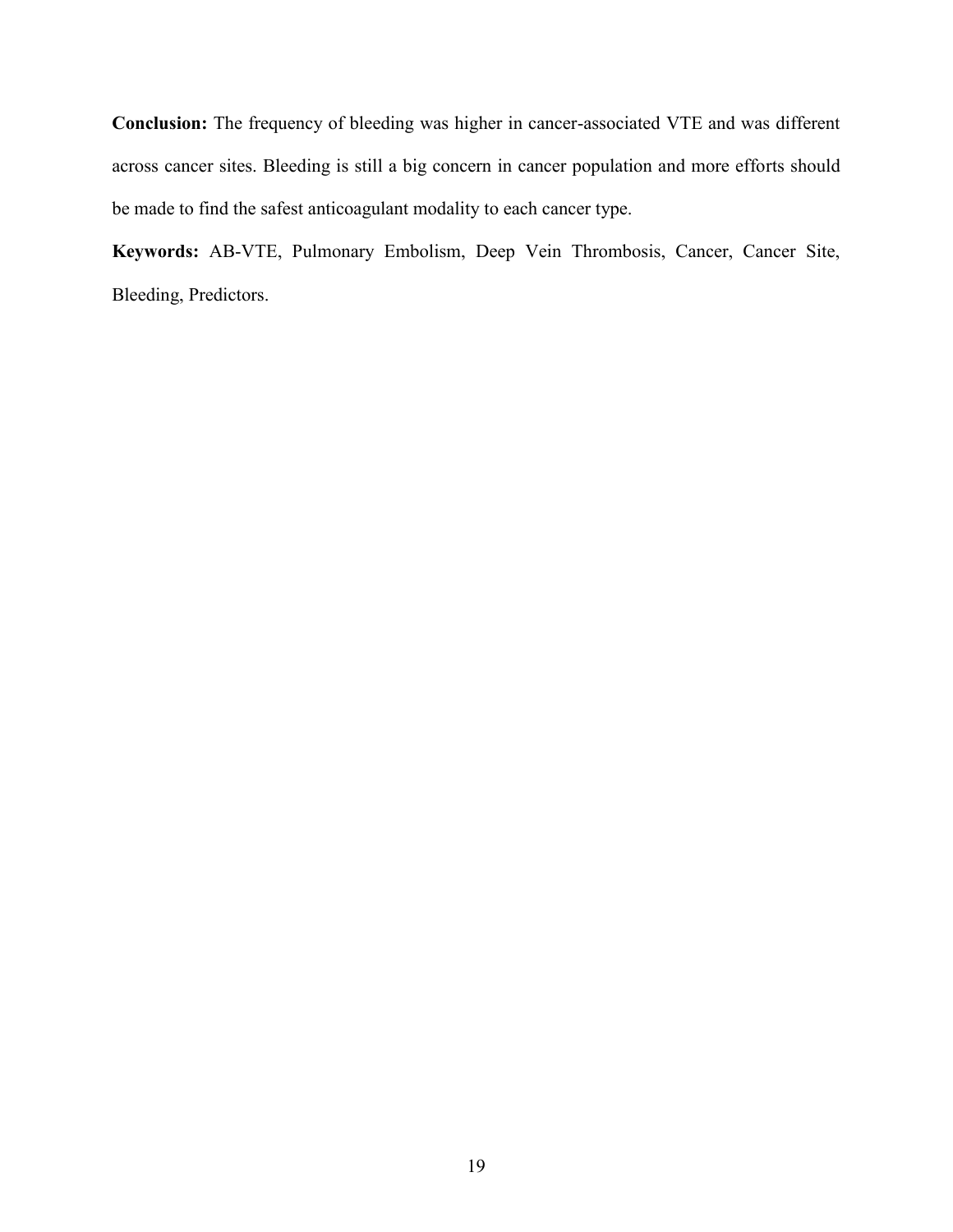## <span id="page-26-0"></span>**2.2. INTRODUCTION**

Trousseau was the first to describe the correlation between cancer and venous thromboembolism (VTE) in the nineteenth century. Migratory phlebitis as a common presentation of malignancy is currently referred to as Trousseau's syndrome.<sup>1, 2</sup> In patients without chemotherapy, cancer increased the risk of VTE by 4.1 folds.<sup>3</sup> A higher risk of morbidity and mortality is also associated with VTE in cancer patients.<sup>4, 5</sup> Furthermore, many studies have reported a greater incidence of VTE complications in cancer patients that exceed those seen in the general population.6-8 These complications include a risk of recurrence of VTE despite anticoagulation and a risk of bleeding while on anticoagulation. The reason behind this is the presence of certain risk factors that are specific to cancer patients, in addition to those contributing to VTE in non-cancer patients, namely the primary site of cancer, the stage of cancer at time of diagnosis, the time elapsing between cancer diagnosis and occurrence of VTE and chemotherapy treatment.<sup>3, 9-11</sup> That being said, anticoagulation strategies for treatment and prevention of VTE in cancer population as well as the duration of treatment, are updated frequently to find the safest and most effective regimen capable of balancing the benefits of anticoagulation in preventing recurrence with the risks of bleeding. The 2016 CHEST guidelines recommend the use of low molecular weight heparin (LMWH) over vitamin K antagonists (VKA) and direct oral anticoagulants such as dabigatran, rivaroxaban, apixaban and edoxaban.<sup>12</sup> Recently, edoxaban was shown to have higher risk of bleeding in cancer patients when compared to dalteparin.<sup>13</sup> Other trials studying the safety and efficacy of direct oral anticoagulants in cancer-associated thrombosis are still ongoing.

Despite the valuable information provided by the RIETE registry,<sup>8</sup>current data on bleeding rates among cancer patients with acute VTE are still limited. In particular, how cancer type influences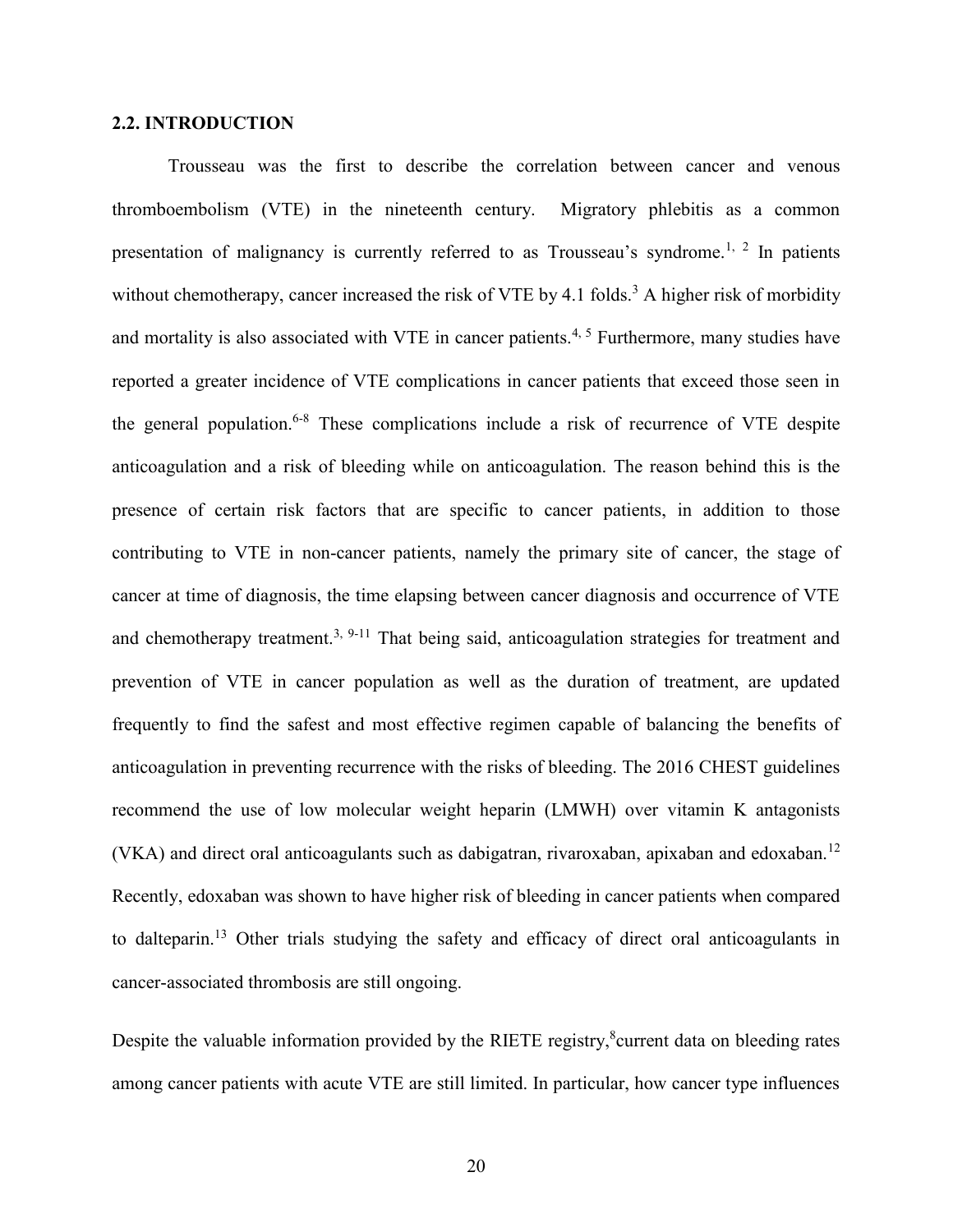risk for bleeding complications while anticoagulated is not known. In this population-based study, we used administrative health databases in the province of Alberta, Canada over a 10-year period from 2002 to 2012. The aim of this study is to measure the bleeding rates in cancer patients with new-onset VTE and to stratify the risk by cancer type.

#### <span id="page-27-0"></span>**2.3. METHODS**

#### <span id="page-27-1"></span>**2.3.1. Study design and data source**

This provincial retrospective cohort study was conducted using the Alberta-Venous Thromboembolism (AB-VTE) database that is established by linking five administrative health databases in Alberta, Canada. The databases consist of: 1) the ambulatory care database includes both the emergency department and the outpatient clinic visits (April 1, 2002 to March 31, 2014); 2) the hospital inpatient discharge database (April 1, 2002 to March 31, 2014); 3) the physician claims database (April 1, 2002 to March 31, 2014); 4) the population registry database (April 1, 2002 to March 31, 2014); and 5) Vital Statistics (i.e., death registry from January 1, 2002 to December 31, 2012). This study was approved by the University of Alberta Health Research Ethics Board. The ambulatory care database contains up to 10 diagnostic and procedure codes, whereas the hospital inpatient discharge database contains up to 25 diagnostic and 20 procedure codes.

## <span id="page-27-2"></span>**2.3.2. Study population**

The study involved all patients who had incident acute pulmonary embolism and/or deep vein thrombosis, as per ICD diagnostic codes for VTE anytime between 2002 and 2012. These individuals are all residents of the province of Alberta, aged 18 years or older. We included the study subject from the time of diagnosis to either the time of death or the end of the study in March 31, 2012, whichever occurred first. Acute DVT was defined by the following codes: ICD-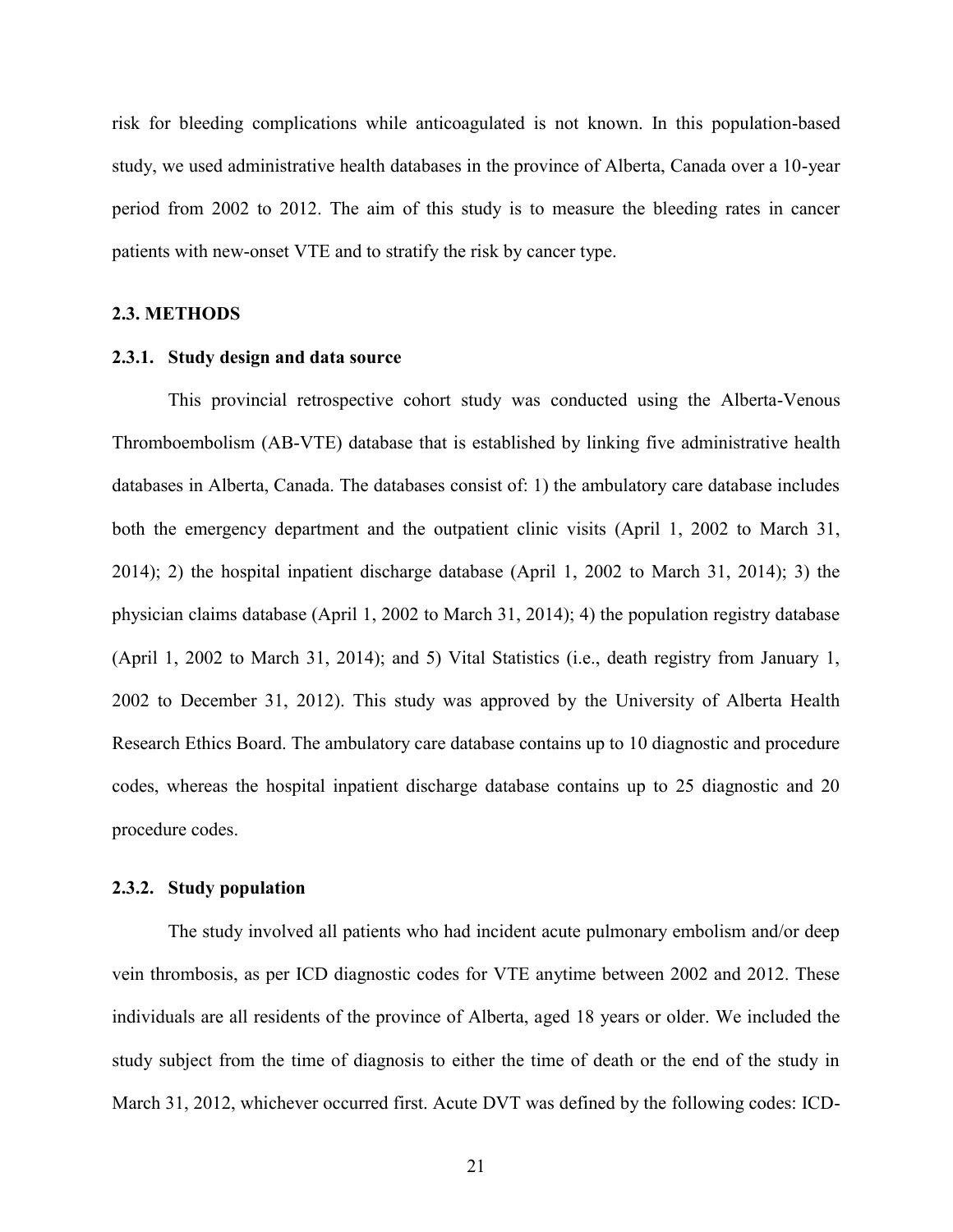9 CM: 451.1. 451.2, 451.8, 451.9, 453.2, 453.8, or 453.9; ICD-10: I80.2, I80.3, I80.1, I82.8, I80.9, I82.9, I80.8, O22.3, O22.9, or O87.1. Whereas, the diagnosis of acute PE was defined as follows: ICD-9 CM: 415.0 and 415.1 and ICD-10: I26.9, I26.0. If both events were present simultaneously, the patient will be considered as having PE. We used a washout period of 2 years to include only the incident cases. The detection of acute VTE was made by the presence of one of the previous ICD codes coupled with an imaging code for VTE within a 7-day timeframe. The date of diagnosis is considered either the date of imaging study or the date of admission for patients based respectively on whether they were detected in the ambulatory care/physician claim databases or the hospital inpatient discharge database. This algorithm has a a positive predictive value of  $83.1\%$  through validation against chart audits in Alberta.<sup>14</sup>

## <span id="page-28-0"></span>**2.3.3. Study Outcomes and Covariates**

The primary outcome studied was the bleeding risk in cancer-associated VTE. Cancerassociated VTE was defined as the presence of a diagnostic code of any cancer within a year prior to VTE excluding skin cancers. Bleeding is defined as the first health encounter to the hospital or emergency department with a primary or secondary diagnosis of bleeding using the following ICD-10 diagnostic codes. GI bleeding: K25.0, K25.2, K25.4, K25.6, K26.2, K26.4,26.6, K27.0, K27.2, K27.4, K27.6, K28.0, K28.2, K28.4, K28.6, K29.0, K62.5, K92.0, K92.1, I85.0, I98.3, IC bleeding: I60, I61, I62, I69.0, I69.1, I69.2, S06.4, S06.5, S06.6, GU bleeding: N02, R31, N89.7, N92.4, N93, N95.0,O20, O46, O71.9, O72, Airway bleeding: J94.2, R04 and Hemarthrosis: M25.0. We calculated bleeding rates at 12 months after the diagnosis of cancer-associated VTE. We defined comorbidities as being present in the ambulatory care or inpatient databases within one year of onset of VTE. Recent bleeding was also considered to be present if the previous diagnostic codes for bleeding were recorded at any time in the past year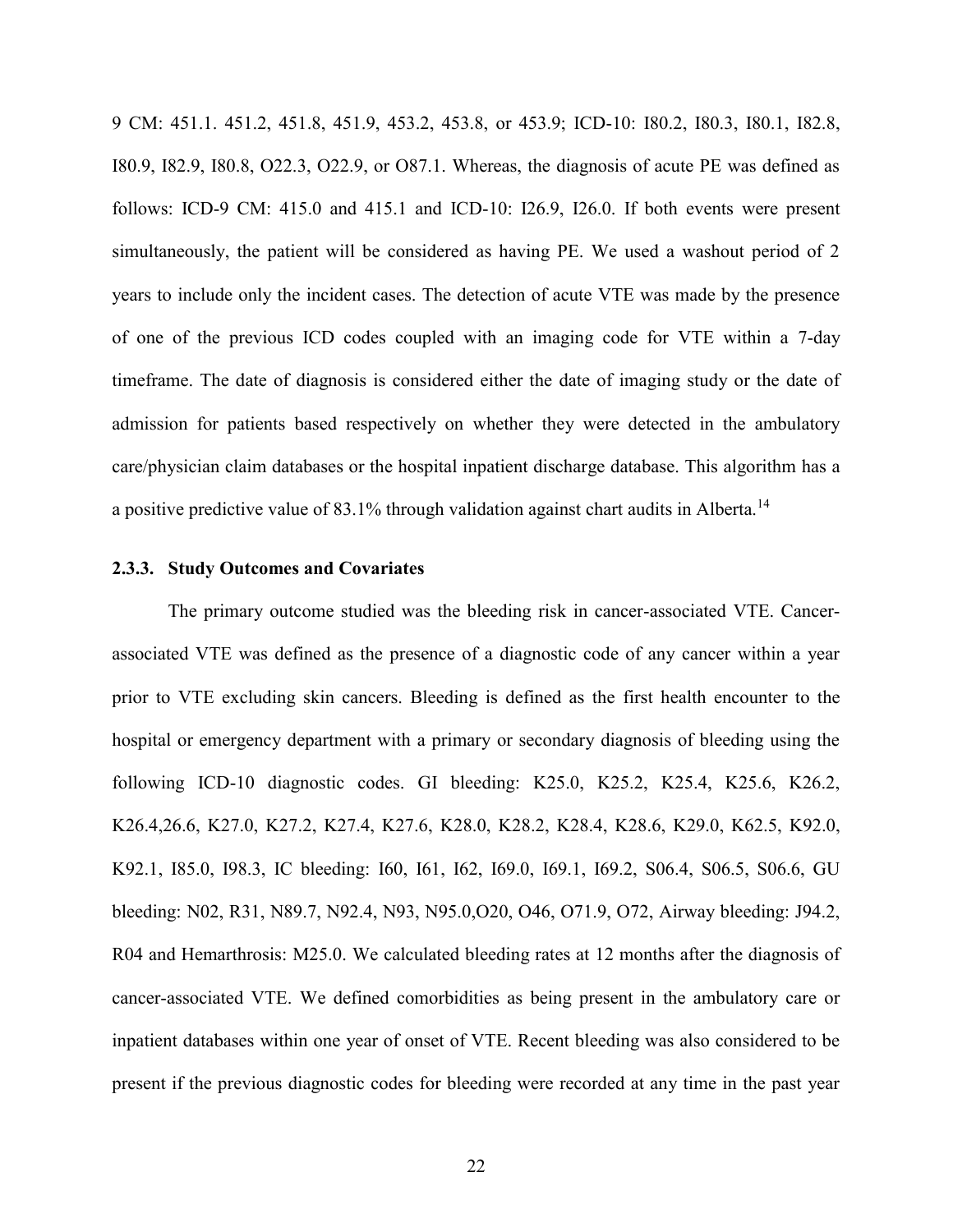preceding the VTE event. Other risk factors like major surgery, major trauma, hip fracture within the previous 3 months, ongoing or recent pregnancy (within 3 months from delivery) and hospitalization for other causes for more than 3 days in the last 3 months were identified. We used a 2-year washout period for all defined variables.

### <span id="page-29-0"></span>**2.3.4. Statistical analysis**

We reported continuous variables as means and standard deviation and categorical variables as frequencies and percentages in the description of patient demographic and clinical characteristics. We used Chi-square and Fisher exact tests to test the proportions between cancer and non-cancer groups. We calculated the odds ratios and 95% confidence intervals of bleeding in patients with cancer according to the site of cancer and the presence of metastases. For that purpose, we used purposefully selected multivariate logistic regression models for which all necessary assumptions have been met. We adjusted models for confounders and we identified some predictors of bleeding.

A 2-sided P-value <0.05 was considered statistically significant. Statistical analyses were performed using Stata (Stata Statistical Software: Release 13; StataCorp LP, College Station, TX).

#### <span id="page-29-1"></span>**2.4. RESULTS**

## <span id="page-29-2"></span>**2.4.1. Patient characteristics**

During the study period from 2004 to 2012, a total of 5,158 out of 31,656 cases of acute VTE were cancer-associated (16.29%). 3,440 of 23,015 (14.95%) patients in the DVT group and 1,718 of 8,641 (19.88%) patients in the PE group had cancer. Of these 5,158 cancer patients diagnosed with first time VTE, 127 patients (2.46%) developed bleeding at some point during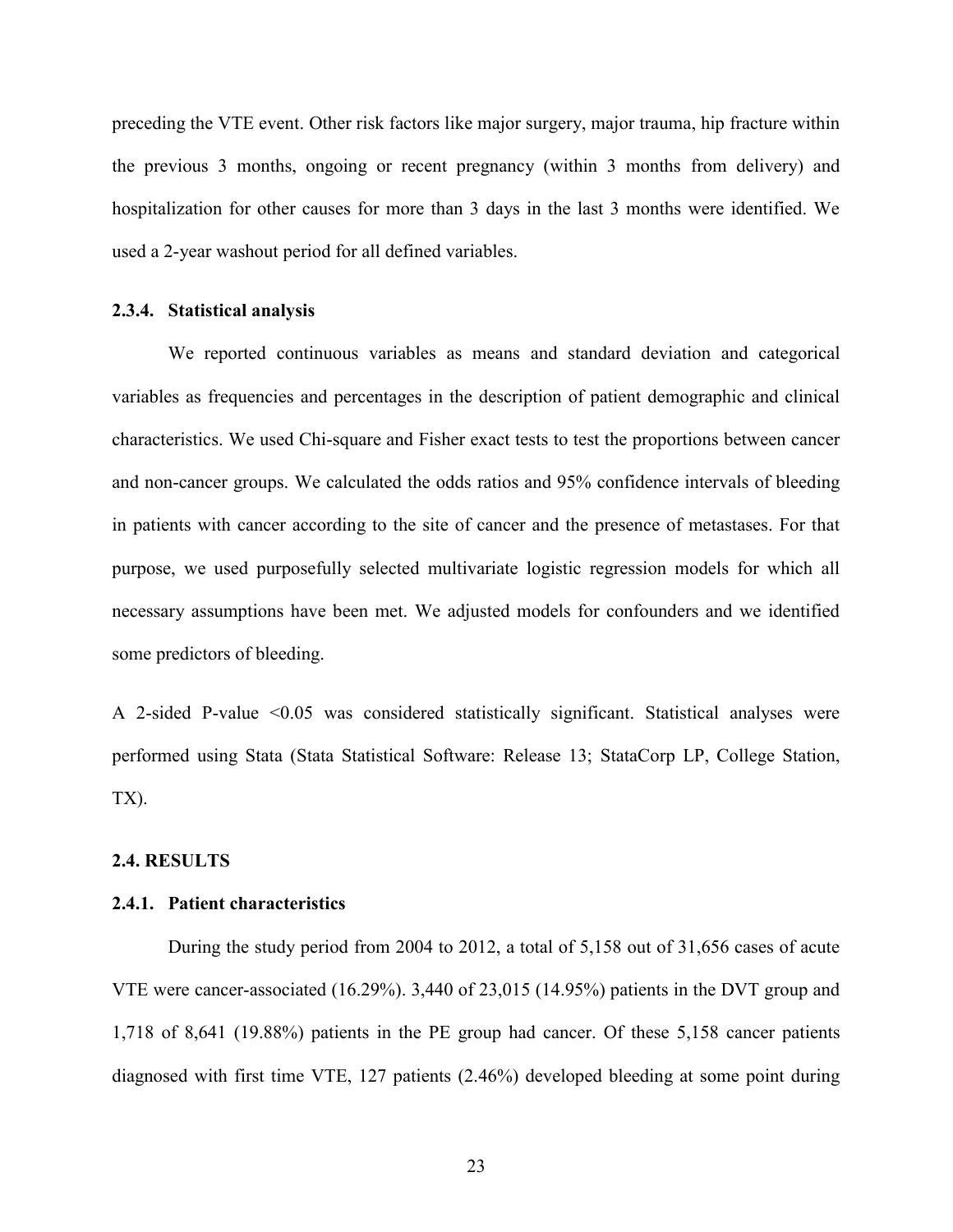one year after the diagnosis of VTE. Whereas, 441 of the remaining 26,498 cases of non-cancer associated VTE (1.66%) developed bleeding complication during the same period. The mean age of bleeding was  $62.28 \pm 1.29$  years and  $60.96 \pm 0.91$  years in the cancer and non-cancer groups respectively  $(p<0.0001)$ . 37.01% of bleeding cases in cancer patients were females compared to 56.46% in the non-cancer patients (p<0.0001). Cancer patients had a higher frequency of risk factors than the non-cancer patients, such as recent hospitalization for more than 3 days, major surgery, anemia and thrombocytopenia. The frequency of previous episodes of major bleeding was insignificantly higher in the cancer group (18.90% versus 12.70% with a p=value of 0.077). The baseline demographic characteristics, risk factors and comorbidities of study patients are summarized in Table 2.1.

## <span id="page-30-0"></span>**2.4.2. Bleeding in different cancer sites**

The incidence rate of bleeding was different among the various sites of cancer (Table 2.2). Gastrointestinal cancers were associated with the highest rate of bleeding (3.96%). The incidence rates of bleeding among this cancer group were distributed as follows: 7.78% for gastric cancer followed by cancer of the small intestine (4.76%) then hepatobiliary and pancreatic cancer (4.69%) and finally colorectal cancer (3.09%). Cancers of the kidney, bladder and prostate came next and their incidence of bleeding was 3.48%. Endometrial cancer followed with a bleeding rate of 3.06%. The incidence rates of bleeding in lung cancer and breast cancer were respectively 1.27% and 0.99%.

The severity of cancer was also associated with high rates of bleeding. Among cancer patients who bled, 28.35% were found to have metastatic disease. The incidence rate of bleeding in metastatic cancer was 2.1%, non-significantly higher than that of non-metastatic cancer (1.78%), p=0.328.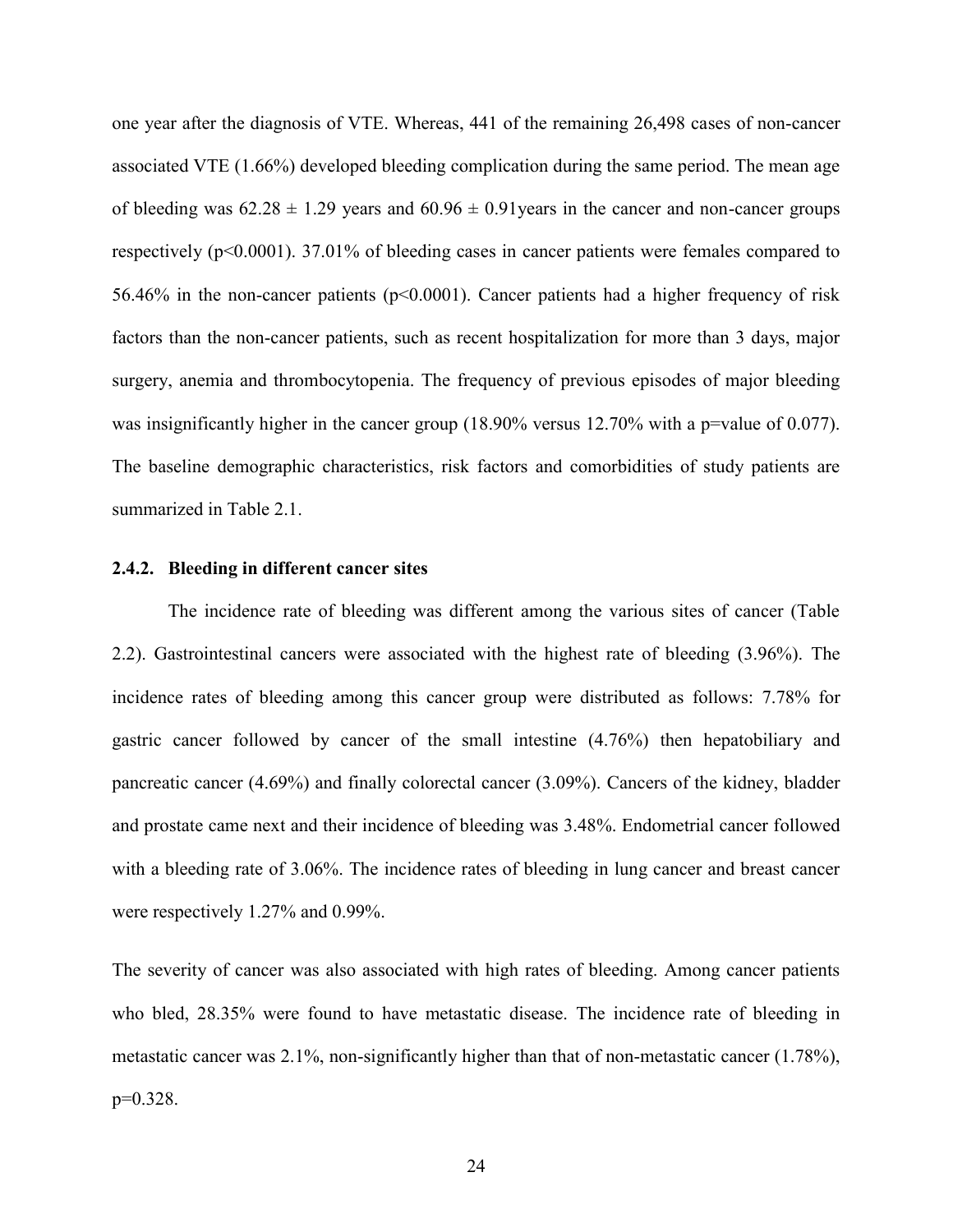Table 2.2 also reports the odds ratios of bleeding in patients with cancer in comparison to those without cancer stratified by cancer site after adjusting for confounders. The odds of bleeding in patients with cancer of the small intestine is about three times non-significantly higher than the odds in those without cancer (OR 2.97, 95% CI:0.37-23.79). Gastric cancer was associated with 2.6 times significantly higher odds of bleeding compared to the non-cancer population (OR 2.6, 95% CI: 1.09-6.99). Cancers of the kidney, bladder and prostate share with hepatobiliary and pancreatic cancer the same probability of bleeding (OR 1.46). Surprisingly, lung and breast cancers have non-significant lower odds of bleeding than those free of cancer (OR 0.66 and 0.64 respectively). Colon cancer patients had 1.13 times higher odds of bleeding. With regards to the stage of cancer metastatic disease was associated with higher risk of bleeding (OR 2.87, 95% CI 0.54-15.18).

## <span id="page-31-0"></span>**2.4.3. Sites of bleeding**

Bleeding rates differ according to the site of bleeding. Table 2.3 shows the different incidence rates of bleeding in cancer and non-cancer associated VTE according to the bleeding site. The highest incidence rates of bleeding occurred in the gastrointestinal tract in both cancer and non-cancer patients with 91.34% and 92.29% respectively (p=0.046). Airways bleeding had an incidence rate of 6.3% in cancer patients and 2.72% in non-cancer patients. With regards to intracranial bleeding, it occurred less frequently in patients with cancer in about 2.36% compared to 4.31% in patients without cancer ( $p<0.001$ ). Genitourinary bleeding did not occur in cancer patients but occurred in 0.68% of patients without cancer.

## <span id="page-31-1"></span>**2.4.4. Other predictors of bleeding**

Our multivariate comparison of risk factors between cancer and non-cancer patients showed that some risk factors are associated with a higher risk of bleeding as follows: recent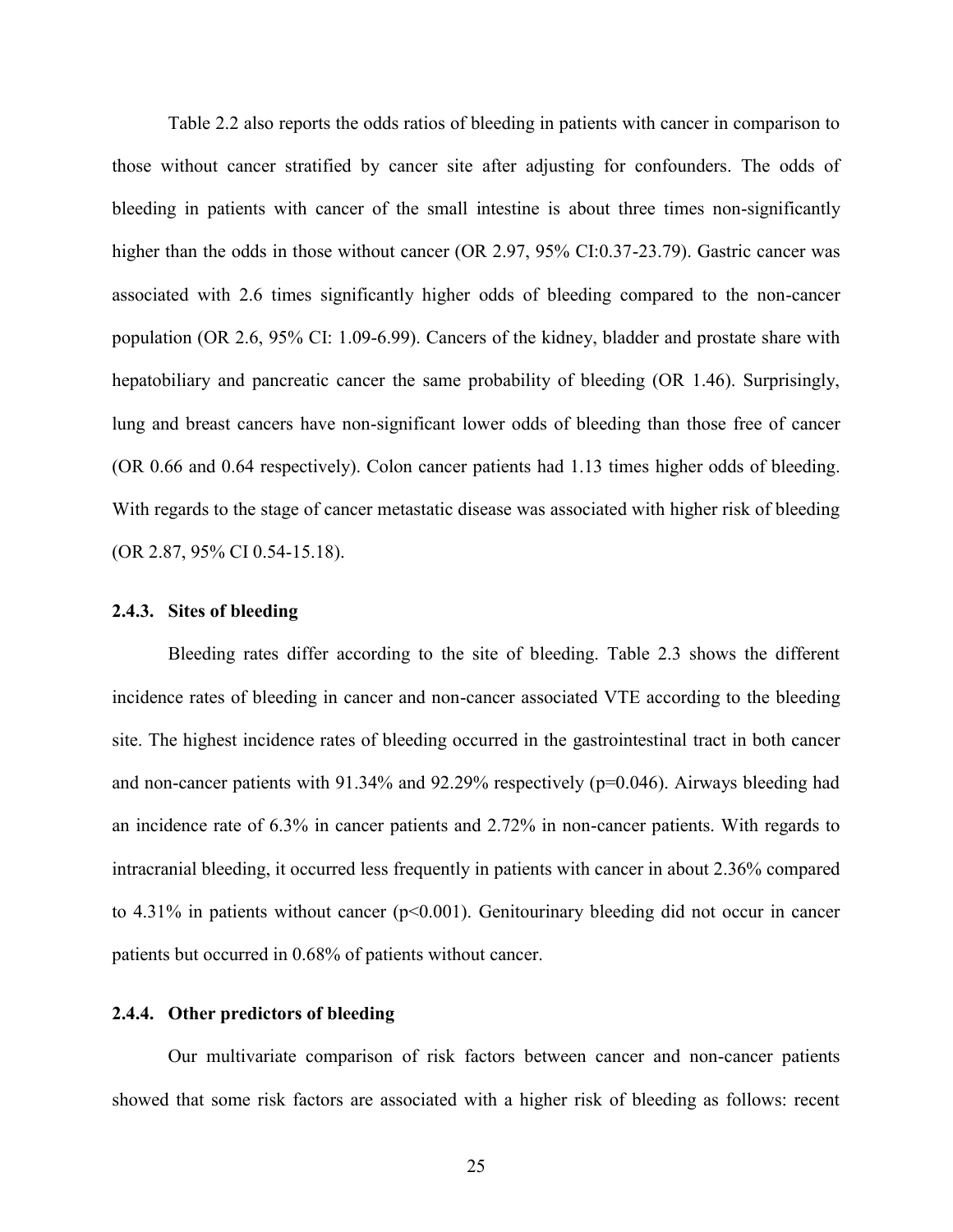episode of bleeding (OR 8.01;  $p<0.001$ ), anemia (OR 5.72;  $p'0.001$ ), liver disease (OR 2.2; p<0.001), alcohol use (OR 1.97; p<0.001) and hypertension (OR 1.28; p=0.014).

## <span id="page-32-0"></span>**2.5. DISCUSSION**

The data available on bleeding complications in cancer patients and specifically stratified by cancer site is very limited. Our cohort study of patients with cancer-associated VTE in Alberta demonstrates that bleeding occurred more frequently in patients with cancer as compared to patients without cancer  $(2.46\%$  versus 1.66 percent;  $p<0.0001$ ). Our findings are in keeping with the literature. Cancer patients are known to have higher risk of bleeding complications than those free of cancer.<sup>6-8, 15</sup> However, our bleeding rates were lower than those described in the RIETE registry and the DALTECAN trial where major bleeding accounted for about 10% of cases while on Dalteparin.<sup>16</sup> Findings from the RIETE registry about major bleeding in cancer patients showed that  $4.1\%$  developed bleeding during the first three months of VTE event.<sup>11</sup> Khorana et al also reported an all-cause bleeding rate of 17.7% in cancer patients.<sup>17</sup> On the other hand, the RIETE investigators reported in one study a bleeding rate of 1% in cancer patients with VTE.<sup>8</sup> The lower rates of bleeding in our study can be due to the possibility that our patients are less sick or they have less aggressive cancer. This is difficult to confirm with our administrative database for lack of chemotherapy and pathology data.

Our findings agree with previous studies emphasizing the effect of cancer site on bleeding outcomes.<sup>18</sup> The odds ratios for bleeding differed according to the cancer site. In our data, gastrointestinal cancer was associated with the highest risk of bleeding as compared to patients without cancer. In a study done at the University of Padua by Prandoni et al,<sup>7</sup> the risk of major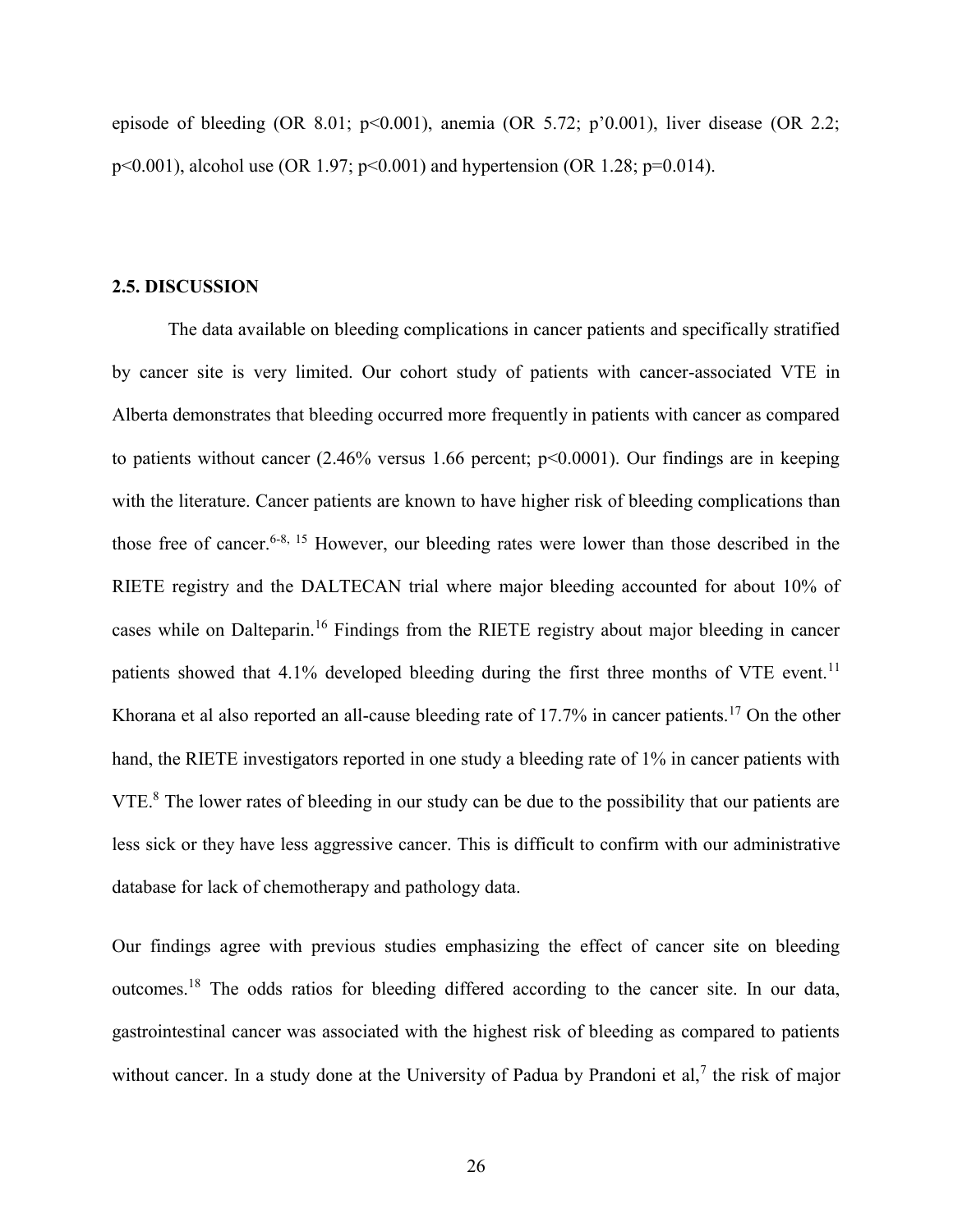bleeding was the highest in genitourinary cancer followed by breast cancer. Gastrointestinal cancer, was associated with 1.3 times higher risk of bleeding than patients without cancer. Additionally, in a study about the clinical course of VTE based on cancer site, gastrointestinal cancer shared similar high rates of bleeding among cancer patients<sup>18</sup> which is in keeping with our findings. Surprisingly, lung cancer and breast cancer were non-significantly associated with lower risk of bleeding than the general population. Similarly, no fatal bleeding occurred in breast cancer patients enrolled in the RIETE registry by Monreal et al.<sup>8</sup> In contrast, in Mahe et al<sup>18</sup>, lung cancer was associated with 1.8 higher risk of bleeding complication. In terms of severity of cancer, with agreement to the finding by Prandoni et al<sup>7</sup> that extensive cancers correlated with high bleeding rates, metastatic cancer in our study increased the risk of bleeding by 2.87 times.

In terms of site of bleeding, it was quite similar between the cancer and non-cancer group. Interestingly, we did not observe any genitourinary bleeding in our cohort of cancer patients. But as foreseeable, gastrointestinal bleeding was the most common site of bleeding in cancer patients followed by airway bleeding and intracranial bleed. Previous studies have revealed similar results.<sup>18</sup>

We studied the predictors of bleeding based on the common risk factors and the scores described in the literature to help assess the risk of major bleeding in anticoagulated patients. The HAS-BLED score was validated and used to weigh the risks and benefits of anticoagulation in atrial fibrillation.<sup>19, 20</sup> We added to these determinants of bleeding those described by the RIETE study<sup>11</sup> as being specific to cancer patients with VTE. In this latter study, recent bleeding, renal disease, immobility and metastases predispose cancer patients to a higher risk of bleeding. In our cohort, we found that the odds of bleeding are more than eight times higher if patients had a previous episode of bleeding. Moreover, liver disease, alcoholism, anemia and hypertension play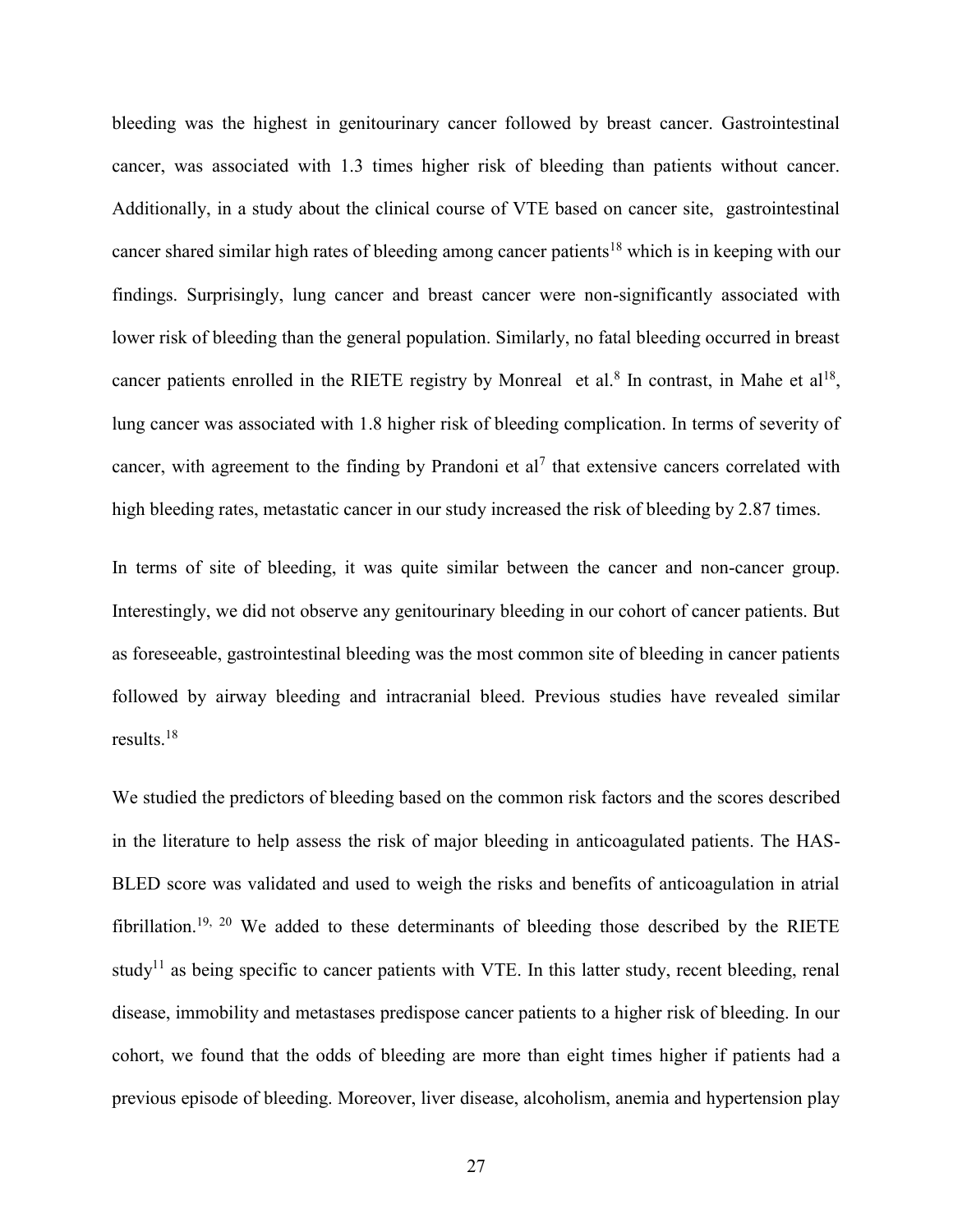an important role in determining the risk of bleeding. These predictors are included in the scores described previously.11, 19, 20

Therefore, we believe that our findings constitute a valuable asset to the limited literature on bleeding risk in cancer patients with VTE and further raise the demand to focus on this specific subgroup of patients. These data enhance the fact that cancer patients with VTE are at higher risk of bleeding compared to their cohorts free of cancer. We also demonstrated that bleeding risk differs by cancer site. This fosters the controversial issue about the choice, intensity and duration of anticoagulation therapy in patients with cancer. This was recently highlighted in a randomized controlled trial which showed a significantly higher rate of major bleeding (particularly GU and GI bleeding) in GI and GU cancer patients taking edoxaban compared to dalteparin.<sup>13</sup> Therefore, efforts should be directed towards designing more interventional studies that take into consideration the cancer population in addition to the cancer site in order to find the best and safest anticoagulation strategy that can balance between their risks and benefits.

In addition to the advantages cited above, our results reflect the Albertan population as all adult residents of Alberta who were diagnosed with a first time VTE. Therefore, they can be generalized to be used by the local health authorities as a comprehensive approach to VTE complications in cancer patients that could change management strategies and patient outcomes. Moreover, our case definition of VTE was validated against chart audits in Alberta.<sup>14</sup>

However, our study has some limitations. First, the definition of bleeding, as described by ISTH criteria,<sup>21</sup> could not be applied to our case definition because of the retrospective nature of the study based on administrative health databases that lack data about some of the clinical variables included in those criteria such as fall in hemoglobin, need for transfusion and symptomatic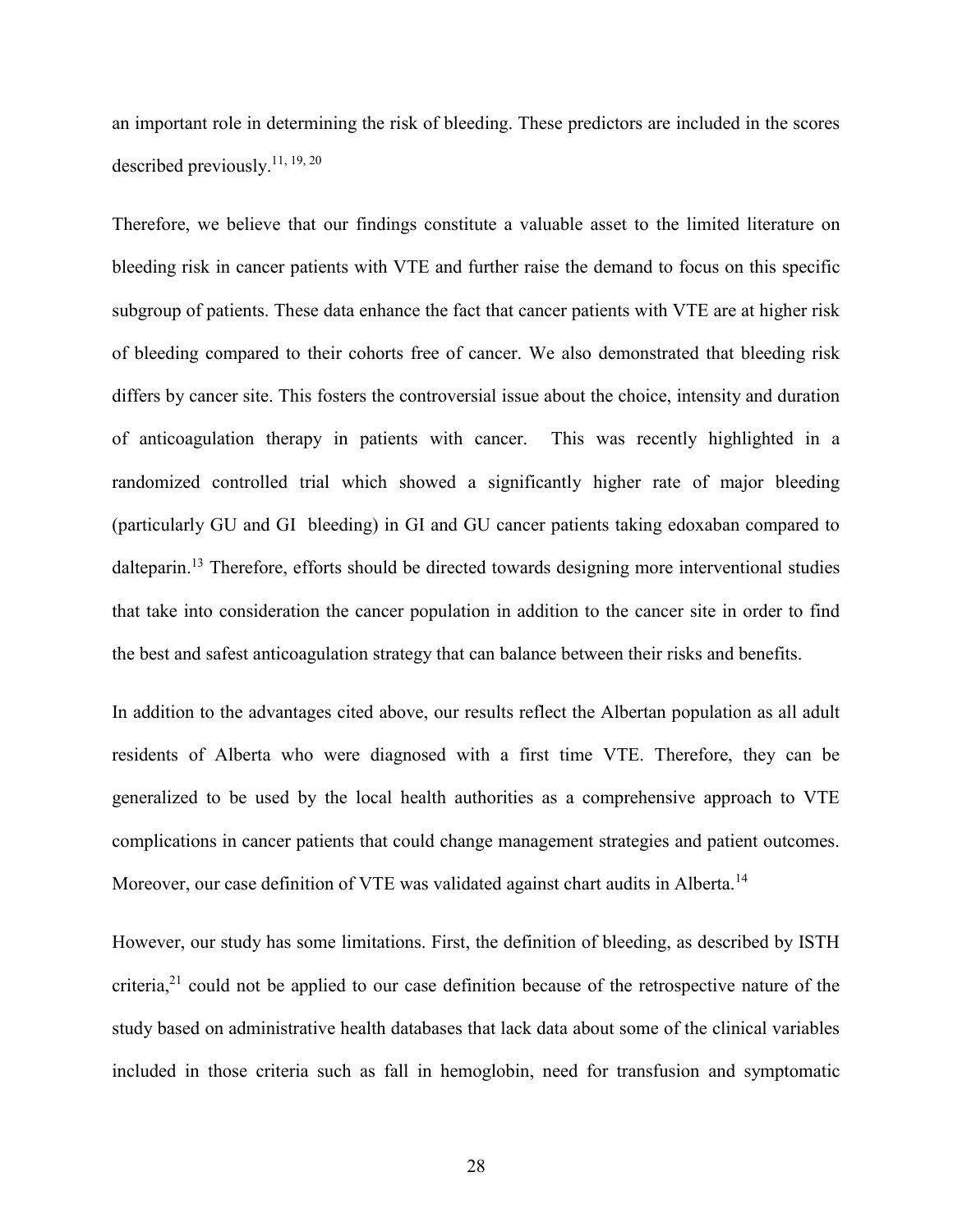bleeding. Instead, our bleeding definition was mainly the first health encounter to the hospital or emergency department based on the ICD-10 codes of the commonly-known major bleeding: intracranial, gastrointestinal, genitourinary, airways and intra-articular. We opted to focus mainly on the first two diagnostic codes to ensure that bleeding was one of the most responsible diagnoses. In addition, the determination of the comorbidities and risk factors was limited by the data available. For example, anemia and thrombocytopenia were mainly based on ICD codes rather than the actual laboratory values. Another important laboratory value that we were missing is the INR. Furthermore, we were lacking information about whether the patients were on anticoagulation therapy at the time of bleeding, about the nature and length of anticoagulant therapy and whether the anticoagulation was held or stopped. We also admit that our knowledge about the extent and severity of cancer was also limited by the lack of information about histology, grade and TNM classification.

## <span id="page-35-0"></span>**2.6. CONCLUSION**

The frequency of bleeding events in cancer patients was greater than that in patients without cancer. The bleeding rates also differ according to the cancer site. Gastrointestinal cancers tend to bleed the most and the gastrointestinal tract is the most common site of bleeding. The frequency of metastatic cancer was high in bleeding cases. Despite the paucity of information about VTE complications, the general consensus is that cancer patients have higher rates of bleeding on anticoagulation and higher rates of recurrence despite anticoagulant therapy. That being said, efforts should be made to identify the risks and benefits of different anticoagulation modalities and duration of therapy on each cancer type.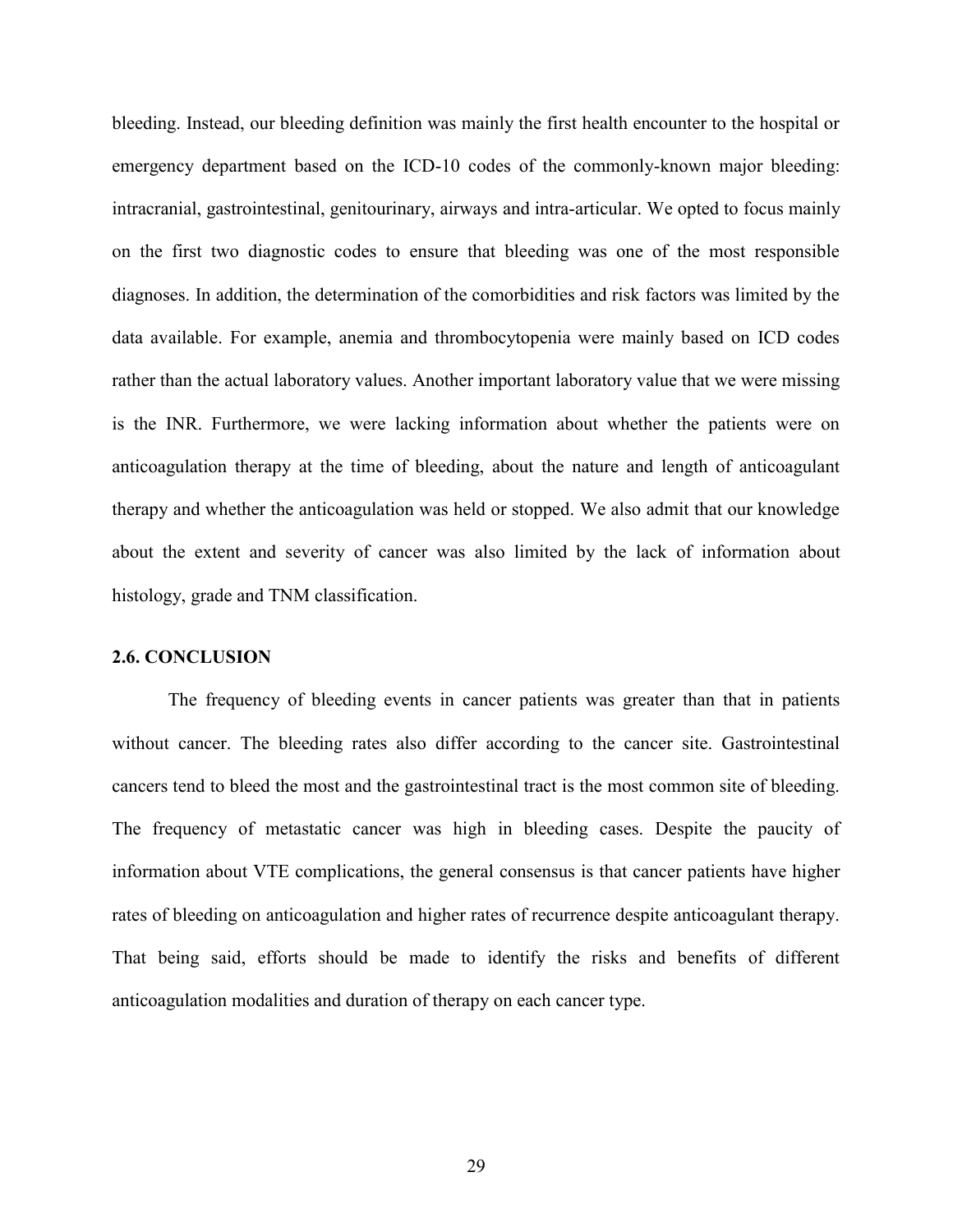|                                       | Cancer-associated | Non-cancer       |         |
|---------------------------------------|-------------------|------------------|---------|
|                                       | <b>VTE</b>        | associated VTE   | p-value |
| Bleeding, $n\left(\frac{0}{0}\right)$ | 127(2.46)         | 441 (1.66)       | 0.0001  |
|                                       |                   |                  |         |
| Clinical characteristics, n(%)        |                   |                  |         |
| Female gender                         | 47 (37.01)        | 249 (56.46)      | 0.0001  |
| Mean of age, years                    | $62.28 \pm 1.29$  | $60.96 \pm 0.91$ | 0.0001  |
| Age groups                            |                   |                  | 0.0001  |
| 18-39                                 | 4(3.15)           | 72 (16.33)       |         |
| 40-59                                 | 25(19.69)         | 116(26.30)       |         |
| 60-79                                 | 64 (50.39)        | 171 (38.78)      |         |
| $\geq 80$                             | 34 (26.77)        | 82 (18.59)       |         |
|                                       |                   |                  |         |
| Comorbidities $(\leq 1y)$             |                   |                  |         |
| Acute myocardial infarction           | 6(4.72)           | 31(7.03)         | 0.354   |
| Congestive heart failure              | 9(7.09)           | 48 (10.88)       | 0.209   |
| Peripheral vascular disease           | 1(0.79)           | 18 (4.08)        | 0.069   |
| Cerebrovascular accident              | 8(6.30)           | 24 (5.44)        | 0.712   |
| Peptic ulcer disease                  | 10(7.87)          | 27(6.12)         | 0.481   |
| Liver disease                         | 6(4.72)           | 29 (6.58)        | 0.445   |
| Diabetes mellitus                     | 19 (14.96)        | 79 (17.91)       | 0.438   |
| Renal disease                         | 8(6.30)           | 35 (7.94)        | 0.539   |
| Hypertension                          | 40 (31.50)        | 135(30.61)       | 0.849   |
| Connective tissue disease             | 3(2.36)           | 16(3.63)         | 0.484   |
| Hemiplegia                            | 2(1.57)           | 3(0.68)          | 0.342   |
| Falls                                 | 10(7.87)          | 63 (14.29)       | 0.057   |
| Alcoholism                            | 5(3.94)           | 34(7.71)         | 0.138   |
|                                       |                   |                  |         |
| Risk Factors $( \leq 91d)$            |                   |                  |         |
| Recent hospitalization $( \geq 3d)$   | 69 (54.33)        | 191(43.31)       | 0.028   |
| Ongoing pregnancy                     | 1(0.79)           | 29 (6.58)        | 0.979   |
| Recent delivery                       | 1(0.79)           | 18 (4.08)        | 0.246   |
| Major surgery                         | 24 (18.90)        | 43 (9.75)        | 0.005   |
| Anemia                                | 49 (38.58)        | 81 (18.37)       | 0.0001  |
| Thrombocytopenia                      | 8(6.30)           | 6(1.36)          | 0.002   |
| Recent major bleeding (within 1)      |                   |                  |         |
| year)                                 | 24 (18.90)        | 56 (12.70)       | 0.077   |
|                                       |                   |                  |         |
| <b>Initial VTE</b> presentation       |                   |                  | 0.22    |
| Pulmonary embolism                    | 48 (37.80)        | 300 (68.03)      |         |
| Deep vein thrombosis                  | 79 (62.20)        | 141 (31.97)      |         |

# <span id="page-36-0"></span>**Table 2.1. Patient demographic and clinical characteristics**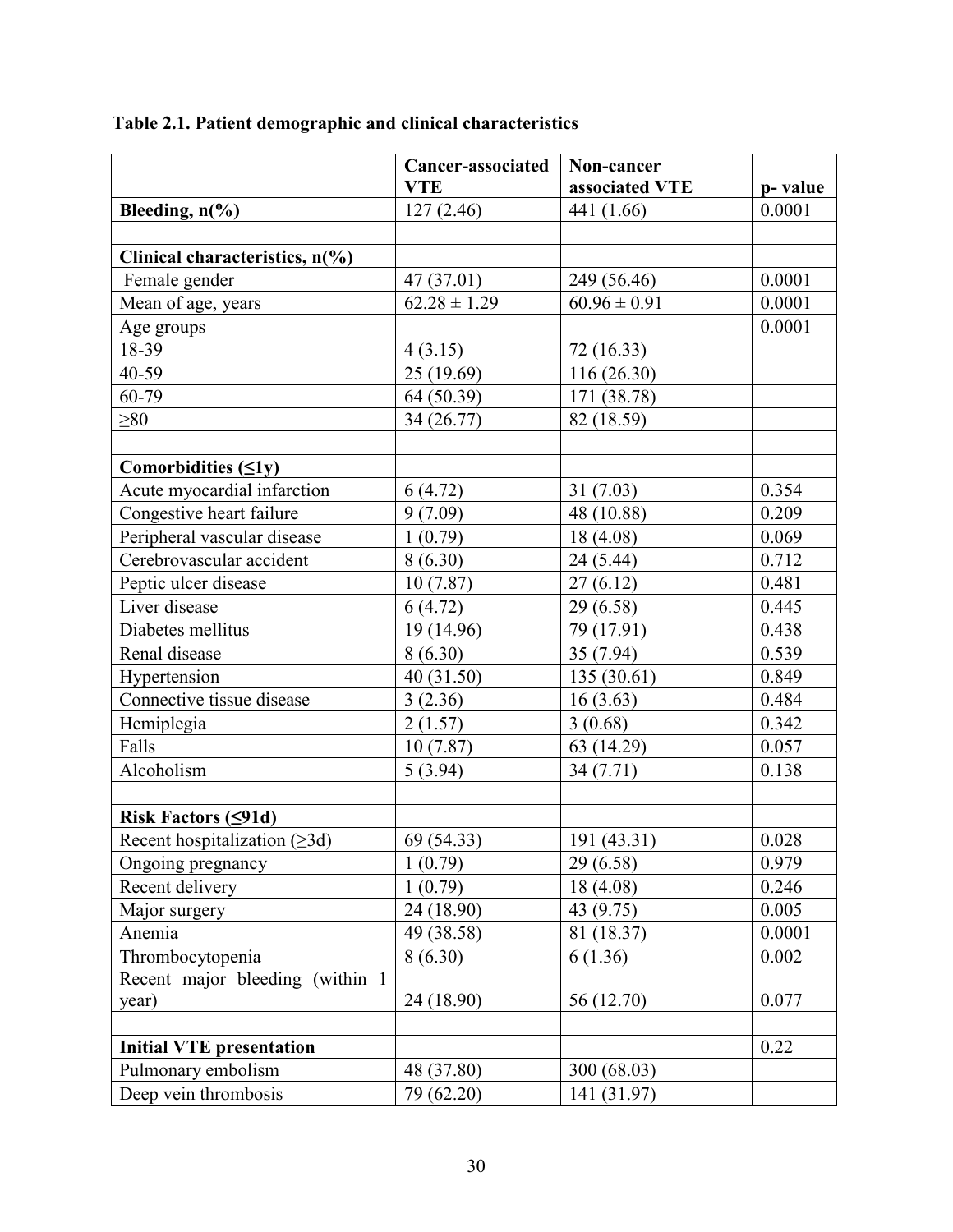<span id="page-37-0"></span>**Table 2.2. Odds ratios of bleeding in patients with cancer stratified by cancer site along with the mean age and gender distribution**

| <b>Site of Cancer</b>                                  | $n$ (%)  | Odds ratio<br>$(95\% \text{ CI})$ | $p-$<br>value | <b>Mean Age</b>        | <b>Sex</b><br>(females) |
|--------------------------------------------------------|----------|-----------------------------------|---------------|------------------------|-------------------------|
| Colorectal cancer                                      | 15(3.09) | 1.13<br>$(0.61 - 2.09)$           | 0.69          | 65.67<br>$\pm$<br>2.66 | 4(26.67)                |
| of<br>the<br>small<br>Cancer<br>intestine              | 1(4.76)  | 2.97<br>$(0.37 -$<br>23.79)       | 0.30          | $57 \pm 0.0$           | 0(0)                    |
| Hepatobiliary<br>and<br>pancreatic cancer              | 10(4.69) | 1.46<br>$(0.67 - 3.18)$           | 0.35          | $62.1 \pm 3.58$        | 5(50)                   |
| Gastric cancer                                         | 7(7.78)  | 2.60<br>$(1.09-6.19)$             | 0.03          | 73.29<br>士<br>4.58     | 4(57.14)                |
| Lung cancer                                            | 8(1.27)  | 0.66<br>$(0.30 - 1.45)$           | 0.30          | $61 \pm 3.79$          | 2(25)                   |
| the<br>kidney,<br>of<br>Cancer<br>bladder and prostate | 21(3.48) | 1.46<br>$(0.90 - 2.39)$           | 0.13          | $75 \pm 2.75$          | 2(9.52)                 |
| Breast cancer in women                                 | 4(0.99)  | 0.64<br>$(0.23 - 1.77)$           | 0.39          | $63.5 \pm 9.75$        | 4(100)                  |
| <b>Endometrial cancer</b>                              | 3(3.06)  | 1.25<br>$(0.37 - 4.18)$           | 0.72          | 69.67<br>$\pm$<br>5.78 | 3(100)                  |
| Metastases                                             | 36(2.1)  | 2.87<br>$(0.54 -$<br>15.18)       | 0.21          | 62.94<br>士<br>2.48     | 14 (38.89)              |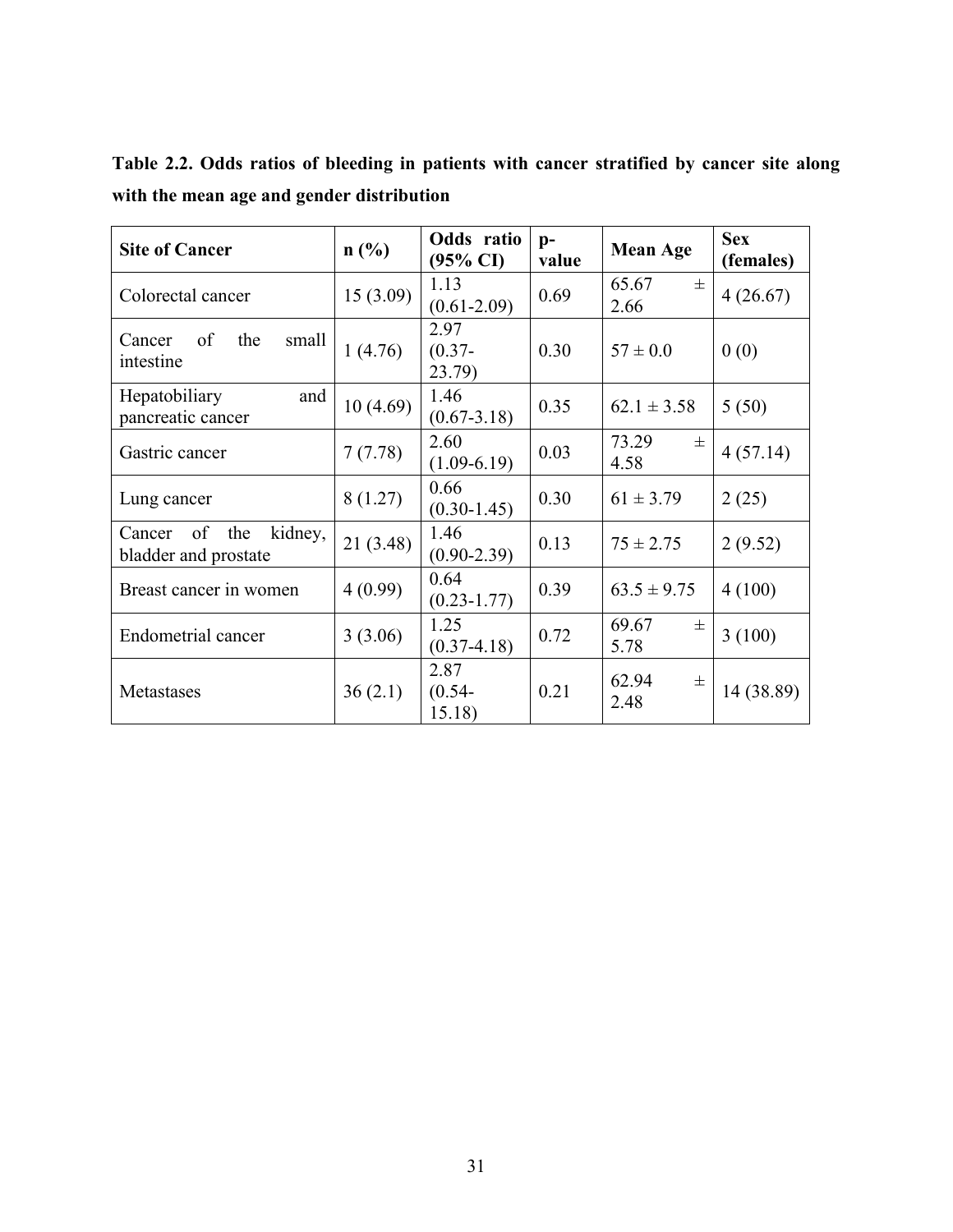<span id="page-38-0"></span>

| Table 2.3. Incidence rates if bleeding in cancer compared to non-cancer associated VTE |  |  |
|----------------------------------------------------------------------------------------|--|--|
| according to the bleeding site.                                                        |  |  |
|                                                                                        |  |  |

|                  | Cancer-associated<br><b>VTE</b> | Non-cancer associated<br><b>VTE</b> |         |
|------------------|---------------------------------|-------------------------------------|---------|
| Site of bleeding | n(%)                            | n(%)                                | p-value |
| GI* bleed        | 116 (91.34)                     | 407 (92.29)                         | 0.046   |
| GU* bleed        | 0(0.00)                         | 3(0.68)                             | 0.811   |
| IC* bleed        | 3(2.36)                         | 19(4.31)                            | 0.000   |
| Airways bleeding | 8(6.30)                         | 12(2.72)                            | 0.063   |

*GI: gastrointestinal – GU: genitourinary – IC: intracranial*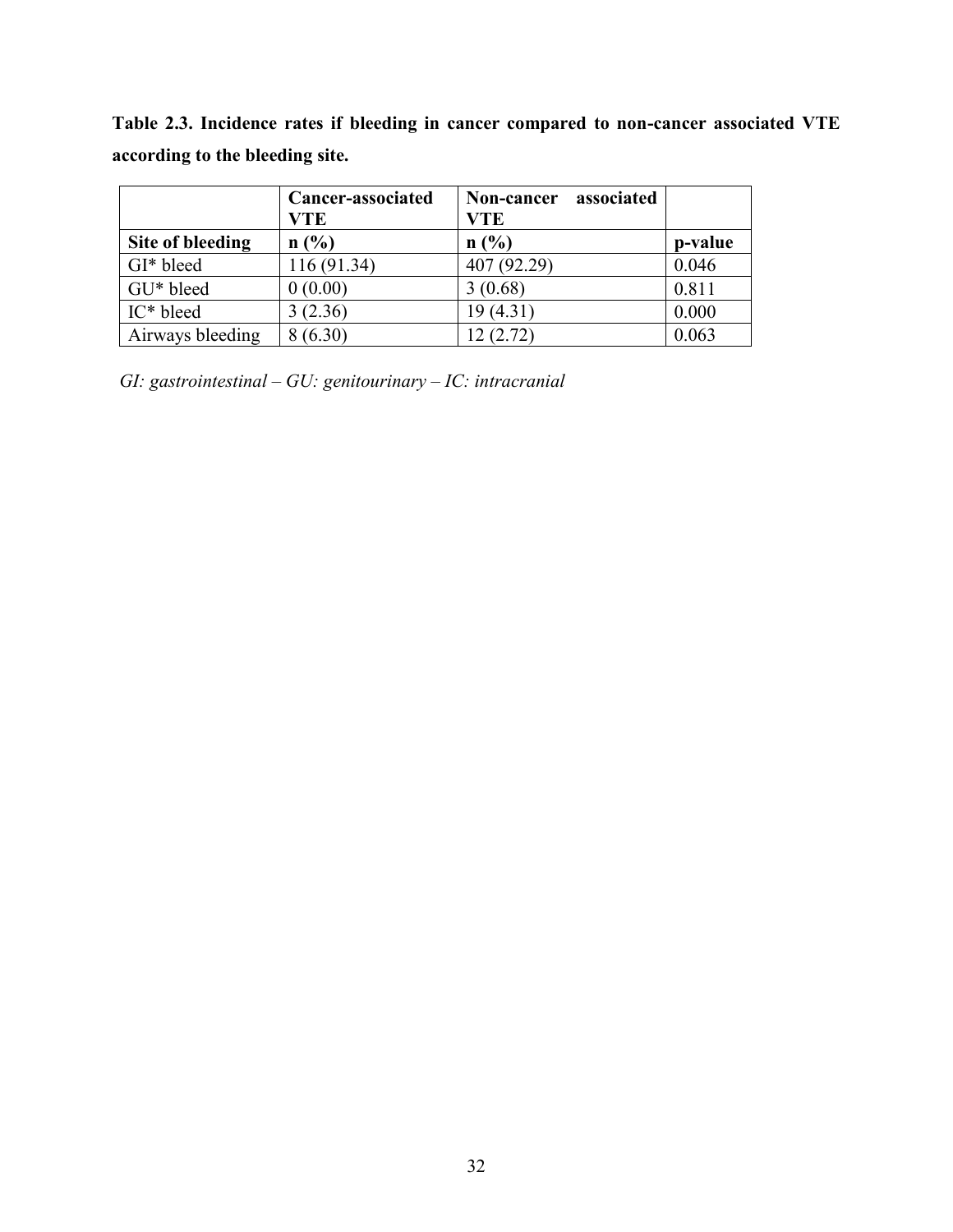## <span id="page-39-0"></span>2.7. **REFERENCES**

1. Khorana AA. Malignancy, thrombosis and Trousseau: the case for an eponym. *Journal of thrombosis and haemostasis : JTH*. 2003; 1: 2463-5.

2. Trousseau A, Bazire PV and Cormack JR. *Lectures on Clinical Medicine, Delivered at the Hotel-Dieu, Paris*. New Sydenham Society, 1872.

3. Heit JA, Silverstein MD, Mohr DN, Petterson TM, O'Fallon WM and Melton LJ, 3rd. Risk factors for deep vein thrombosis and pulmonary embolism: a population-based case-control study. *Archives of internal medicine*. 2000; 160: 809-15.

4. Sorensen HT, Mellemkjaer L, Olsen JH and Baron JA. Prognosis of cancers associated with venous thromboembolism. *The New England journal of medicine*. 2000; 343: 1846-50.

5. Khorana AA, Francis CW, Culakova E, Kuderer NM and Lyman GH. Thromboembolism is a leading cause of death in cancer patients receiving outpatient chemotherapy. *Journal of thrombosis and haemostasis : JTH*. 2007; 5: 632-4.

6. Hutten BA, Prins MH, Gent M, Ginsberg J, Tijssen JG and Buller HR. Incidence of recurrent thromboembolic and bleeding complications among patients with venous thromboembolism in relation to both malignancy and achieved international normalized ratio: a retrospective analysis. *Journal of clinical oncology : official journal of the American Society of Clinical Oncology*. 2000; 18: 3078-83.

7. Prandoni P, Lensing AWA, Piccioli A, et al. Recurrent venous thromboembolism and bleeding complications during anticoagulant treatment in patients with cancer and venous thrombosis. *Blood*. 2002; 100: 3484-8.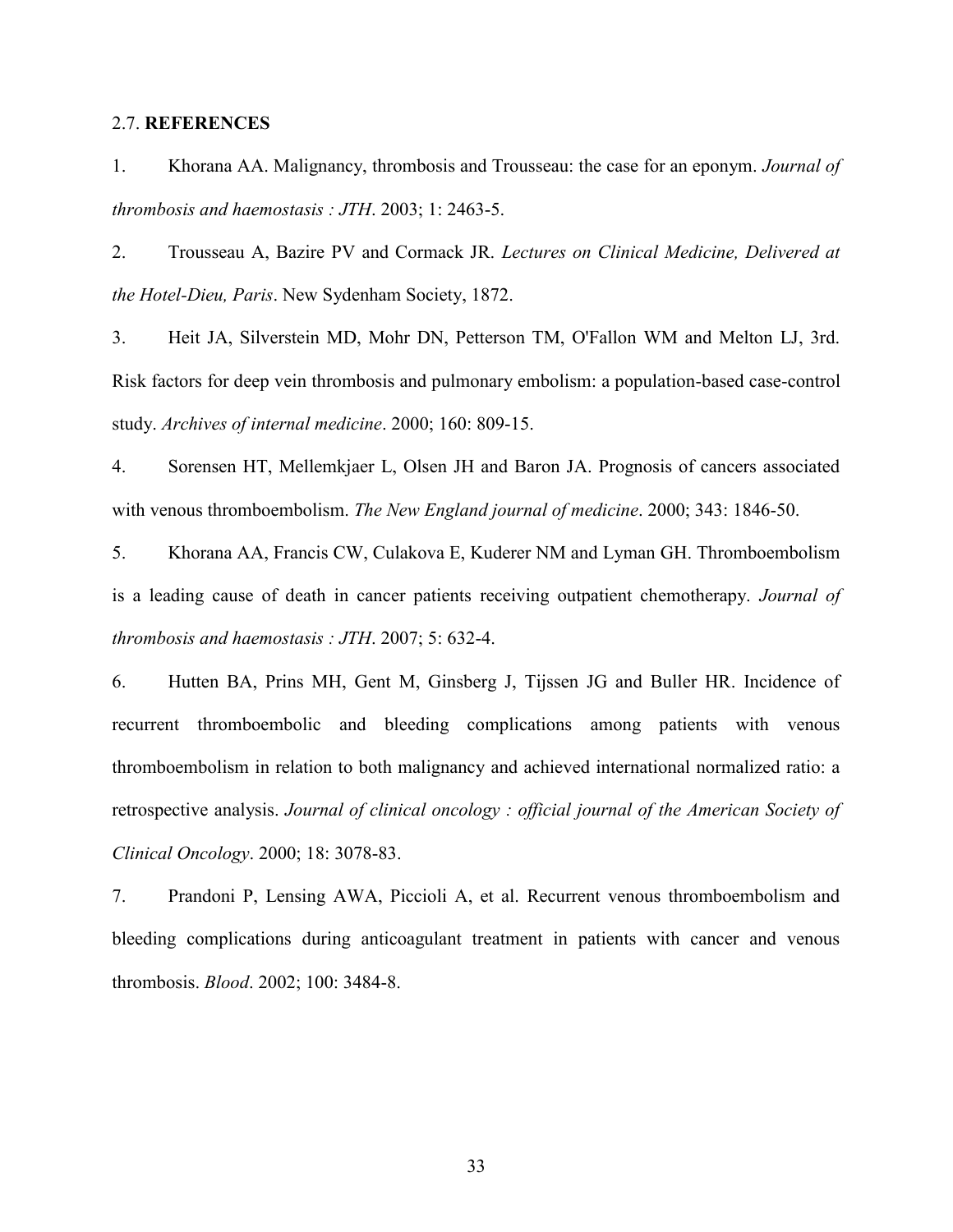8. Monreal M, Falga C, Valdes M, et al. Fatal pulmonary embolism and fatal bleeding in cancer patients with venous thromboembolism: findings from the RIETE registry. *Journal of thrombosis and haemostasis : JTH*. 2006; 4: 1950-6.

9. Dutia M, White RH and Wun T. Risk assessment models for cancer-associated venous thromboembolism. *Cancer*. 2012; 118: 3468-76.

10. Wun T and White RH. Venous Thromboembolism (VTE) in Patients with Cancer: Epidemiology and Risk Factors. *Cancer Investigation*. 2009; 27: 63-74.

11. Trujillo-Santos J, Nieto JA, Tiberio G, et al. Predicting recurrences or major bleeding in cancer patients with venous thromboembolism. Findings from the RIETE Registry. *Thrombosis and haemostasis*. 2008; 100: 435-9.

12. Kearon C, Akl EA, Ornelas J, et al. Antithrombotic Therapy for VTE Disease. *CHEST*. 149: 315-52.

13. Raskob GE, van Es N, Verhamme P, et al. Edoxaban for the Treatment of Cancer-Associated Venous Thromboembolism. *New England Journal of Medicine*. 0: null.

14. Ghazi SA, Cynthia W, Ambikaipakan S and McMurtry MS. The validity of ICD codes coupled with imaging procedure codes for identifying acute venous thromboembolism using administrative data. *Vascular Medicine*. 2015; 20: 364-8.

15. Kuijer PM, Hutten BA, Prins MH and Büller HR. Prediction of the risk of bleeding during anticoagulant treatment for venous thromboembolism. *Archives of internal medicine*. 1999; 159: 457-60.

16. Francis CW, Kessler CM, Goldhaber SZ, et al. Treatment of venous thromboembolism in cancer patients with dalteparin for up to 12 months: the DALTECAN Study. *Journal of thrombosis and haemostasis : JTH*. 2015; 13: 1028-35.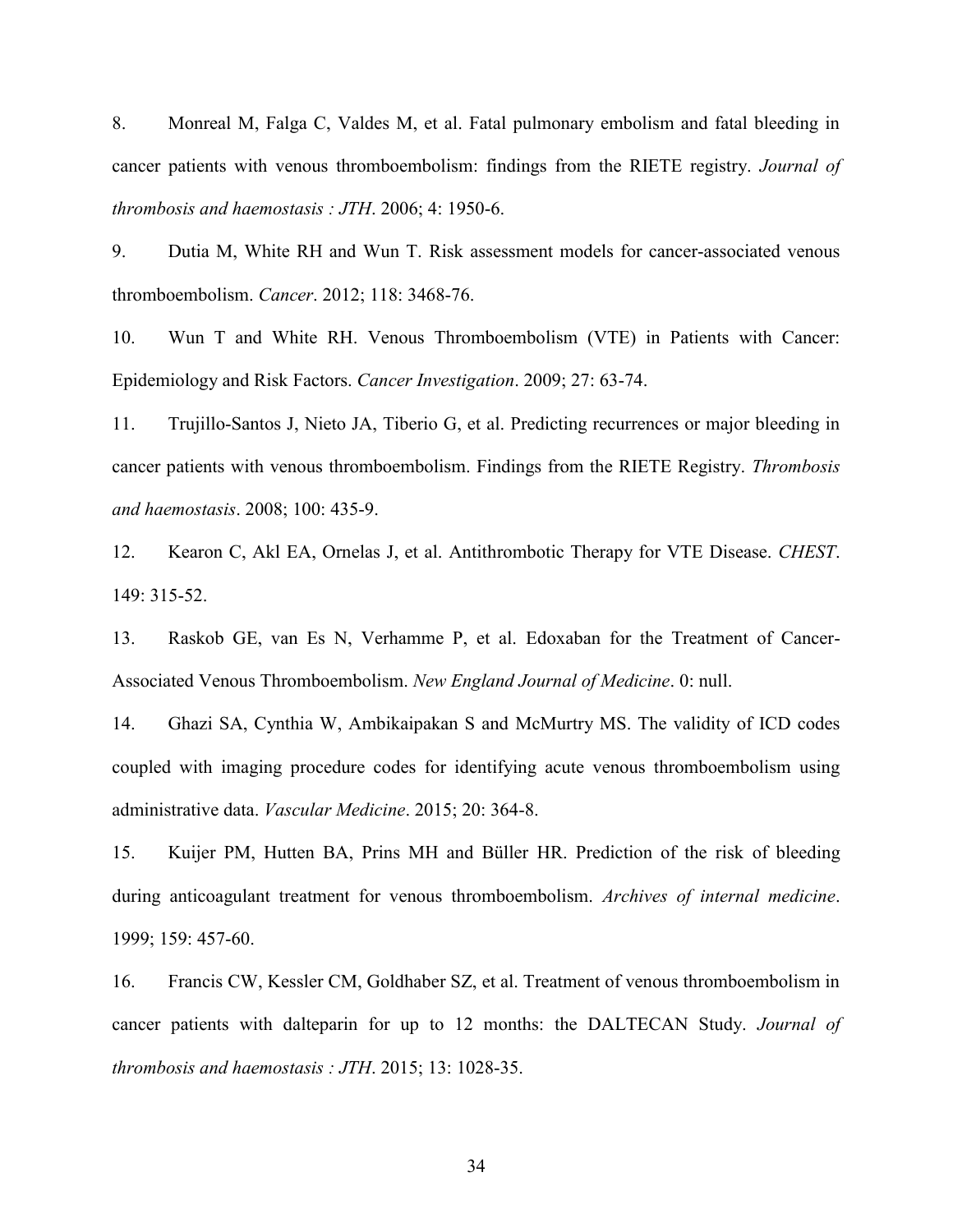17. Khorana AA, Dalal M, Lin J and Connolly GC. Incidence and predictors of venous thromboembolism (VTE) among ambulatory high-risk cancer patients undergoing chemotherapy in the United States. *Cancer*. 2013; 119: 648-55.

18. Mahé I, Chidiac J, Bertoletti L, et al. The Clinical Course of Venous Thromboembolism May Differ According to Cancer Site. *The American journal of medicine*. 2017; 130: 337-47.

19. Lip GY, Frison L, Halperin JL and Lane DA. Comparative validation of a novel risk score for predicting bleeding risk in anticoagulated patients with atrial fibrillation: the HAS-BLED (Hypertension, Abnormal Renal/Liver Function, Stroke, Bleeding History or Predisposition, Labile INR, Elderly, Drugs/Alcohol Concomitantly) score. *Journal of the American College of Cardiology*. 2011; 57: 173-80.

20. Pisters R, Lane DA, Nieuwlaat R, de Vos CB, Crijns HJ and Lip GY. A novel userfriendly score (HAS-BLED) to assess 1-year risk of major bleeding in patients with atrial fibrillation: the Euro Heart Survey. *Chest*. 2010; 138: 1093-100.

21. Schulman S, Kearon C, the SOCOAOTS, Standardization Committee Of The International Society On T and Haemostasis. Definition of major bleeding in clinical investigations of antihemostatic medicinal products in non-surgical patients. *Journal of Thrombosis and Haemostasis*. 2005; 3: 692-4.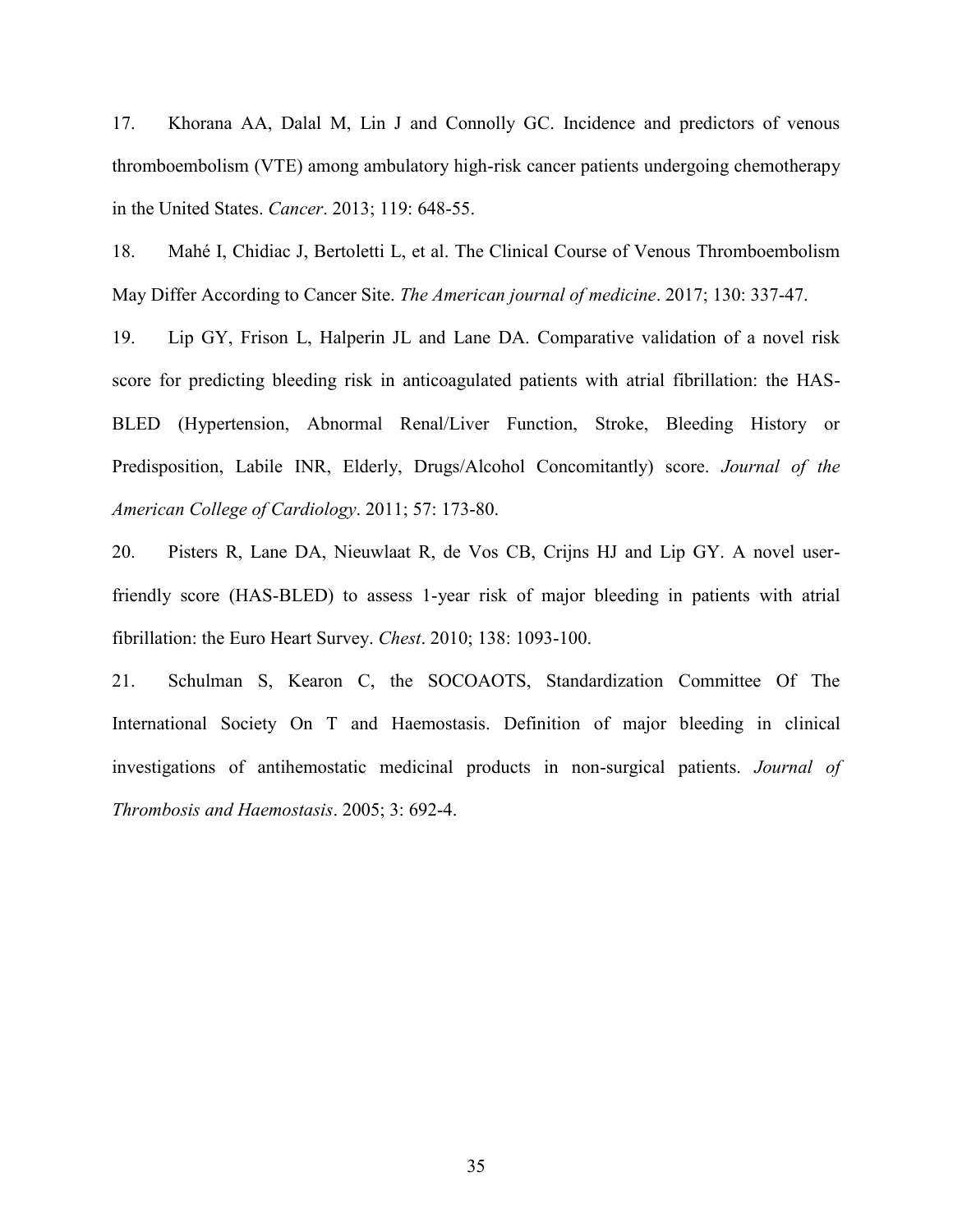#### **CHAPTER 3**

## **DISCUSSION AND CONCLUSION**

<span id="page-42-1"></span><span id="page-42-0"></span>Cancer and cancer-related chemotherapy are considered a well-known cause of VTE, contributing to four-folds increase in the risk of  $VTE^{1-3}$ . In turn, VTE is one of the leading causes of mortality in cancer patients and is associated with high morbidity risk in this population.<sup>4, 5</sup> The standard of care for cancer-associated VTE has been established by the CHEST guidelines in 2016.<sup>6</sup> LMWH is the first line therapy and is preferred over both the vitamin K antagonists (VKA) and the direct oral anticoagulants (DOAC). However, there is no difference in the use of the latter two options if LMWH cannot be used.<sup>6</sup> Anticoagulation should also be considered for an extended period of time in cancer patients, at least 6 months and this entails a higher frequency of associated complications such as VTE recurrence despite anticoagulation and bleeding while anticoagulated.<sup>6, 7</sup>

While the current practice nowadays consist of DOAC use for non-cancer associated VTE, most of the data available about the efficacy and safety of DOAC in treating VTE with cancer derive from subgroup analysis of cancer patients included in the clinical trials of VTE. Most recently in December 2017, the first randomized controlled trial comparing edoxaban to dalteparin in cancer patients was published.<sup>8</sup> It concluded that edoxaban was not inferior to dalteparin for the primary outcome but had a higher risk of bleeding compared to dalteparin (6.9% versus 4.0%, HR1.77). In this trial, gastrointestinal bleeding was the most common site of bleeding and mainly arose in patients with gastrointestinal cancer. These results keep the doors wide open on the applicability of other DOACs in the treatment of cancer-associated VTE, which remains the ultimate goal of VTE therapy in this specific population. For this reason, other trials are still ongoing comparing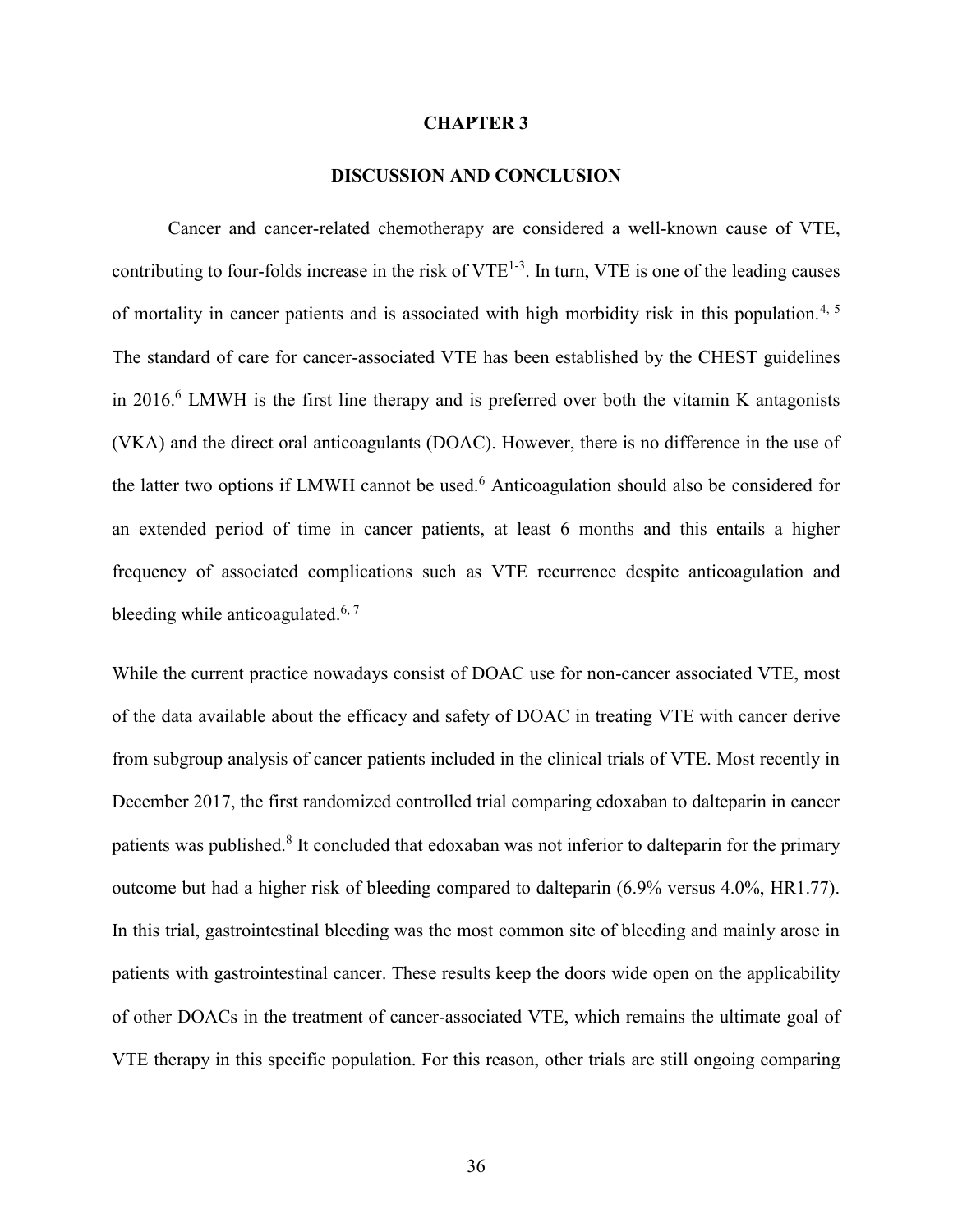rivaroxaban to dalteparin and apixaban to dalteparin with a targeted completion date of March 2018 and November 2018 respectively. $9,10$ 

The most important clinical trials comparing treatment modalities and their bleeding outcomes in cancer patients with VTE will be discussed here. The CANTHANOX trial showed that the major bleeding rates (16%) was higher in the warfarin compared to the enoxaparin group (7%).<sup>11</sup> The  $CLOT<sup>12</sup>$ , ONCENOX<sup>13</sup> and LITE<sup>14</sup> trials did not find any significant difference between LMWH and oral VKA in terms of major bleeding. The bleeding rates were 6 and 4% respectively in the dalteparin and coumadin groups of the CLOT trial ( $p=0.27$ ).<sup>12</sup>

The CATCH trial<sup>15</sup> is a large study to assess how effective and safe is the use of tinzaparin compared to warfarin in the treatment of VTE in patients with active cancer. The rates of major bleeding were similar between the two arms of the sudy  $(2.7 \text{ vs } 2.4\%, \text{p}=0.77)$ .

#### <span id="page-43-0"></span>3.1. **SUMMARY OF RESULTS**

The main objective of this study is to highlight one of the most serious complications of VTE and its impact on a particularly vulnerable population. Thus, we aimed at studying the bleeding risk in cancer patients with VTE in Alberta, Canada over a decade and study the risk differnce between cancer sites.

#### <span id="page-43-1"></span>**3.1.1. Incidence of bleeding in VTE**

Bleeding occurred in 1.79% of all patients with first time VTE. The incidence of bleeding was higher in the cancer-associated group (2.46%) than the non-cancer associated (1.66%) ( $p$ <0.001) which is in line with previous studies.<sup>7, 16-18</sup>. Our bleeding rates were lower than most of the rates previously studied but was very similar to the CATCH trial where beeding occurred in 2.7% and 2.4% of cancer patients treated with tinzaparin and warfarin respectively.<sup>15</sup> In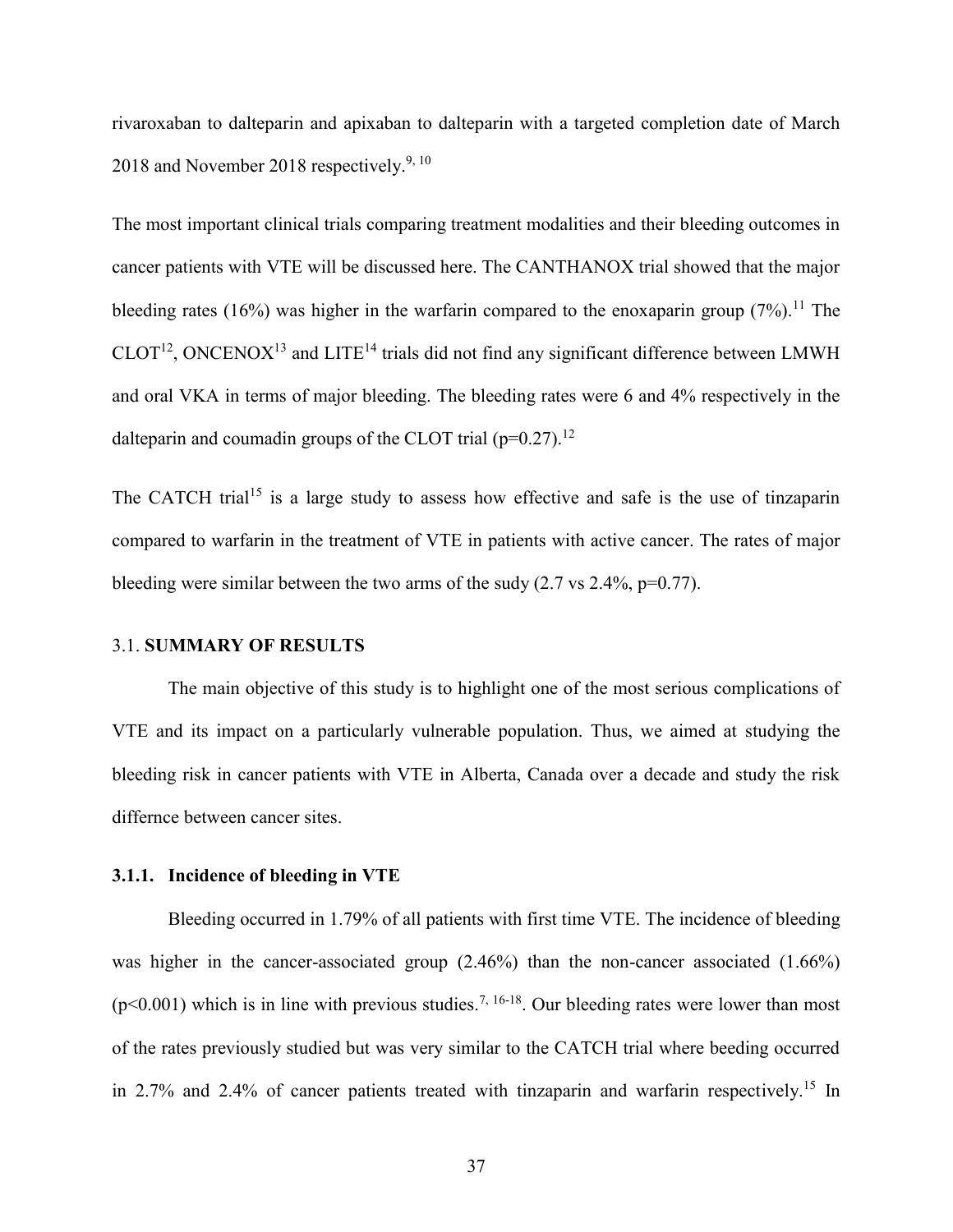contrast, most of the clinical trials described bleeding frequency ranging between 4 and 10% in the general population.<sup>12-14, 19</sup> Considering the cancer population itself, the rates of bleeding were inconsistent among studies and they ranged as low as  $1\%$  by the RIETE investigators<sup>17</sup> and as high as 17.7% by Khorana et al.<sup>20</sup> The disparity in numbers likely reflects the heterogeneity of cancer patients with a wide variety of populations being studied.

## <span id="page-44-0"></span>**3.1.2. Effect of cancer site on the risk of bleeding**

Little is known about the influence of cancer site on the risk of bleeding and it is still not very clear if VTE-associated complications vary with the cancer site.<sup>21</sup> We found that gastrointestinal cancers were associated with a higher risk of bleeding followed by genitourinary cancer. There were few discrepancies between studies on the most common cancer site deemed responsible of higher risk of bleeding but most agreed on the prevalence of genitourinary and gastrointestinal cancers as potential contributors to bleeding in VTE.<sup>7, 21</sup> In our study, lung and breast cancers were not associated with a higher risk of bleeding. Monreal et al<sup>17</sup> also noted the absence of fatal bleeding in breast cancer patients. On the contrary, Mahe et al noted that lung cancer accounted for 1.8 times higher risk of bleeding.<sup>21</sup> This could be related probably to the type of tumour and the degree of invasion of the vasculature or to the degree of associated thrombocytopenia. It could also be influenced by the type of chemotherapy used or the type of anticoagulation used.

We did not find a significant difference in mean age between cancer site groups that could potentially explain higher risk of bleeding in some sites compared to others.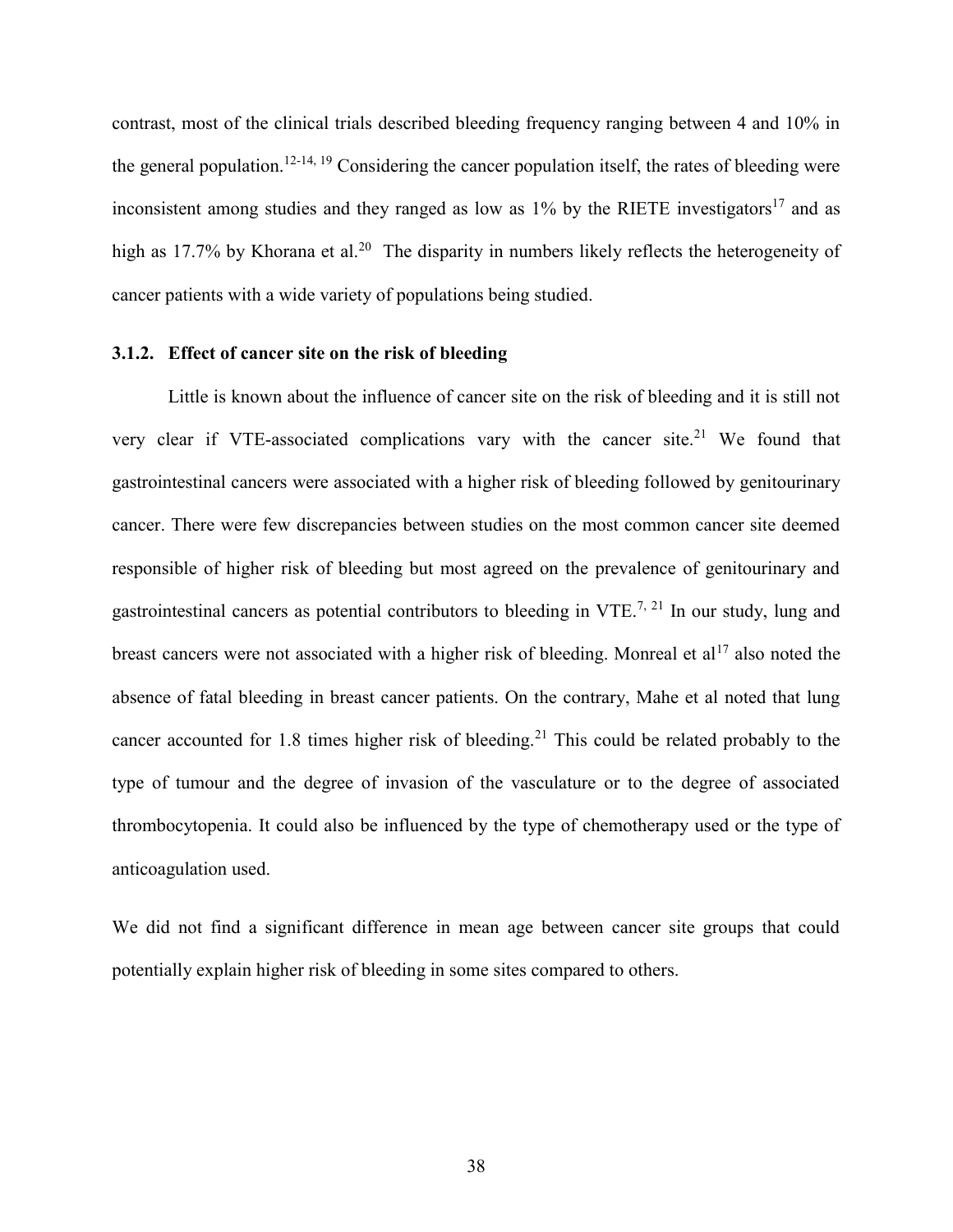#### <span id="page-45-0"></span>**3.1.3. Bleeding site**

There was no significant difference in the site of bleeding between cancer-associated and non-cancer associated VTE. Gastrointestinal bleeding was by far the most frequent site of bleeding. Airway and intracranial bleeding were present as well in about 6 and 3% of cancer patients. However, genitourinary bleeding were missing in our study. Common sites of bleeding reported in the recent literature include gastrointestinal, genitourinary and intracranial bleeding. $19, 21$ 

#### <span id="page-45-1"></span>**3.2. STRENGTHS OF THE STUDY**

The AB-VTE database used in this study is a true representation of the population in Alberta. It was created by linking five provincial administrative health databases in Alberta based on fiscal year from April 2002 to March 2012 and which includes: the ambulatory care database involving both the emergency department and the outpatient clinic visits, the hospital inpatient discharge database, the physician claims database, the population registry and the vital statistics that gives information on death in Alberta. Additionally, the case definition of VTE was validated against chart audits in Alberta and had a high positive predictive value of 83.1%.<sup>22</sup> Briefly, our data is representative of Alberta and can be generalizable to the entire province as it involves all residents of Alberta, 18 years of age and older having encountered a first episode of VTE.

## <span id="page-45-2"></span>**3.3. LIMITATIONS OF THE STUDY**

The retrospective nature of our cohort study superimposes some limitations. First, the definition of bleeding does not totally match that of the ISTH criteria.<sup>23</sup> The International Society on Thrombosis and Haemostasis (ISTH) defined major bleeding in non-surgical patients as the presence of fatal bleeding and/or a symptomatic bleeding in a critical organ and/or a drop in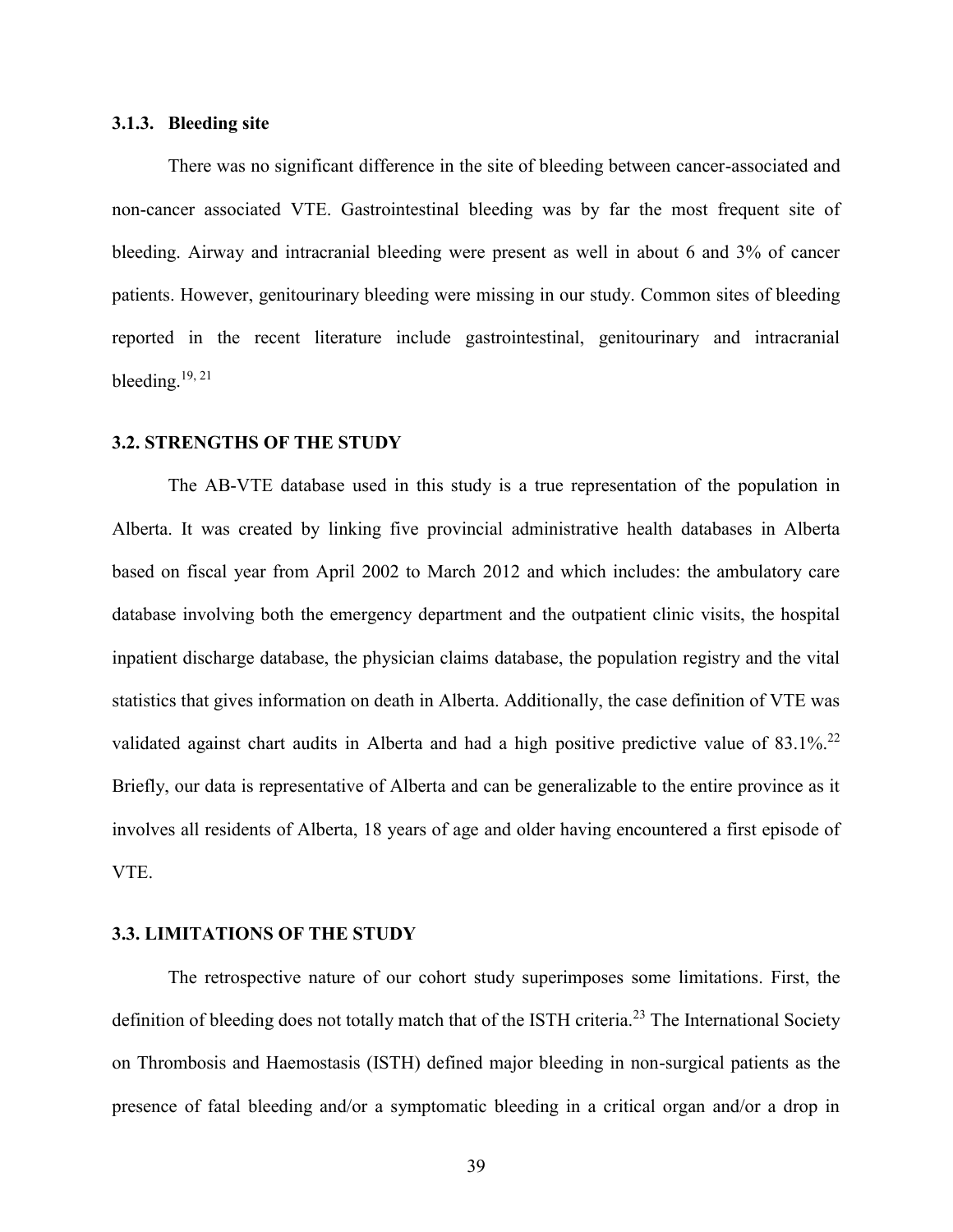hemoglobin level of at least 2g/dl or resulting in a need for transfusing at least 2 units of red or whole blood cells. In our case, we defined bleeding based on the presence of diagnostic bleeding codes of the most common bleeding sites (intracranial, gastrointestinal, genitourinary, airways and intra-articular) because it is not feasible to determine whether it is symptomatic or not and unfortunately we did not have access to laboratory data. Second, the data is missing important laboratory information. Therefore, the definition of anemia or thrombocytopenia was also mainly based on diagnostic codes rather than laboratory values. Same issue applies to INR and other coagulation tests. Third, our information on cancer is limited. We do not know the TNM classification, histology, grade. We do not know if the cancer is active, whether it is has been treated or currently on treatment and what type of chemotherapy is used. That being said, we are not able to identify how sick the patients are or if their cancer is aggressive. However, we did have information about the presence of metastases. Finally and unfortunately, we were lacking information on anticoagulation use, choice, duration and course.

## <span id="page-46-0"></span>**3.4. STUDY SIGNIFICANCE**

Our study provides important information about the risk of bleeding in a vulnerable population that is often excluded from clinical trials for many reasons, namely ethical purposes and severity of clinical situation. It reinforces that bleeding risk is higher in cancer patients and that cancer site determines the risk of bleeding. Therefore, it permits to consider targeting the management strategies to each type of cancer and to implement strategies to mitigate bleeding and improve patients outcomes.

We are aware of the some questions were left unanswered with regards to whether the patients who bled were on any type of anticoagulation and whether they had active cancer, treated or not and the chemotherapy regimen used if any. We would like to expand our data in the future and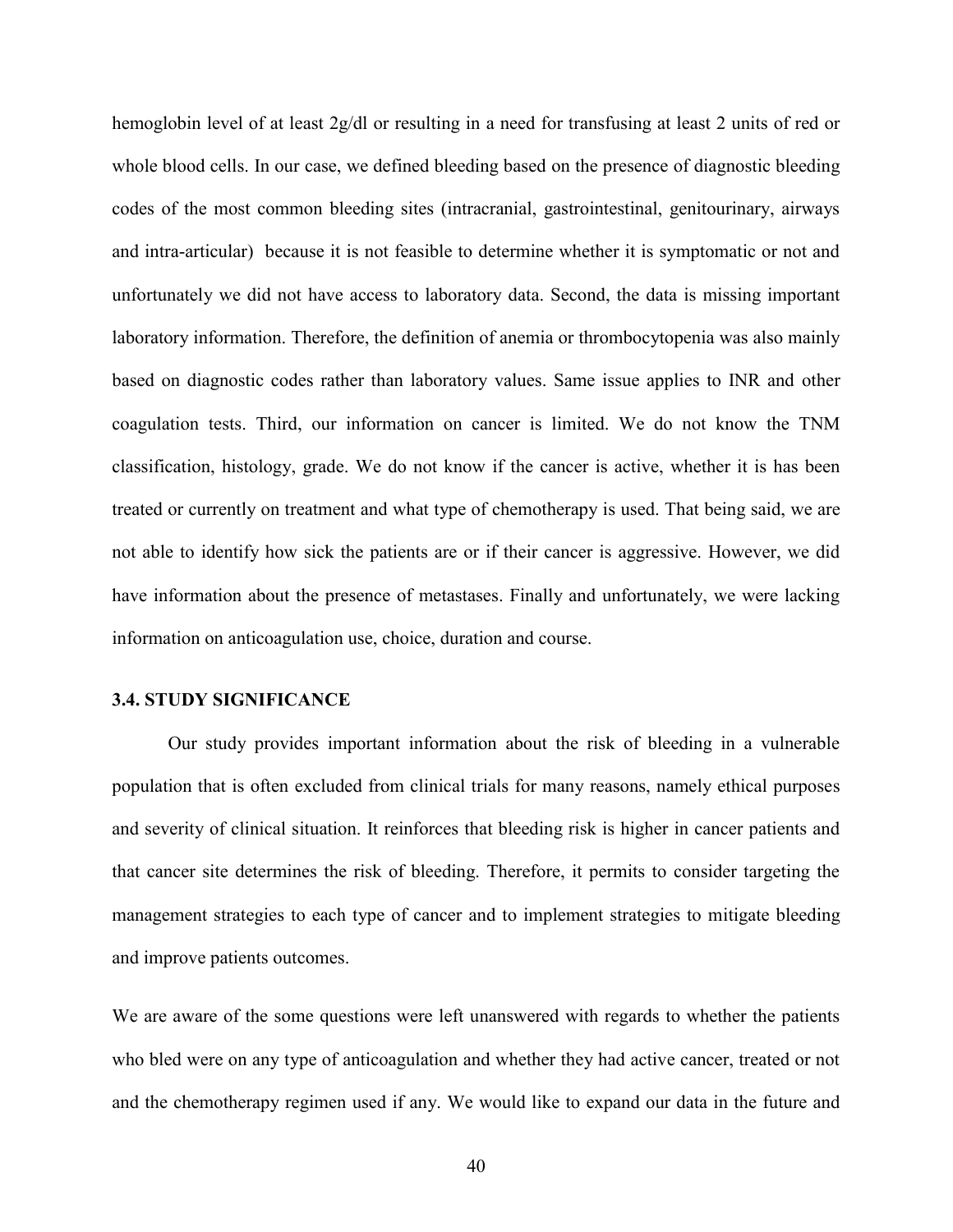append the medication data (Pharmaceutical Information Network, PIN) and the laboratory data (Data Integration, Measurement and Reporting, DIMR) and also to include the most recent era where the use of direct oral anticoagulants has become popular.

## <span id="page-47-0"></span>**3.5. CONCLUSION**

Venous thromboembolism is associated with high morbidity and mortality. Despite advancements in medical therapy, data on VTE complications are still limited and they all depict that cancer patients developing VTE are at significantly higher risk of complications compared to the rest of population. In addition to that, we found the risk of bleeding differs by cancer site. We think that this area of VTE complications in the cancer population is underinvestigated and further studies are needed to find the most effective and safest approach to treat VTE in each cancer type.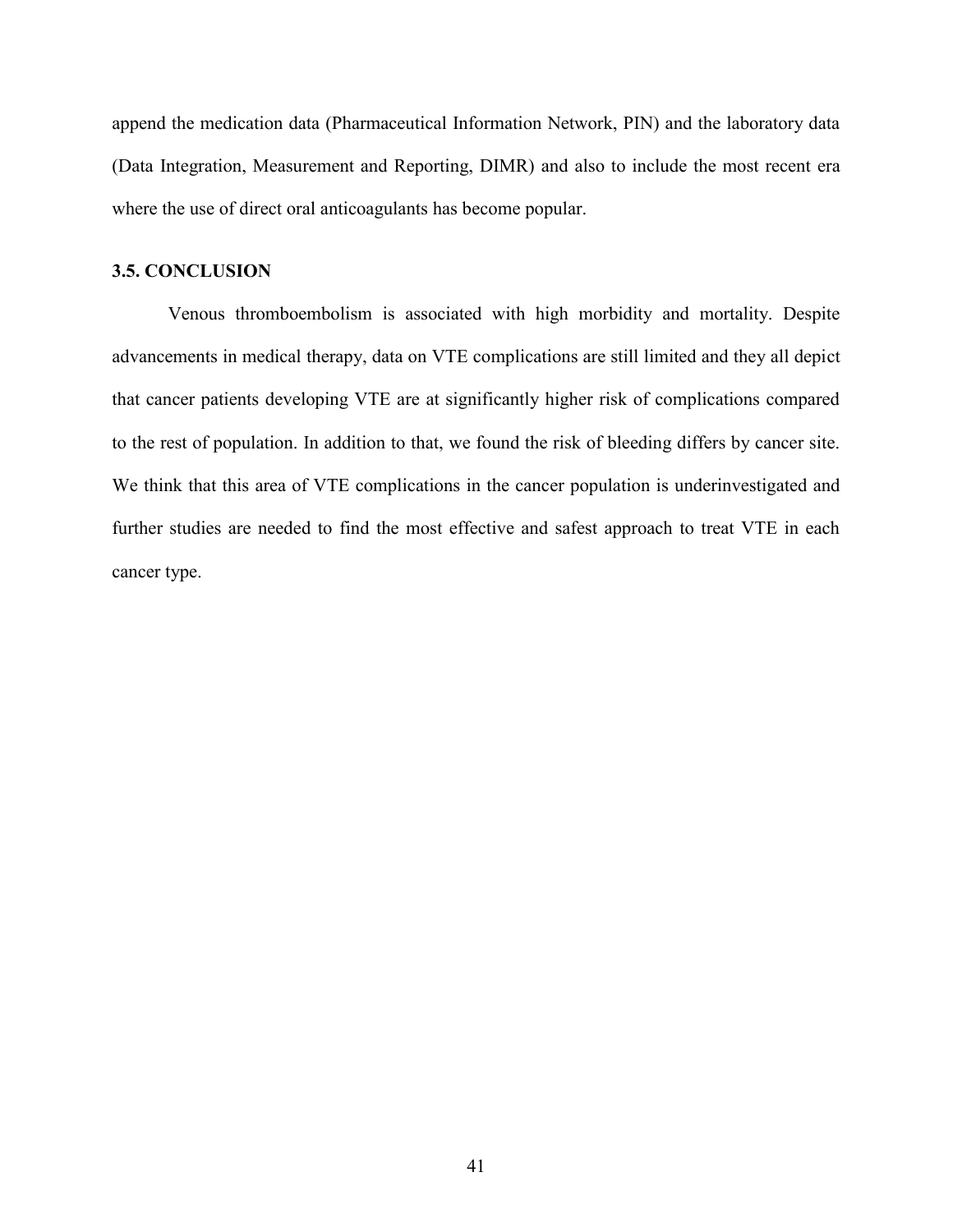## <span id="page-48-0"></span>**3.6. REFERENCES**

1. Horsted F, West J and Grainge MJ. Risk of Venous Thromboembolism in Patients with Cancer: A Systematic Review and Meta-Analysis. *PLOS Medicine*. 2012; 9: e1001275.

2. Khorana AA, Francis CW, Culakova E, Fisher RI, Kuderer NM and Lyman GH. Thromboembolism in Hospitalized Neutropenic Cancer Patients. *Journal of Clinical Oncology*. 2006; 24: 484-90.

3. Sallah S, Wan JY and Nguyen NP. Venous thrombosis in patients with solid tumors: determination of frequency and characteristics. *Thrombosis and haemostasis*. 2002; 87: 575-9.

4. Khorana AA, Francis CW, Culakova E, Kuderer NM and Lyman GH. Thromboembolism is a leading cause of death in cancer patients receiving outpatient chemotherapy. *Journal of thrombosis and haemostasis : JTH*. 2007; 5: 632-4.

5. Sorensen HT, Mellemkjaer L, Olsen JH and Baron JA. Prognosis of cancers associated with venous thromboembolism. *The New England journal of medicine*. 2000; 343: 1846-50.

6. Kearon C, Akl EA, Ornelas J, et al. Antithrombotic Therapy for VTE Disease. *CHEST*. 149: 315-52.

7. Prandoni P, Lensing AWA, Piccioli A, et al. Recurrent venous thromboembolism and bleeding complications during anticoagulant treatment in patients with cancer and venous thrombosis. *Blood*. 2002; 100: 3484-8.

8. Raskob GE, van Es N, Verhamme P, et al. Edoxaban for the Treatment of Cancer-Associated Venous Thromboembolism. *New England Journal of Medicine*. 0: null.

9. Apixaban or Dalteparin in Reducing Blood Clots in Patients With Cancer Related Venous Thromboembolism. [https://ClinicalTrials.gov/show/NCT02585713.](https://clinicaltrials.gov/show/NCT02585713)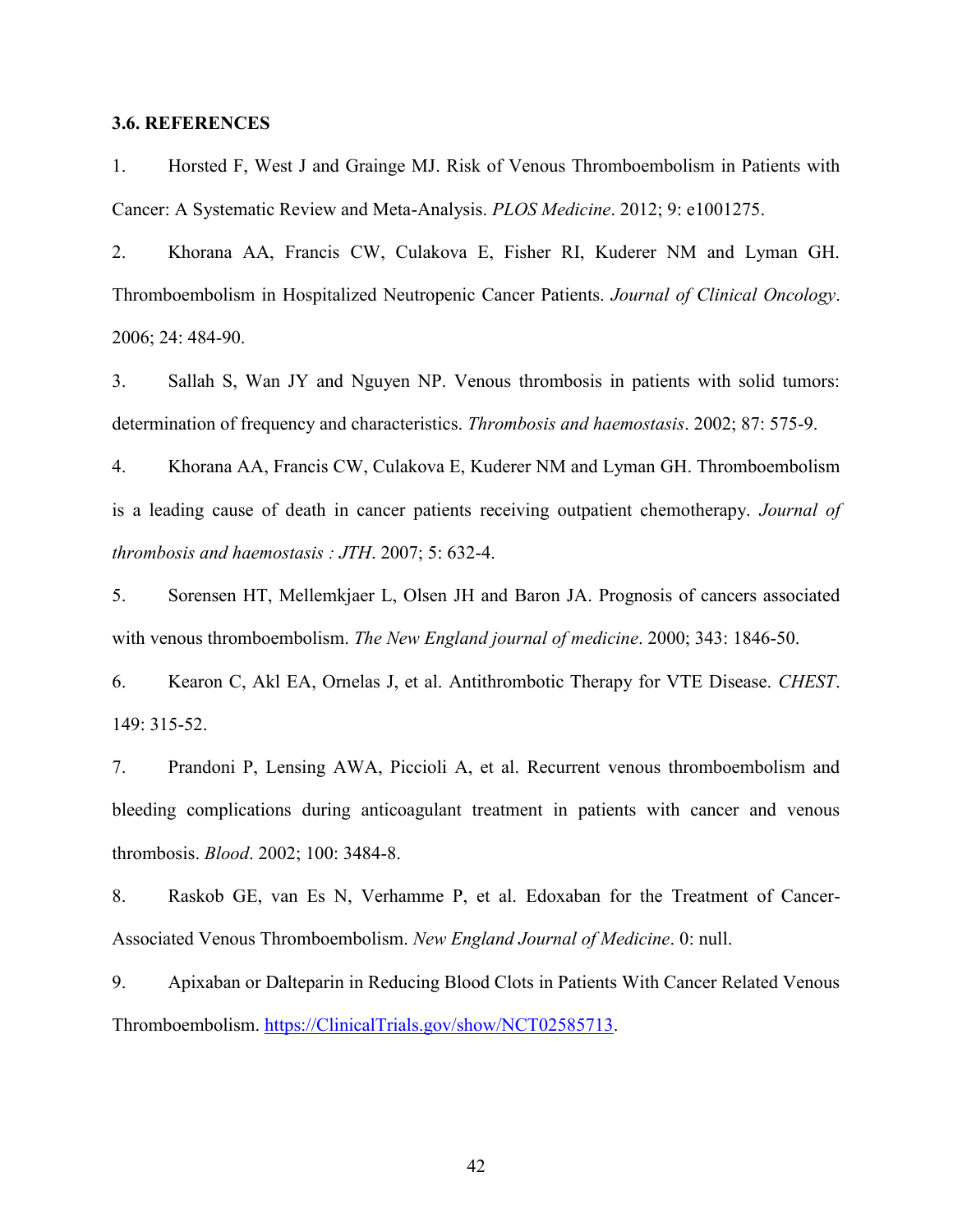10. Rivaroxaban in the Treatment of Venous Thromboembolism (VTE) in Cancer Patients. [https://ClinicalTrials.gov/show/NCT02583191.](https://clinicaltrials.gov/show/NCT02583191)

11. Meyer G, Marjanovic Z, Valcke J, et al. Comparison of low-molecular-weight heparin and warfarin for the secondary prevention of venous thromboembolism in patients with cancer: a randomized controlled study. *Archives of internal medicine*. 2002; 162: 1729-35.

12. Lee AYY, Levine MN, Baker RI, et al. Low-Molecular-Weight Heparin versus a Coumarin for the Prevention of Recurrent Venous Thromboembolism in Patients with Cancer. *New England Journal of Medicine*. 2003; 349: 146-53.

13. Deitcher SR, Kessler CM, Merli G, Rigas JR, Lyons RM and Fareed J. Secondary prevention of venous thromboembolic events in patients with active cancer: enoxaparin alone versus initial enoxaparin followed by warfarin for a 180-day period. *Clinical and applied thrombosis/hemostasis : official journal of the International Academy of Clinical and Applied Thrombosis/Hemostasis*. 2006; 12: 389-96.

14. Hull RD, Pineo GF, Brant RF, et al. Long-term low-molecular-weight heparin versus usual care in proximal-vein thrombosis patients with cancer. *The American journal of medicine*. 2006; 119: 1062-72.

15. Lee AY, Kamphuisen PW, Meyer G and et al. Tinzaparin vs warfarin for treatment of acute venous thromboembolism in patients with active cancer: A randomized clinical trial. *Jama*. 2015; 314: 677-86.

16. Hutten BA, Prins MH, Gent M, Ginsberg J, Tijssen JG and Buller HR. Incidence of recurrent thromboembolic and bleeding complications among patients with venous thromboembolism in relation to both malignancy and achieved international normalized ratio: a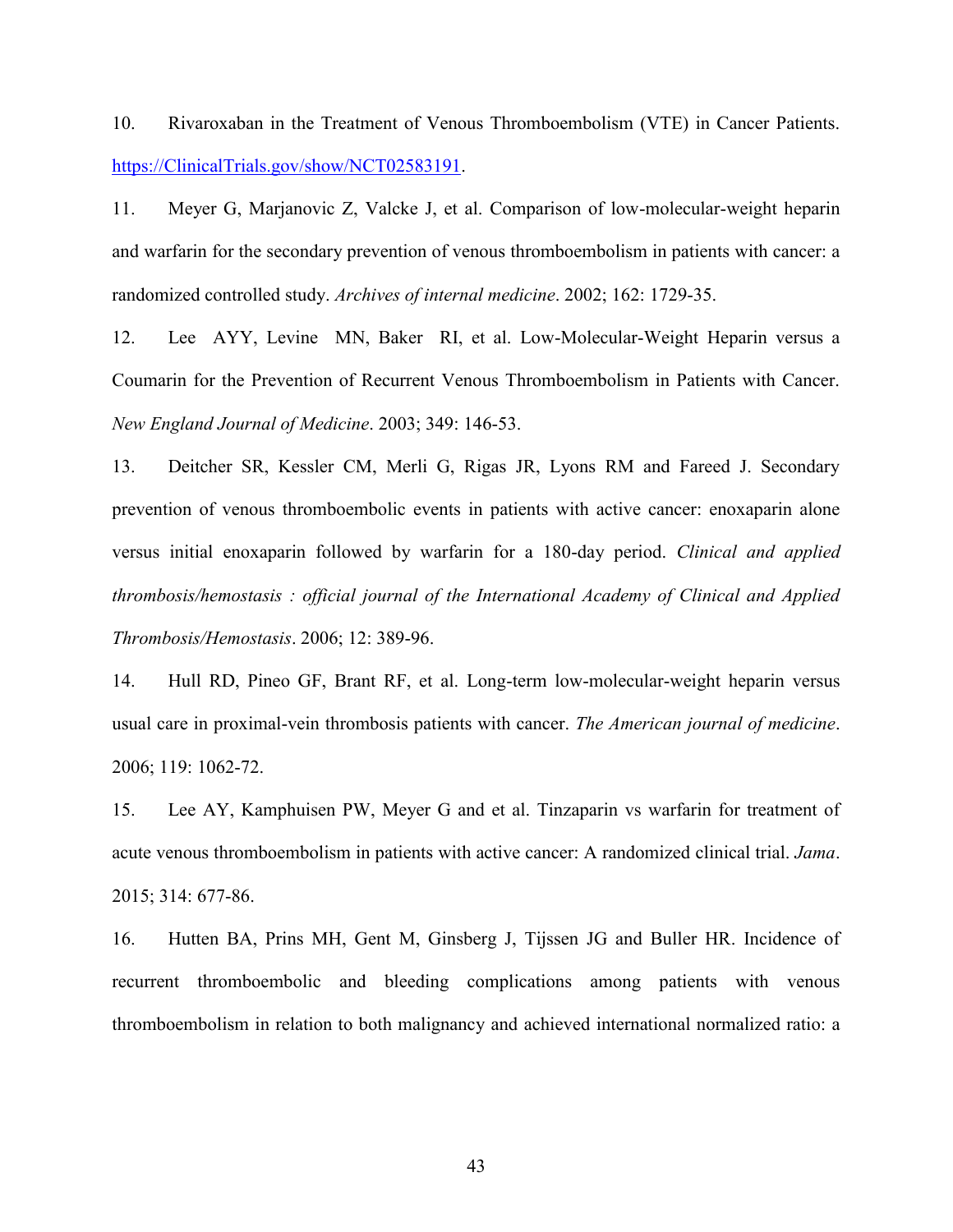retrospective analysis. *Journal of clinical oncology : official journal of the American Society of Clinical Oncology*. 2000; 18: 3078-83.

17. Monreal M, Falga C, Valdes M, et al. Fatal pulmonary embolism and fatal bleeding in cancer patients with venous thromboembolism: findings from the RIETE registry. *Journal of thrombosis and haemostasis : JTH*. 2006; 4: 1950-6.

18. Kuijer PM, Hutten BA, Prins MH and Buller HR. Prediction of the risk of bleeding during anticoagulant treatment for venous thromboembolism. *Archives of internal medicine*. 1999; 159: 457-60.

19. Francis CW, Kessler CM, Goldhaber SZ, et al. Treatment of venous thromboembolism in cancer patients with dalteparin for up to 12 months: the DALTECAN Study. *Journal of thrombosis and haemostasis : JTH*. 2015; 13: 1028-35.

20. Khorana AA, Dalal M, Lin J and Connolly GC. Incidence and predictors of venous thromboembolism (VTE) among ambulatory high-risk cancer patients undergoing chemotherapy in the United States. *Cancer*. 2013; 119: 648-55.

21. Mahé I, Chidiac J, Bertoletti L, et al. The Clinical Course of Venous Thromboembolism May Differ According to Cancer Site. *The American journal of medicine*. 2017; 130: 337-47.

22. Ghazi SA, Cynthia W, Ambikaipakan S and McMurtry MS. The validity of ICD codes coupled with imaging procedure codes for identifying acute venous thromboembolism using administrative data. *Vascular Medicine*. 2015; 20: 364-8.

23. Schulman S, Kearon C, the SOCOAOTS, Standardization Committee Of The International Society On T and Haemostasis. Definition of major bleeding in clinical investigations of antihemostatic medicinal products in non-surgical patients. *Journal of Thrombosis and Haemostasis*. 2005; 3: 692-4.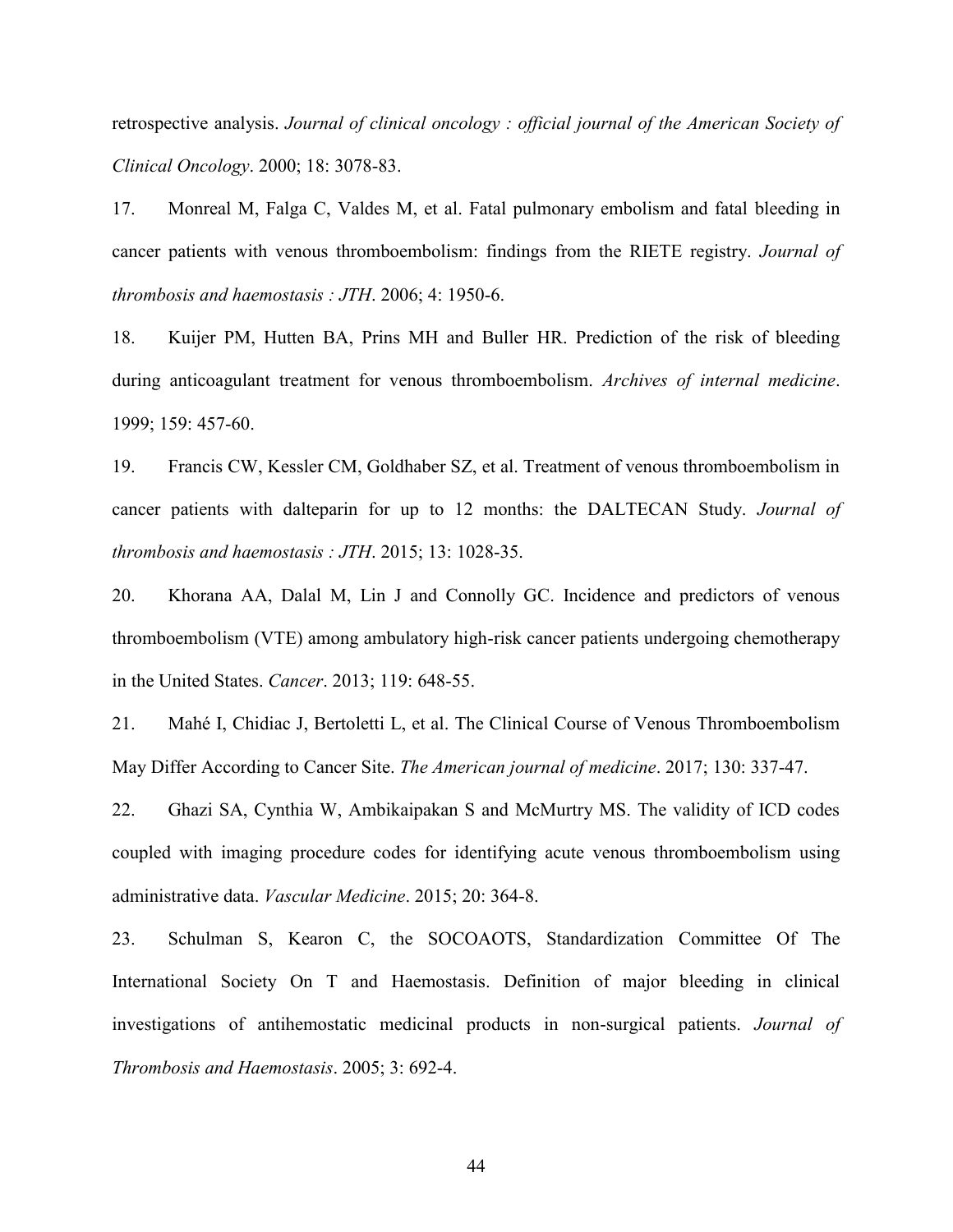#### <span id="page-51-0"></span>**BIBLIOGRAPHY**

#### <span id="page-51-1"></span>**Chapter 1**

1. Freedman JE and Loscalzo J. Arterial and Venous Thrombosis. In: Kasper D, Fauci A, Hauser S, Longo D, Jameson JL and Loscalzo J, (eds.). *Harrison's Principles of Internal Medicine, 19e*. New York, NY: McGraw-Hill Education, 2015.

2. Siegal D and Lim W. Chapter 142 - Venous Thromboembolism A2 - Hoffman, Ronald. In: Benz EJ, Silberstein LE, Heslop HE, et al., (eds.). *Hematology (Seventh Edition)*. Elsevier, 2018, p. 2102-12.

3. Lijfering WM, Rosendaal FR and Cannegieter SC. Risk factors for venous thrombosis current understanding from an epidemiological point of view. *British journal of haematology*. 2010; 149: 824-33.

4. Kumar DR, Hanlin E, Glurich I, Mazza JJ and Yale SH. Virchow's Contribution to the Understanding of Thrombosis and Cellular Biology. *Clinical Medicine & Research*. 2010; 8: 168-72.

5. Wiener RS, Schwartz LM and Woloshin S. Time trends in pulmonary embolism in the United States: evidence of overdiagnosis. *Archives of internal medicine*. 2011; 171: 831-7.

6. Huang W, Goldberg RJ, Anderson FA, Kiefe CI and Spencer FA. Secular trends in occurrence of acute venous thromboembolism: the Worcester VTE study (1985-2009). *The American journal of medicine*. 2014; 127: 829-39.e5.

7. Spencer FA, Emery C, Joffe SW, et al. Incidence rates, clinical profile, and outcomes of patients with venous thromboembolism. The Worcester VTE study. *Journal of thrombosis and thrombolysis*. 2009; 28: 401-9.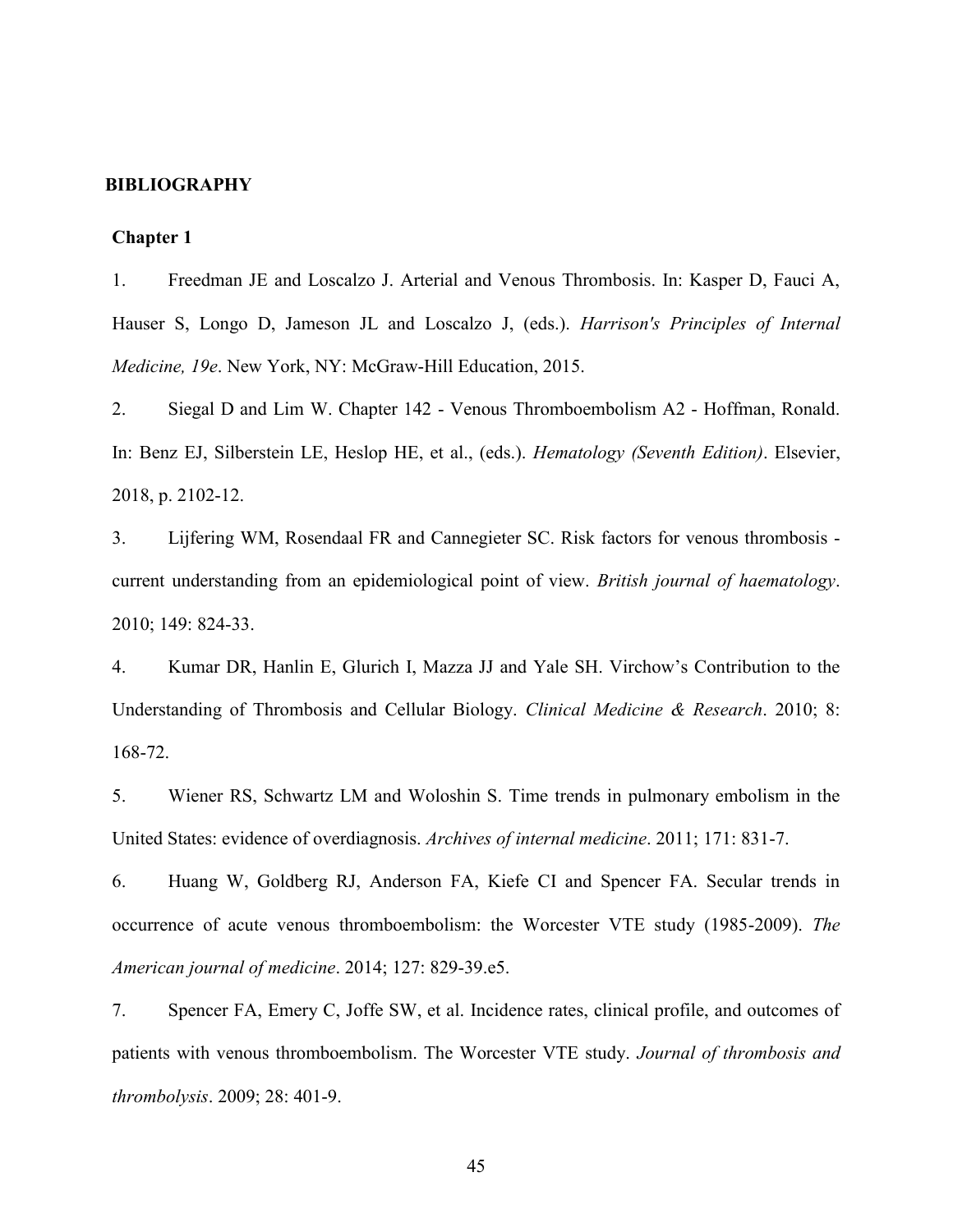8. Alotaibi GS, Wu C, Senthilselvan A and McMurtry MS. Secular Trends in Incidence and Mortality of Acute Venous Thromboembolism: The AB-VTE Population-Based Study. *The American journal of medicine*. 2016; 129: 879.e19-25.

9. Raskob GE, Angchaisuksiri P, Blanco AN, et al. Thrombosis: a major contributor to global disease burden. *Arteriosclerosis, thrombosis, and vascular biology*. 2014; 34: 2363-71.

10. Heit JA. The epidemiology of venous thromboembolism in the community. *Arteriosclerosis, thrombosis, and vascular biology*. 2008; 28: 370-2.

11. White RH. The epidemiology of venous thromboembolism. *Circulation*. 2003; 107: I4-8.

12. White RH. Identifying Risk Factors for Venous Thromboembolism. *Circulation*. 2012; 125: 2051-3.

13. White RH, Murin S, Wun T and Danielsen B. Recurrent venous thromboembolism after surgery-provoked versus unprovoked thromboembolism. *Journal of thrombosis and haemostasis : JTH*. 2010; 8: 987-97.

14. Kearon C. Duration of Anticoagulation for Venous Thromboembolism. *Journal of thrombosis and thrombolysis*. 2001; 12: 59-65.

15. Gjonbrataj E, Kim JN, Gjonbrataj J, Jung HI, Kim HJ and Choi WI. Risk factors associated with provoked pulmonary embolism. *The Korean Journal of Internal Medicine*. 2017; 32: 95-101.

16. Lapner ST and Kearon C. Diagnosis and management of pulmonary embolism. *BMJ (Clinical research ed)*. 2013; 346: f757.

17. Anderson FA, Jr. and Spencer FA. Risk factors for venous thromboembolism. *Circulation*. 2003; 107: I9-16.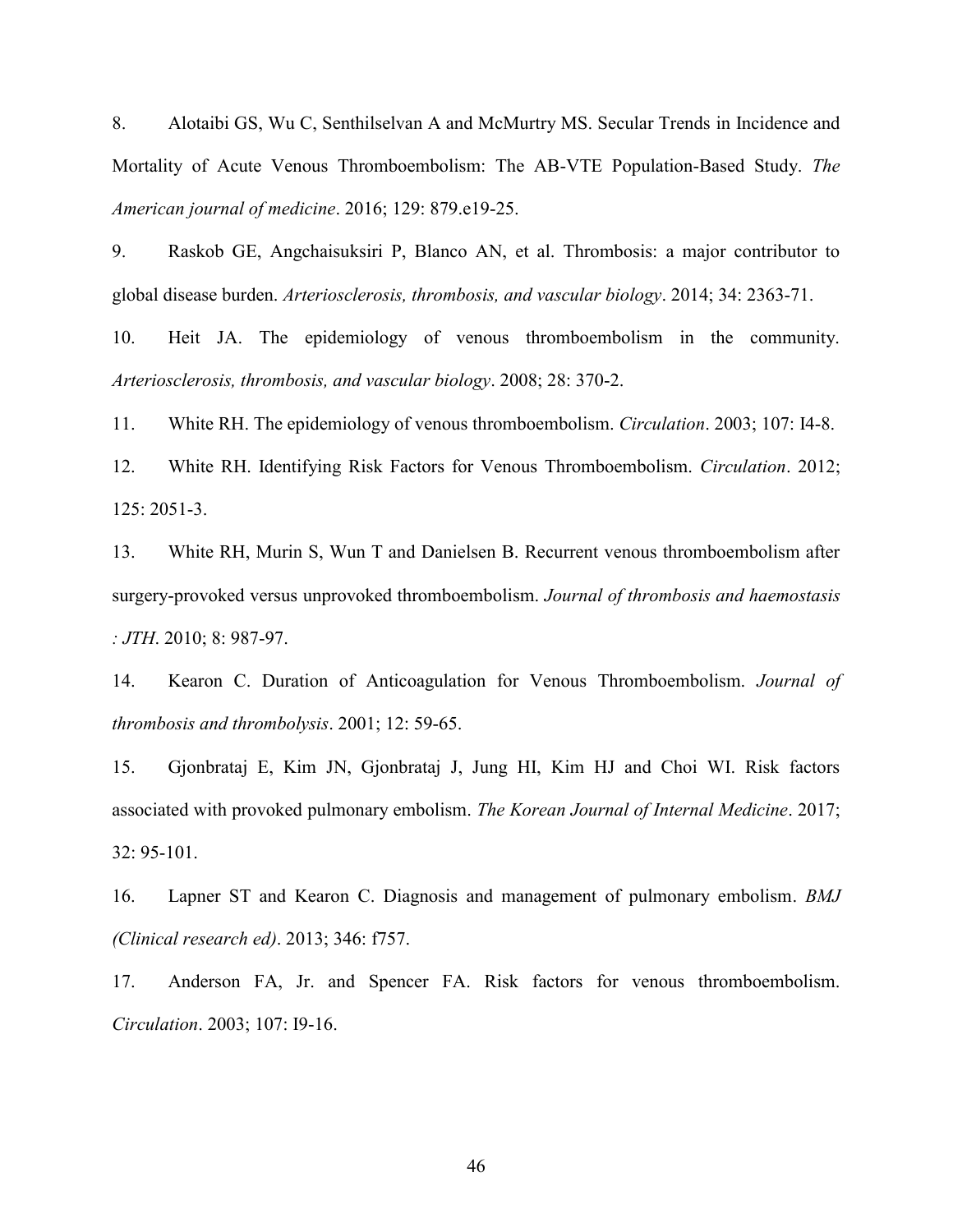18. Heit JA, Silverstein MD, Mohr DN, Petterson TM, O'Fallon WM and Melton LJ, 3rd. Risk factors for deep vein thrombosis and pulmonary embolism: a population-based case-control study. *Archives of internal medicine*. 2000; 160: 809-15.

19. Khorana AA. Malignancy, thrombosis and Trousseau: the case for an eponym. *Journal of thrombosis and haemostasis : JTH*. 2003; 1: 2463-5.

20. Trousseau A, Bazire PV and Cormack JR. *Lectures on Clinical Medicine, Delivered at the Hotel-Dieu, Paris*. New Sydenham Society, 1872.

21. Chew HK, Wun T, Harvey D, Zhou H and White RH. Incidence of venous thromboembolism and its effect on survival among patients with common cancers. *Archives of internal medicine*. 2006; 166: 458-64.

22. Sorensen HT, Mellemkjaer L, Olsen JH and Baron JA. Prognosis of cancers associated with venous thromboembolism. *The New England journal of medicine*. 2000; 343: 1846-50.

23. Khorana AA, Francis CW, Culakova E, Fisher RI, Kuderer NM and Lyman GH. Thromboembolism in Hospitalized Neutropenic Cancer Patients. *Journal of Clinical Oncology*. 2006; 24: 484-90.

24. Khorana AA, Francis CW, Culakova E, Kuderer NM and Lyman GH. Thromboembolism is a leading cause of death in cancer patients receiving outpatient chemotherapy. *Journal of thrombosis and haemostasis : JTH*. 2007; 5: 632-4.

25. Dutia M, White RH and Wun T. Risk assessment models for cancer-associated venous thromboembolism. *Cancer*. 2012; 118: 3468-76.

26. Rao LV. Tissue factor as a tumor procoagulant. *Cancer metastasis reviews*. 1992; 11: 249-66.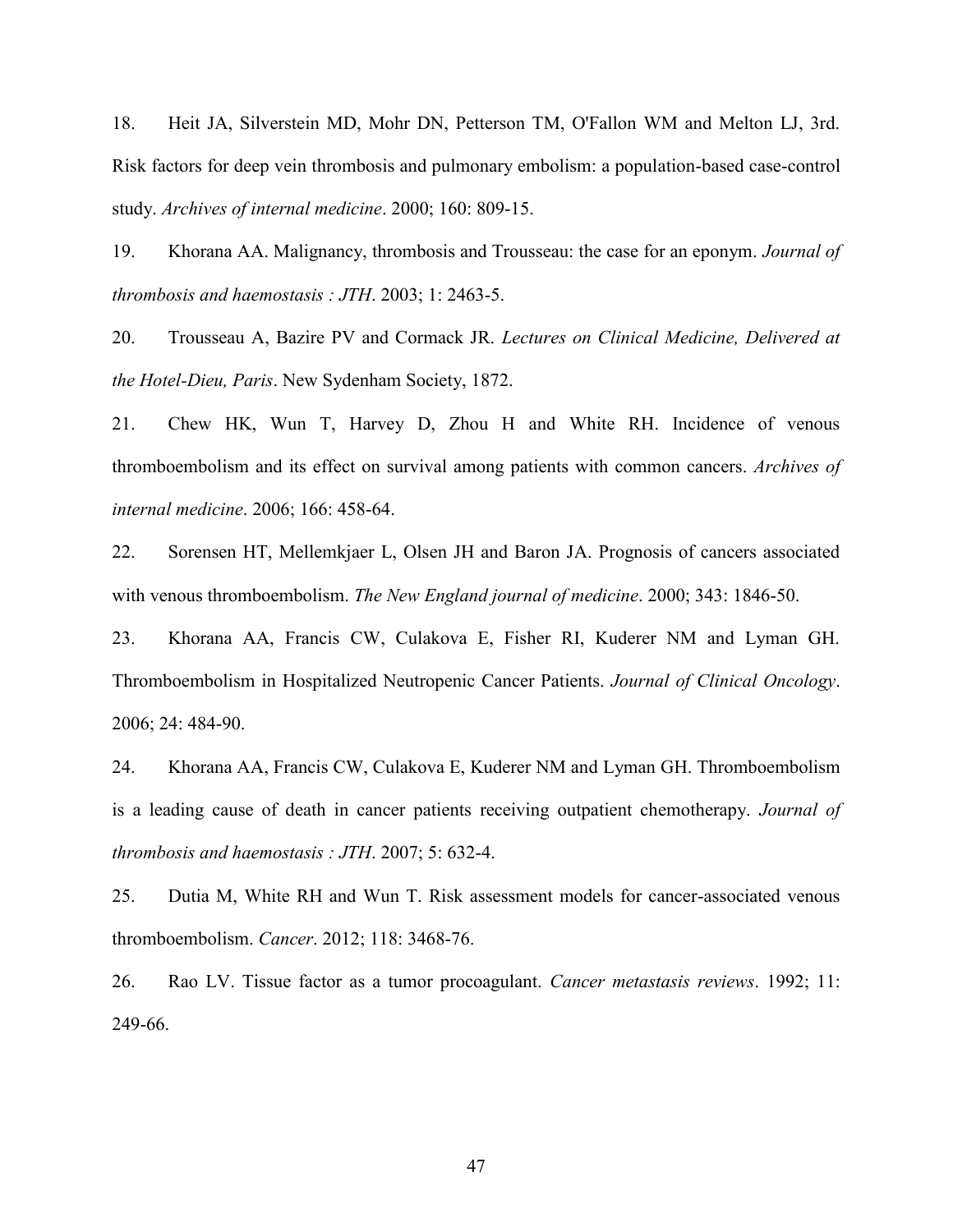27. Kasthuri RS, Taubman MB and Mackman N. Role of tissue factor in cancer. *Journal of clinical oncology : official journal of the American Society of Clinical Oncology*. 2009; 27: 4834-8.

28. Zwicker JI, Liebman HA, Neuberg D, et al. Tumor-Derived Tissue Factor-Bearing Microparticles are Associated with Venous Thromboembolic Events in Malignancy. *Clinical cancer research : an official journal of the American Association for Cancer Research*. 2009; 15: 6830-40.

29. Gordon SG, Franks JJ and Lewis B. Cancer procoagulant A: a factor X activating procoagulant from malignant tissue. *Thrombosis research*. 1975; 6: 127-37.

30. Falanga A, Panova-Noeva M and Russo L. Procoagulant mechanisms in tumour cells. *Best practice & research Clinical haematology*. 2009; 22: 49-60.

31. Bambace NM and Holmes CE. The platelet contribution to cancer progression. *Journal of thrombosis and haemostasis : JTH*. 2011; 9: 237-49.

32. Nickel KF, Ronquist G, Langer F, et al. The polyphosphate-factor XII pathway drives coagulation in prostate cancer-associated thrombosis. *Blood*. 2015; 126: 1379-89.

33. Boccaccio C, Sabatino G, Medico E, et al. The MET oncogene drives a genetic programme linking cancer to haemostasis. *Nature*. 2005; 434: 396-400.

34. Hedderich GS, O'Connor RJ, Reid EC and Mulder DS. Caval tumor thrombus complicating renal cell carcinoma: a surgical challenge. *Surgery*. 1987; 102: 614-21.

35. Srikanthan A, Tran B, Beausoleil M, et al. Large retroperitoneal lymphadenopathy as a predictor of venous thromboembolism in patients with disseminated germ cell tumors treated with chemotherapy. *Journal of clinical oncology : official journal of the American Society of Clinical Oncology*. 2015; 33: 582-7.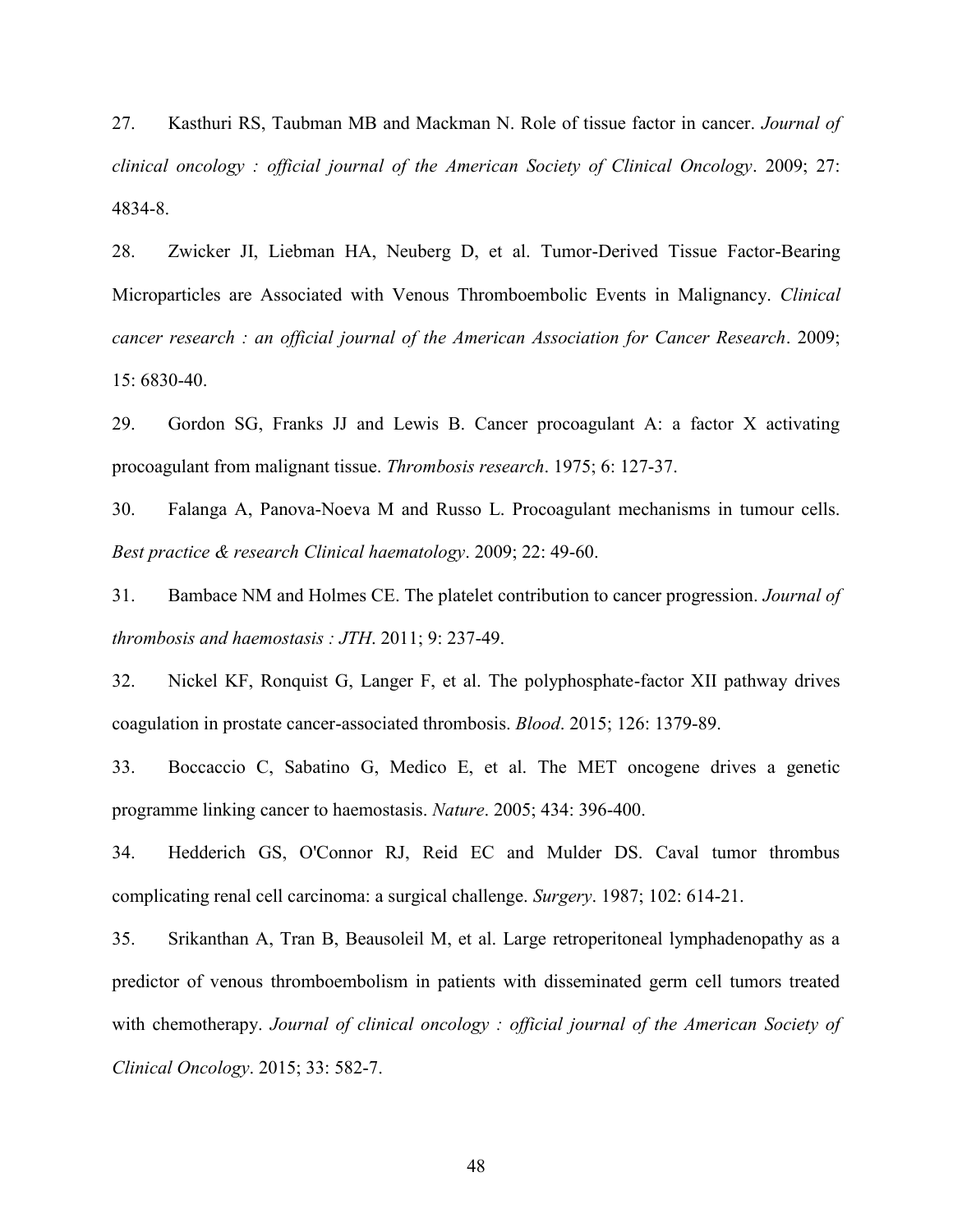36. Greco PS, Bazzi AA, McLean K, et al. Incidence and Timing of Thromboembolic Events in Patients With Ovarian Cancer Undergoing Neoadjuvant Chemotherapy. *Obstetrics and gynecology*. 2017; 129: 979-85.

37. Sorensen HT, Mellemkjaer L, Steffensen FH, Olsen JH and Nielsen GL. The risk of a diagnosis of cancer after primary deep venous thrombosis or pulmonary embolism. *The New England journal of medicine*. 1998; 338: 1169-73.

38. Prandoni P, Lensing AWA, Büller HR, et al. Deep-Vein Thrombosis and the Incidence of Subsequent Symptomatic Cancer. *New England Journal of Medicine*. 1992; 327: 1128-33.

39. Douketis JD, Gu C, Piccioli A, Ghirarduzzi A, Pengo V and Prandoni P. The long-term risk of cancer in patients with a first episode of venous thromboembolism. *Journal of thrombosis and haemostasis : JTH*. 2009; 7: 546-51.

40. Wun T and White RH. Venous Thromboembolism (VTE) in Patients with Cancer: Epidemiology and Risk Factors. *Cancer Investigation*. 2009; 27: 63-74.

41. White RH, Zhou H and Romano PS. Incidence of symptomatic venous thromboembolism after different elective or urgent surgical procedures. *Thrombosis and haemostasis*. 2003; 90: 446-55.

42. Falanga A, Marchetti M and Vignoli A. Coagulation and cancer: biological and clinical aspects. *Journal of thrombosis and haemostasis : JTH*. 2013; 11: 223-33.

43. Piccirillo JF, Tierney RM, Costas I, Grove L and Spitznagel EL, Jr. Prognostic importance of comorbidity in a hospital-based cancer registry. *Jama*. 2004; 291: 2441-7.

44. Urbauer E, Kaufmann H, Nosslinger T, Raderer M and Drach J. Thromboembolic events during treatment with thalidomide. *Blood*. 2002; 99: 4247-8.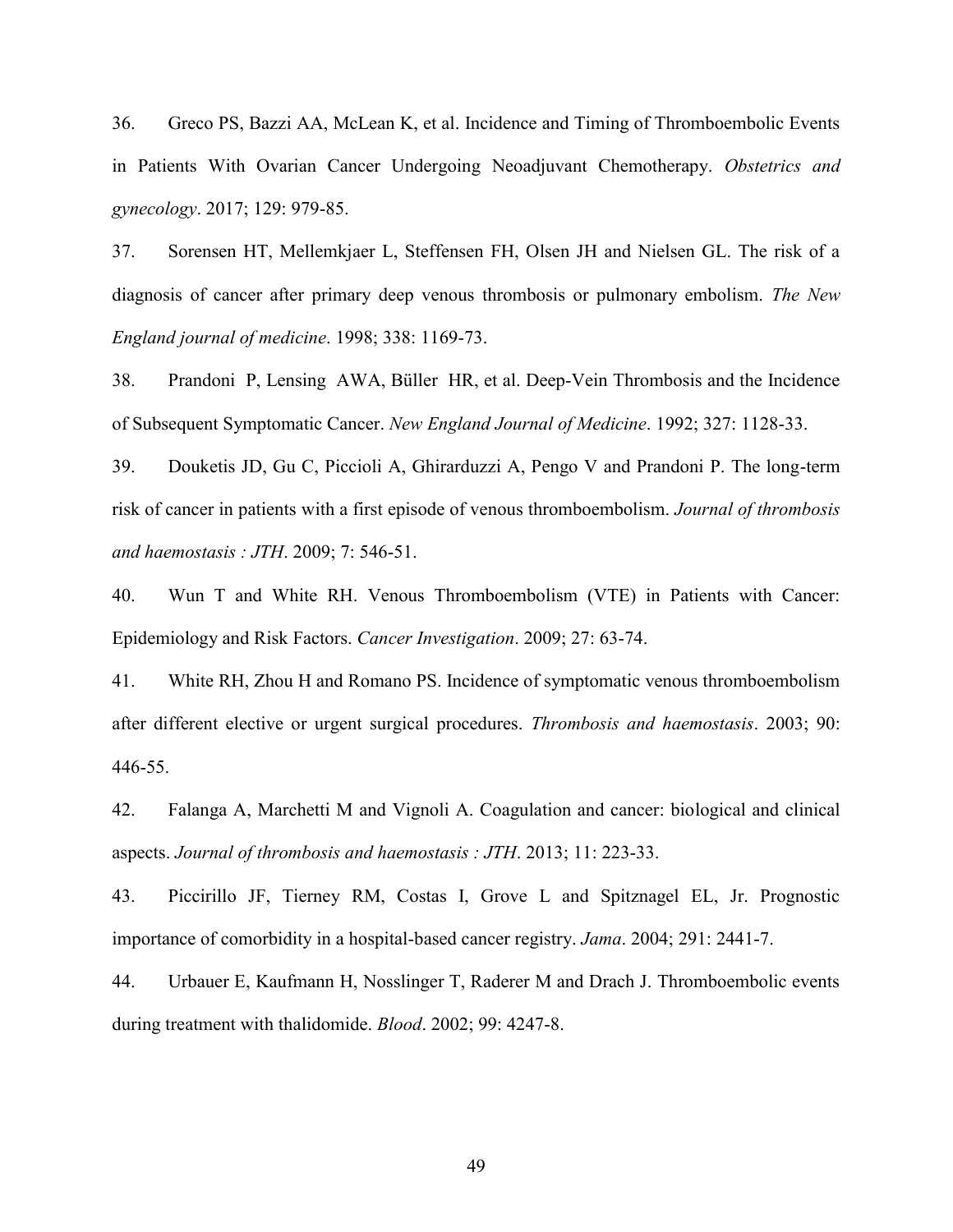45. Zangari M, Anaissie E, Barlogie B, et al. Increased risk of deep-vein thrombosis in patients with multiple myeloma receiving thalidomide and chemotherapy. *Blood*. 2001; 98: 1614-5.

46. Seng S, Liu Z, Chiu SK, et al. Risk of venous thromboembolism in patients with cancer treated with Cisplatin: a systematic review and meta-analysis. *Journal of clinical oncology : official journal of the American Society of Clinical Oncology*. 2012; 30: 4416-26.

47. Kuzel T, Esparaz B, Green D and Kies M. Thrombogenicity of intravenous 5-fluorouracil alone or in combination with cisplatin. *Cancer*. 1990; 65: 885-9.

48. Goyal G and Bhatt VR. L-asparaginase and venous thromboembolism in acute lymphocytic leukemia. *Future Oncology*. 2015; 11: 2459-70.

49. Khorana AA. Risk assessment and prophylaxis for VTE in cancer patients. *Journal of the National Comprehensive Cancer Network : JNCCN*. 2011; 9: 789-97.

50. Khorana AA, Kuderer NM, Culakova E, Lyman GH and Francis CW. Development and validation of a predictive model for chemotherapy-associated thrombosis. *Blood*. 2008; 111: 4902-7.

51. Ay C, Dunkler D, Marosi C, et al. Prediction of venous thromboembolism in cancer patients. *Blood*. 2010; 116: 5377-82.

52. Mandala M, Clerici M, Corradino I, et al. Incidence, risk factors and clinical implications of venous thromboembolism in cancer patients treated within the context of phase I studies: the 'SENDO experience'. *Annals of oncology : official journal of the European Society for Medical Oncology*. 2012; 23: 1416-21.

53. Agnelli G, Gussoni G, Bianchini C, et al. Nadroparin for the prevention of thromboembolic events in ambulatory patients with metastatic or locally advanced solid cancer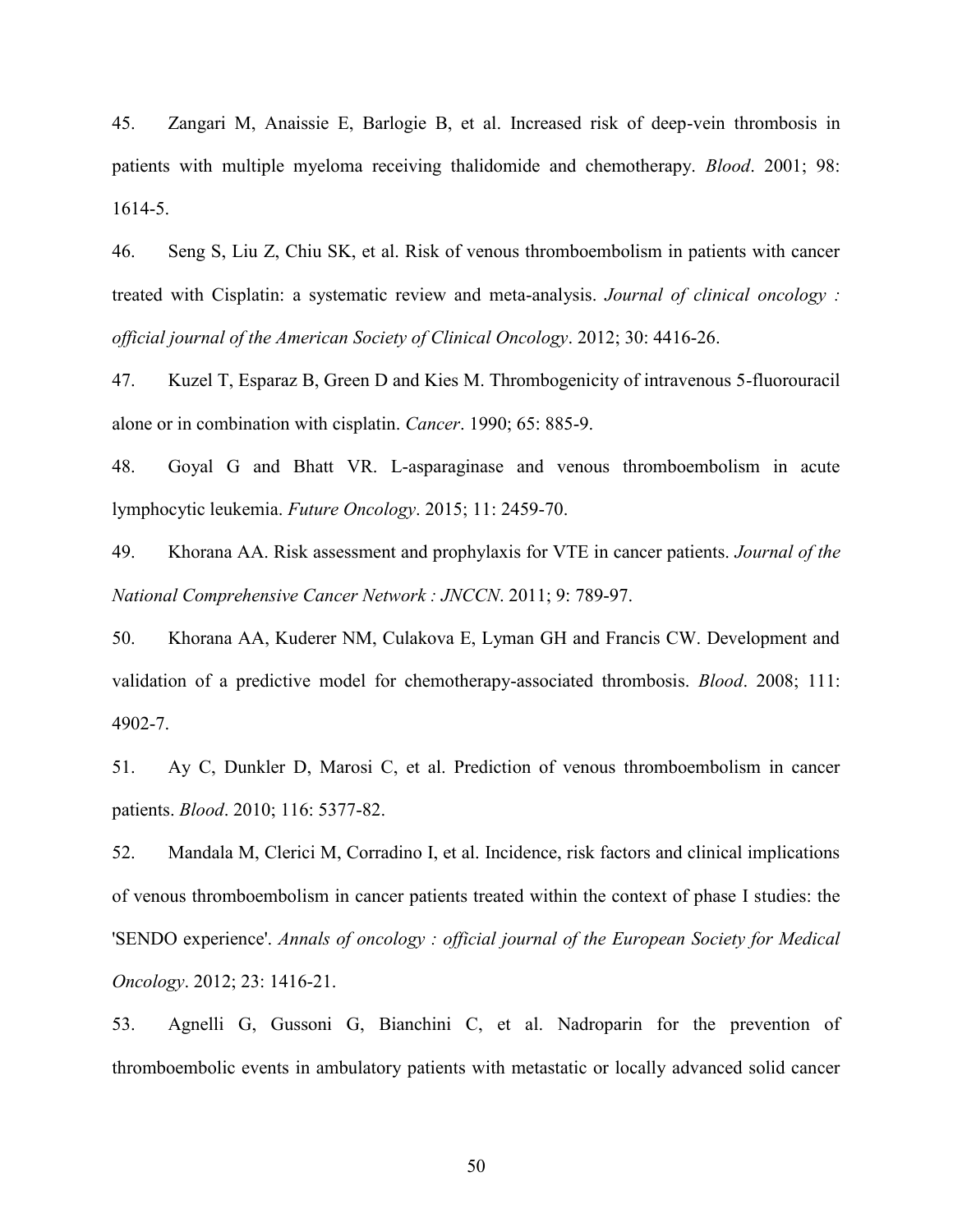receiving chemotherapy: a randomised, placebo-controlled, double-blind study. *The Lancet Oncology*. 2009; 10: 943-9.

54. Barni S, Labianca R, Agnelli G, et al. Chemotherapy-associated thromboembolic risk in cancer outpatients and effect of nadroparin thromboprophylaxis: results of a retrospective analysis of the PROTECHT study. *Journal of translational medicine*. 2011; 9: 179.

55. Kearon C, Akl EA, Ornelas J, et al. Antithrombotic Therapy for VTE Disease. *CHEST*. 149: 315-52.

56. Raskob GE, van Es N, Verhamme P, et al. Edoxaban for the Treatment of Cancer-Associated Venous Thromboembolism. *New England Journal of Medicine*. 0: null.

57. Hutten BA, Prins MH, Gent M, Ginsberg J, Tijssen JG and Buller HR. Incidence of recurrent thromboembolic and bleeding complications among patients with venous thromboembolism in relation to both malignancy and achieved international normalized ratio: a retrospective analysis. *Journal of clinical oncology : official journal of the American Society of Clinical Oncology*. 2000; 18: 3078-83.

58. Schulman S, Zondag M, Linkins L, et al. Recurrent venous thromboembolism in anticoagulated patients with cancer: management and short-term prognosis. *Journal of thrombosis and haemostasis : JTH*. 2015; 13: 1010-8.

59. Lee AY, Kamphuisen PW, Meyer G and et al. Tinzaparin vs warfarin for treatment of acute venous thromboembolism in patients with active cancer: A randomized clinical trial. *Jama*. 2015; 314: 677-86.

60. Lee AYY, Levine MN, Baker RI, et al. Low-Molecular-Weight Heparin versus a Coumarin for the Prevention of Recurrent Venous Thromboembolism in Patients with Cancer. *New England Journal of Medicine*. 2003; 349: 146-53.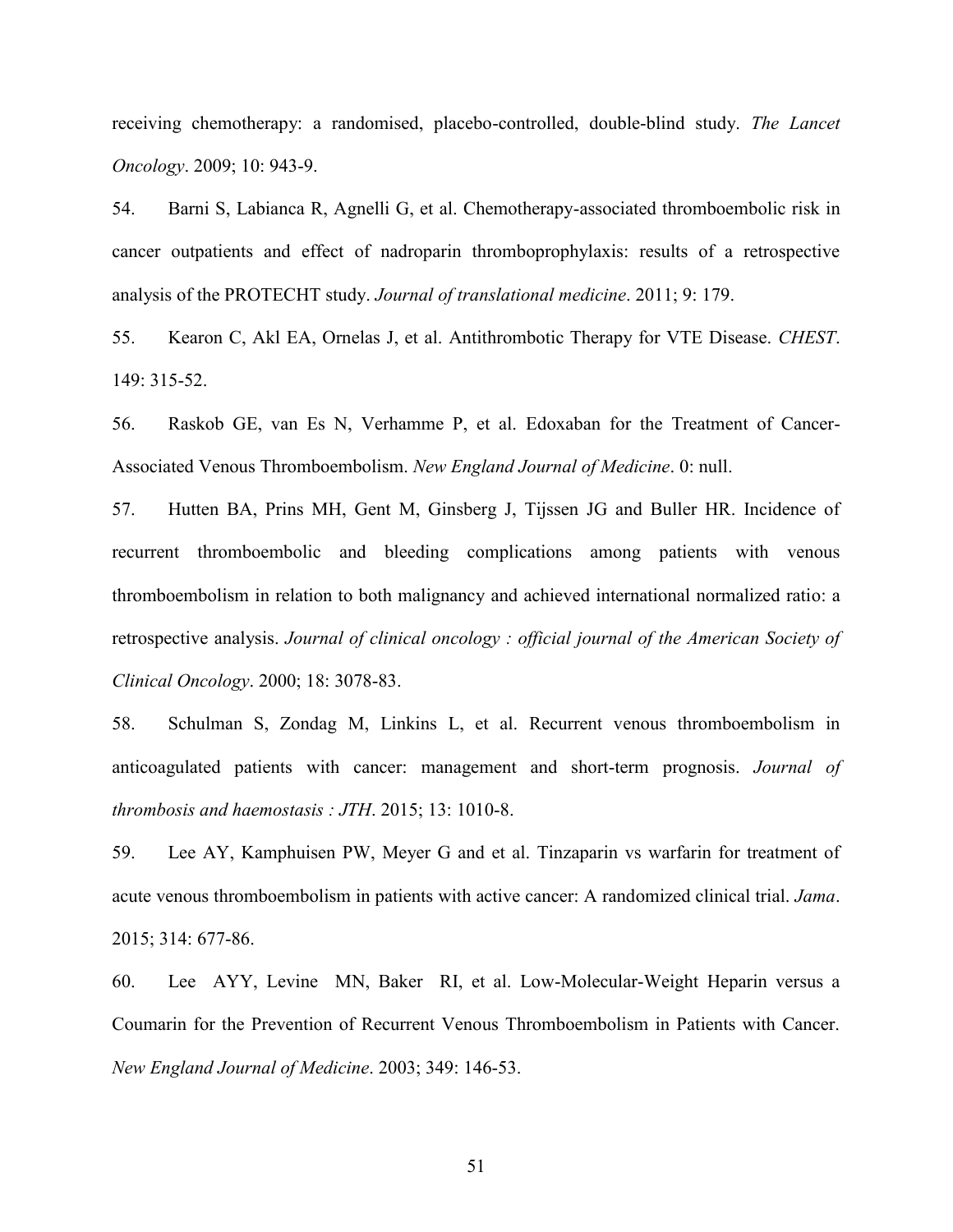61. Deitcher SR, Kessler CM, Merli G, Rigas JR, Lyons RM and Fareed J. Secondary prevention of venous thromboembolic events in patients with active cancer: enoxaparin alone versus initial enoxaparin followed by warfarin for a 180-day period. *Clinical and applied thrombosis/hemostasis : official journal of the International Academy of Clinical and Applied Thrombosis/Hemostasis*. 2006; 12: 389-96.

62. Hull RD, Pineo GF, Brant RF, et al. Long-term low-molecular-weight heparin versus usual care in proximal-vein thrombosis patients with cancer. *The American journal of medicine*. 2006; 119: 1062-72.

63. Prandoni P, Lensing AWA, Piccioli A, et al. Recurrent venous thromboembolism and bleeding complications during anticoagulant treatment in patients with cancer and venous thrombosis. *Blood*. 2002; 100: 3484-8.

64. Monreal M, Falga C, Valdes M, et al. Fatal pulmonary embolism and fatal bleeding in cancer patients with venous thromboembolism: findings from the RIETE registry. *Journal of thrombosis and haemostasis : JTH*. 2006; 4: 1950-6.

65. Trujillo-Santos J, Nieto JA, Tiberio G, et al. Predicting recurrences or major bleeding in cancer patients with venous thromboembolism. Findings from the RIETE Registry. *Thrombosis and haemostasis*. 2008; 100: 435-9.

66. White RH, Beyth RJ, Zhou H and Romano PS. Major bleeding after hospitalization for deep-venous thrombosis. *The American journal of medicine*. 1999; 107: 414-24.

67. Ghazi SA, Cynthia W, Ambikaipakan S and McMurtry MS. The validity of ICD codes coupled with imaging procedure codes for identifying acute venous thromboembolism using administrative data. *Vascular Medicine*. 2015; 20: 364-8.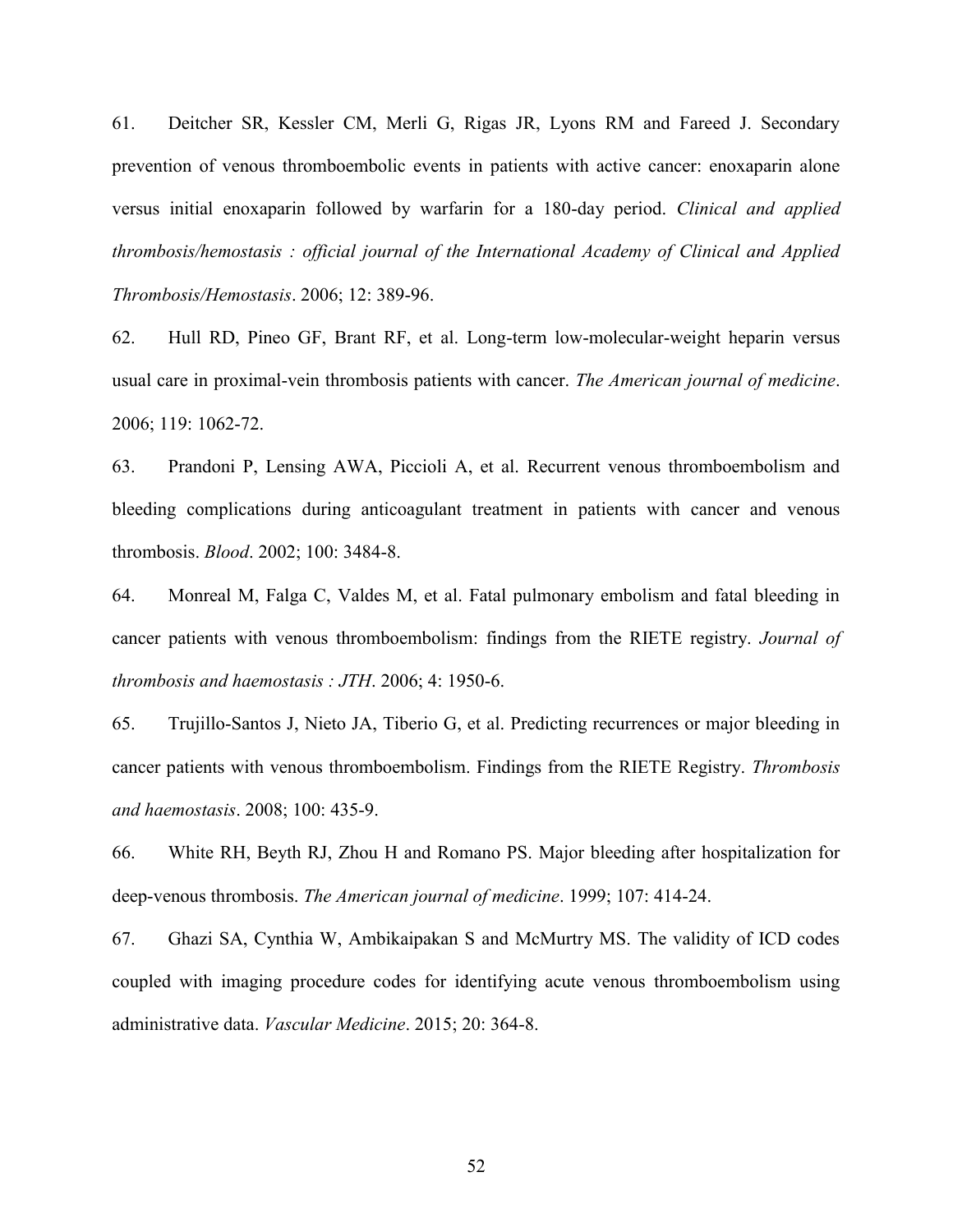68. Mansour S, Alotaibi G, Wu C and McMurtry MS. Trends in admission rates and inhospital stay for venous thromboembolism. *Thrombosis research*. 156: 149-54.

## <span id="page-59-0"></span>**Chapter 2**

1. Khorana AA. Malignancy, thrombosis and Trousseau: the case for an eponym. Journal of thrombosis and haemostasis : JTH. 2003; 1: 2463-5.

2. Trousseau A, Bazire PV and Cormack JR. Lectures on Clinical Medicine, Delivered at the Hotel-Dieu, Paris. New Sydenham Society, 1872.

3. Heit JA, Silverstein MD, Mohr DN, Petterson TM, O'Fallon WM and Melton LJ, 3rd. Risk factors for deep vein thrombosis and pulmonary embolism: a population-based case-control study. Archives of internal medicine. 2000; 160: 809-15.

4. Sorensen HT, Mellemkjaer L, Olsen JH and Baron JA. Prognosis of cancers associated with venous thromboembolism. The New England journal of medicine. 2000; 343: 1846-50.

5. Khorana AA, Francis CW, Culakova E, Kuderer NM and Lyman GH. Thromboembolism is a leading cause of death in cancer patients receiving outpatient chemotherapy. Journal of thrombosis and haemostasis : JTH. 2007; 5: 632-4.

6. Hutten BA, Prins MH, Gent M, Ginsberg J, Tijssen JG and Buller HR. Incidence of recurrent thromboembolic and bleeding complications among patients with venous thromboembolism in relation to both malignancy and achieved international normalized ratio: a retrospective analysis. Journal of clinical oncology : official journal of the American Society of Clinical Oncology. 2000; 18: 3078-83.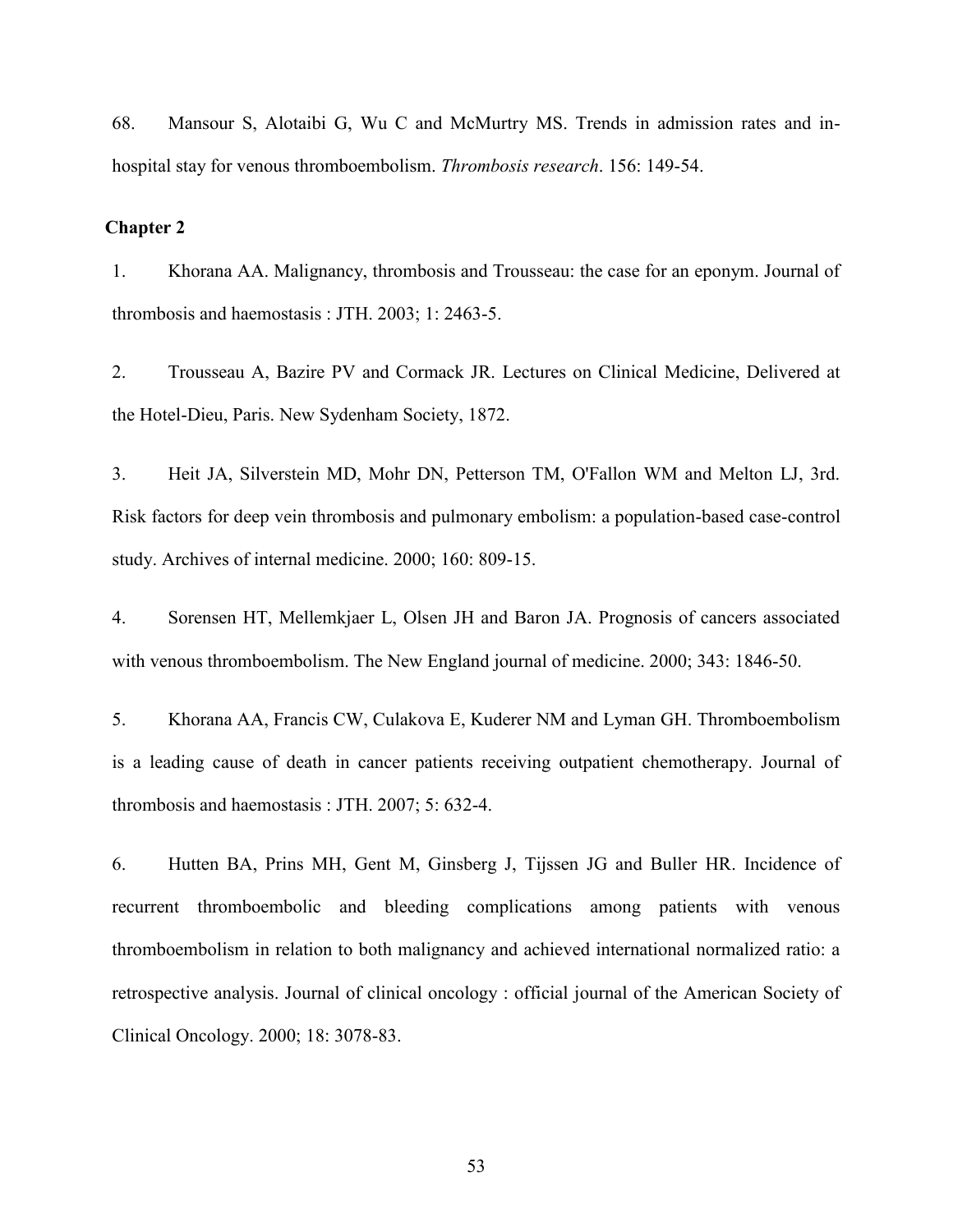7. Prandoni P, Lensing AWA, Piccioli A, et al. Recurrent venous thromboembolism and bleeding complications during anticoagulant treatment in patients with cancer and venous thrombosis. Blood. 2002; 100: 3484-8.

8. Monreal M, Falga C, Valdes M, et al. Fatal pulmonary embolism and fatal bleeding in cancer patients with venous thromboembolism: findings from the RIETE registry. Journal of thrombosis and haemostasis : JTH. 2006; 4: 1950-6.

9. Dutia M, White RH and Wun T. Risk assessment models for cancer-associated venous thromboembolism. Cancer. 2012; 118: 3468-76.

10. Wun T and White RH. Venous Thromboembolism (VTE) in Patients with Cancer: Epidemiology and Risk Factors. Cancer Investigation. 2009; 27: 63-74.

11. Trujillo-Santos J, Nieto JA, Tiberio G, et al. Predicting recurrences or major bleeding in cancer patients with venous thromboembolism. Findings from the RIETE Registry. Thrombosis and haemostasis. 2008; 100: 435-9.

12. Kearon C, Akl EA, Ornelas J, et al. Antithrombotic Therapy for VTE Disease. CHEST. 149: 315-52.

13. Raskob GE, van Es N, Verhamme P, et al. Edoxaban for the Treatment of Cancer-Associated Venous Thromboembolism. New England Journal of Medicine. 0: null.

14. Ghazi SA, Cynthia W, Ambikaipakan S and McMurtry MS. The validity of ICD codes coupled with imaging procedure codes for identifying acute venous thromboembolism using administrative data. Vascular Medicine. 2015; 20: 364-8.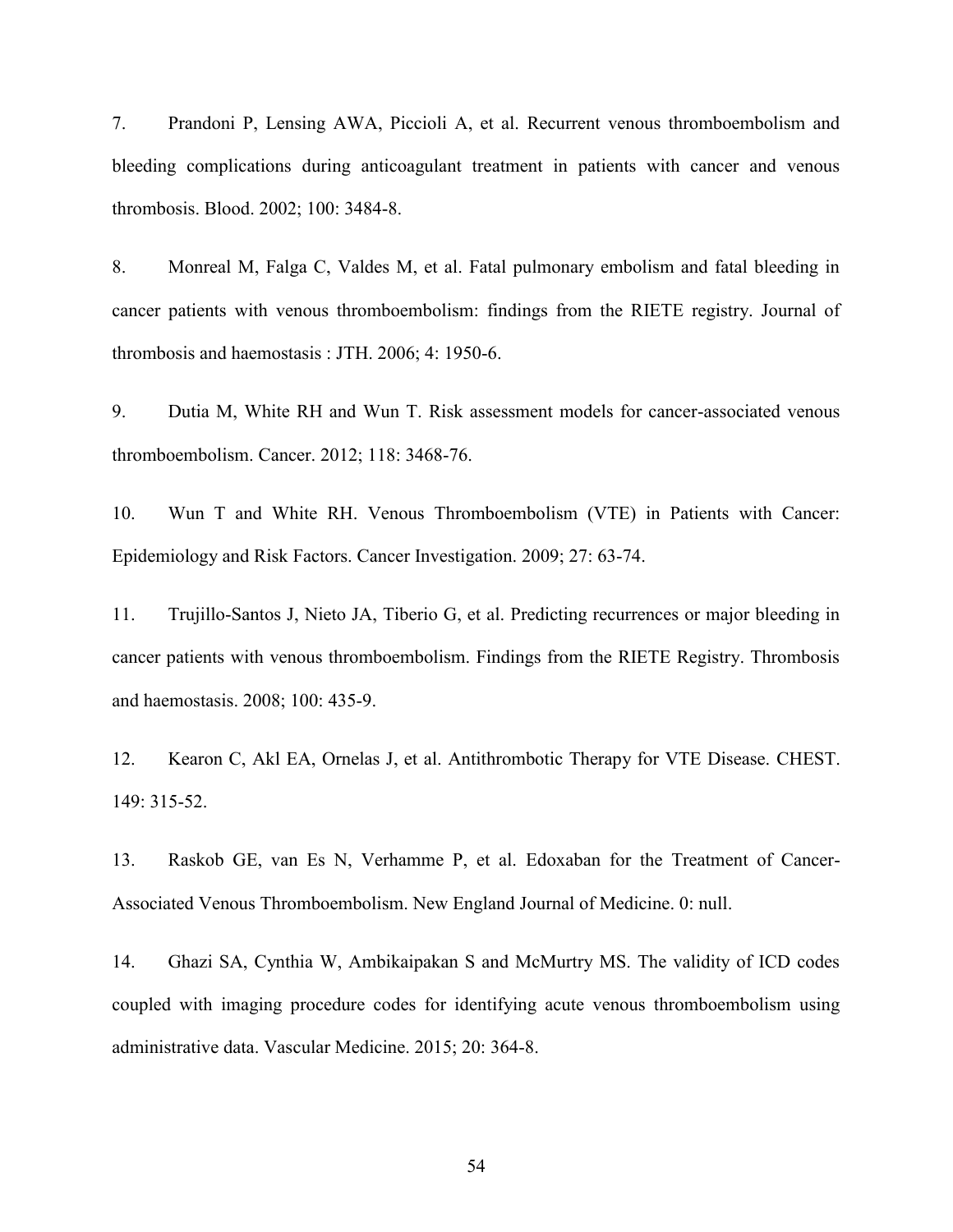15. Kuijer PM, Hutten BA, Prins MH and Büller HR. Prediction of the risk of bleeding during anticoagulant treatment for venous thromboembolism. Archives of internal medicine. 1999; 159: 457-60.

16. Francis CW, Kessler CM, Goldhaber SZ, et al. Treatment of venous thromboembolism in cancer patients with dalteparin for up to 12 months: the DALTECAN Study. Journal of thrombosis and haemostasis : JTH. 2015; 13: 1028-35.

17. Khorana AA, Dalal M, Lin J and Connolly GC. Incidence and predictors of venous thromboembolism (VTE) among ambulatory high-risk cancer patients undergoing chemotherapy in the United States. Cancer. 2013; 119: 648-55.

18. Mahé I, Chidiac J, Bertoletti L, et al. The Clinical Course of Venous Thromboembolism May Differ According to Cancer Site. The American journal of medicine. 2017; 130: 337-47.

19. Lip GY, Frison L, Halperin JL and Lane DA. Comparative validation of a novel risk score for predicting bleeding risk in anticoagulated patients with atrial fibrillation: the HAS-BLED (Hypertension, Abnormal Renal/Liver Function, Stroke, Bleeding History or Predisposition, Labile INR, Elderly, Drugs/Alcohol Concomitantly) score. Journal of the American College of Cardiology. 2011; 57: 173-80.

20. Pisters R, Lane DA, Nieuwlaat R, de Vos CB, Crijns HJ and Lip GY. A novel userfriendly score (HAS-BLED) to assess 1-year risk of major bleeding in patients with atrial fibrillation: the Euro Heart Survey. Chest. 2010; 138: 1093-100.

21. Schulman S, Kearon C, the SOCOAOTS, Standardization Committee Of The International Society On T and Haemostasis. Definition of major bleeding in clinical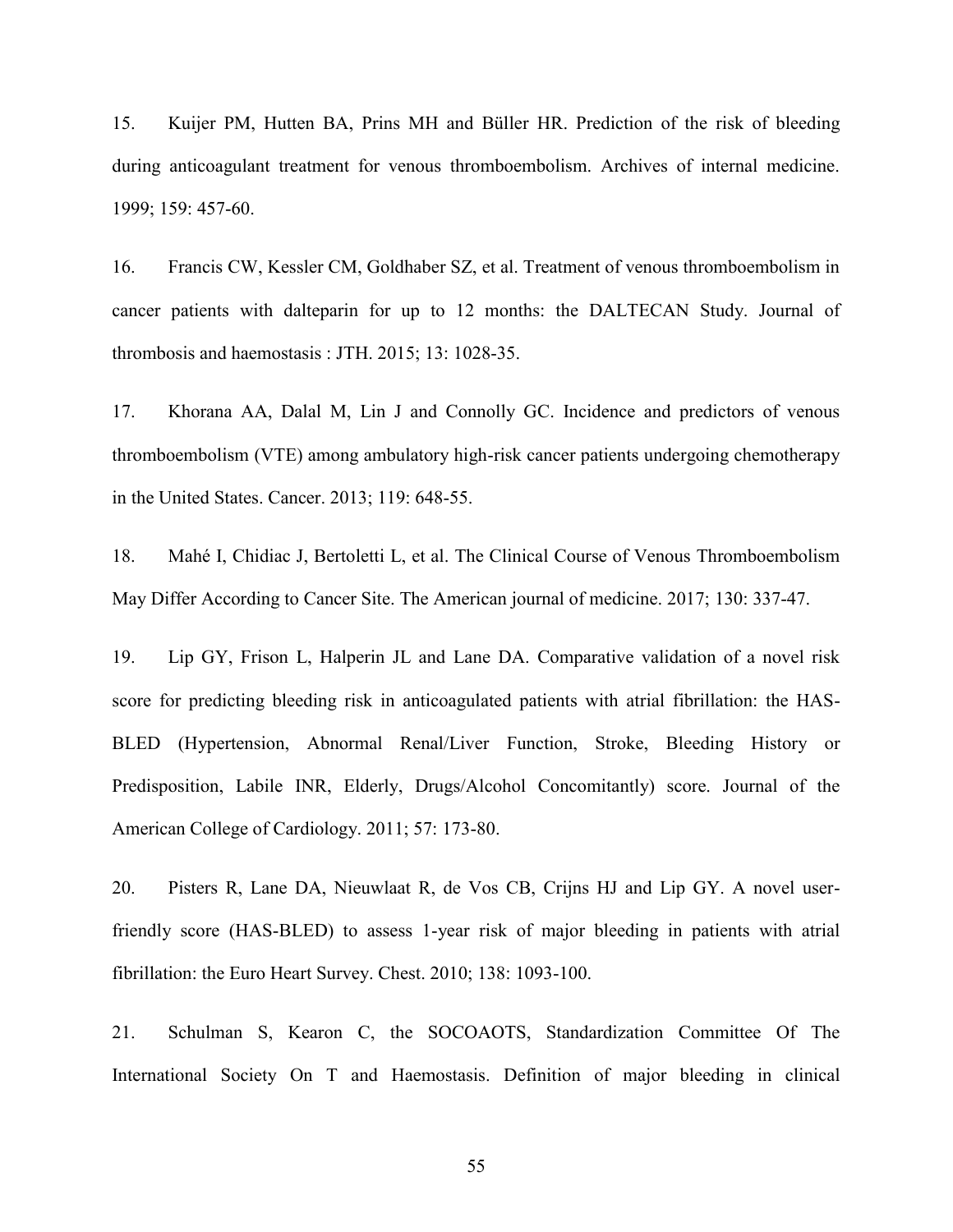investigations of antihemostatic medicinal products in non-surgical patients. Journal of Thrombosis and Haemostasis. 2005; 3: 692-4.

## <span id="page-62-0"></span>**Chapter 3**

1. Horsted F, West J and Grainge MJ. Risk of Venous Thromboembolism in Patients with Cancer: A Systematic Review and Meta-Analysis. *PLOS Medicine*. 2012; 9: e1001275.

2. Khorana AA, Francis CW, Culakova E, Fisher RI, Kuderer NM and Lyman GH. Thromboembolism in Hospitalized Neutropenic Cancer Patients. *Journal of Clinical Oncology*. 2006; 24: 484-90.

3. Sallah S, Wan JY and Nguyen NP. Venous thrombosis in patients with solid tumors: determination of frequency and characteristics. *Thrombosis and haemostasis*. 2002; 87: 575-9.

4. Khorana AA, Francis CW, Culakova E, Kuderer NM and Lyman GH. Thromboembolism is a leading cause of death in cancer patients receiving outpatient chemotherapy. *Journal of thrombosis and haemostasis : JTH*. 2007; 5: 632-4.

5. Sorensen HT, Mellemkjaer L, Olsen JH and Baron JA. Prognosis of cancers associated with venous thromboembolism. *The New England journal of medicine*. 2000; 343: 1846-50.

6. Kearon C, Akl EA, Ornelas J, et al. Antithrombotic Therapy for VTE Disease. *CHEST*. 149: 315-52.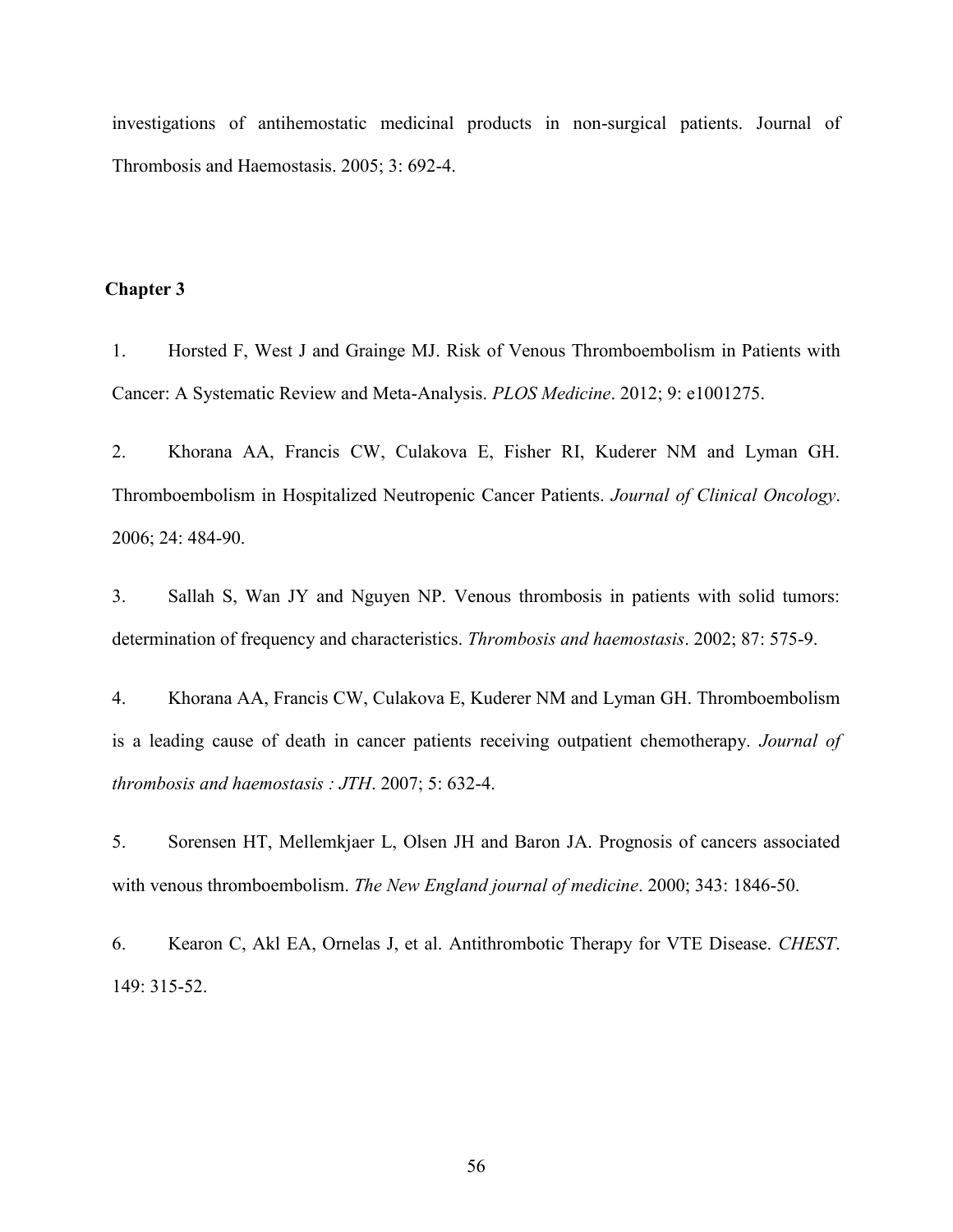7. Prandoni P, Lensing AWA, Piccioli A, et al. Recurrent venous thromboembolism and bleeding complications during anticoagulant treatment in patients with cancer and venous thrombosis. *Blood*. 2002; 100: 3484-8.

8. Raskob GE, van Es N, Verhamme P, et al. Edoxaban for the Treatment of Cancer-Associated Venous Thromboembolism. *New England Journal of Medicine*. 0: null.

9. Apixaban or Dalteparin in Reducing Blood Clots in Patients With Cancer Related Venous Thromboembolism. [https://ClinicalTrials.gov/show/NCT02585713.](https://clinicaltrials.gov/show/NCT02585713)

10. Rivaroxaban in the Treatment of Venous Thromboembolism (VTE) in Cancer Patients. [https://ClinicalTrials.gov/show/NCT02583191.](https://clinicaltrials.gov/show/NCT02583191)

11. Meyer G, Marjanovic Z, Valcke J, et al. Comparison of low-molecular-weight heparin and warfarin for the secondary prevention of venous thromboembolism in patients with cancer: a randomized controlled study. *Archives of internal medicine*. 2002; 162: 1729-35.

12. Lee AYY, Levine MN, Baker RI, et al. Low-Molecular-Weight Heparin versus a Coumarin for the Prevention of Recurrent Venous Thromboembolism in Patients with Cancer. *New England Journal of Medicine*. 2003; 349: 146-53.

13. Deitcher SR, Kessler CM, Merli G, Rigas JR, Lyons RM and Fareed J. Secondary prevention of venous thromboembolic events in patients with active cancer: enoxaparin alone versus initial enoxaparin followed by warfarin for a 180-day period. *Clinical and applied thrombosis/hemostasis : official journal of the International Academy of Clinical and Applied Thrombosis/Hemostasis*. 2006; 12: 389-96.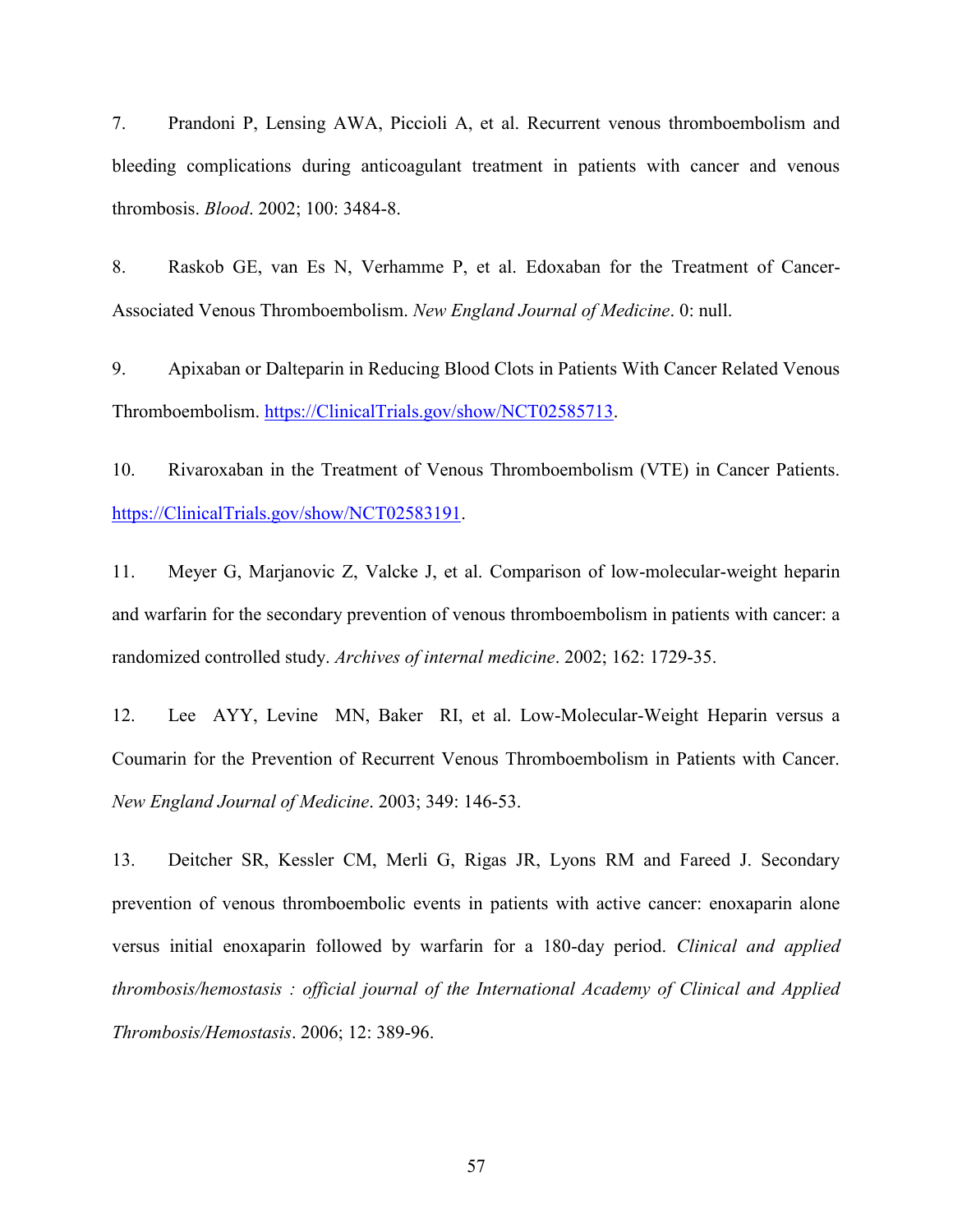14. Hull RD, Pineo GF, Brant RF, et al. Long-term low-molecular-weight heparin versus usual care in proximal-vein thrombosis patients with cancer. *The American journal of medicine*. 2006; 119: 1062-72.

15. Lee AY, Kamphuisen PW, Meyer G and et al. Tinzaparin vs warfarin for treatment of acute venous thromboembolism in patients with active cancer: A randomized clinical trial. *Jama*. 2015; 314: 677-86.

16. Hutten BA, Prins MH, Gent M, Ginsberg J, Tijssen JG and Buller HR. Incidence of recurrent thromboembolic and bleeding complications among patients with venous thromboembolism in relation to both malignancy and achieved international normalized ratio: a retrospective analysis. *Journal of clinical oncology : official journal of the American Society of Clinical Oncology*. 2000; 18: 3078-83.

17. Monreal M, Falga C, Valdes M, et al. Fatal pulmonary embolism and fatal bleeding in cancer patients with venous thromboembolism: findings from the RIETE registry. *Journal of thrombosis and haemostasis : JTH*. 2006; 4: 1950-6.

18. Kuijer PM, Hutten BA, Prins MH and Buller HR. Prediction of the risk of bleeding during anticoagulant treatment for venous thromboembolism. *Archives of internal medicine*. 1999; 159: 457-60.

19. Francis CW, Kessler CM, Goldhaber SZ, et al. Treatment of venous thromboembolism in cancer patients with dalteparin for up to 12 months: the DALTECAN Study. *Journal of thrombosis and haemostasis : JTH*. 2015; 13: 1028-35.